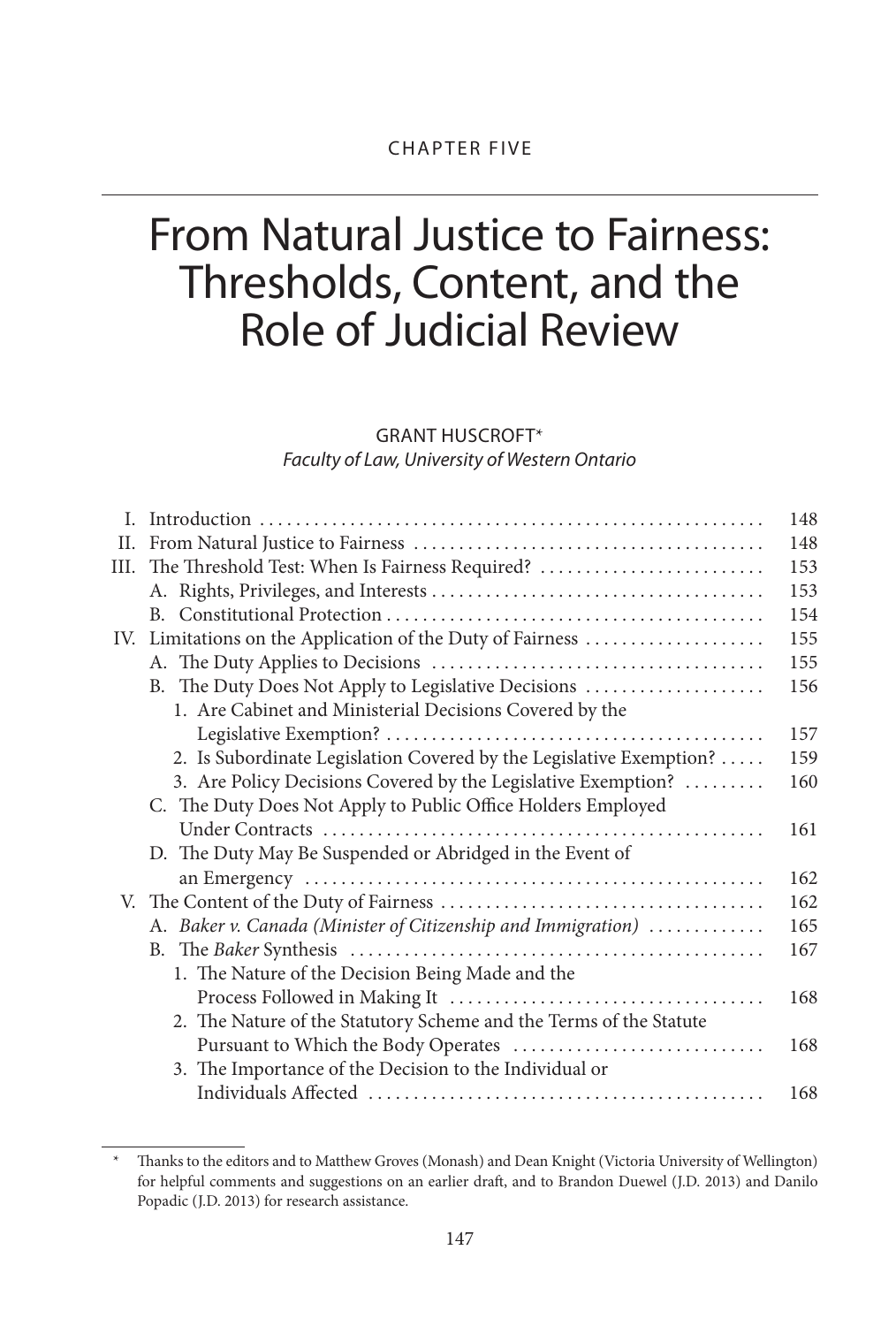<span id="page-1-0"></span>

| 4. The Legitimate Expectations of the Person Challenging the |     |
|--------------------------------------------------------------|-----|
|                                                              | 169 |
| 5. The Choices of Procedure made by the Agency Itself        | 170 |
| C. Specific Components of the Duty of Fairness               | 171 |
|                                                              | 171 |
|                                                              | 172 |
|                                                              | 173 |
|                                                              | 174 |
| 5. Right to Call Evidence and Cross-Examine Witnesses        | 175 |
|                                                              | 175 |
|                                                              | 177 |
|                                                              | 180 |
|                                                              | 182 |

### **I. Introduction**

People are affected by a wide variety of decisions made on a daily basis by public authorities—from Cabinet ministers to bureaucrats, tribunals, agencies, boards, commissions, and other public authorities. The one thing these decisions have in common is that, in general, they must be made pursuant to a fair procedure.

The development of a "duty of fairness" is one of the great achievements of modern administrative law. It promotes a better-informed decision-making process, leading to better public policy outcomes, and helps to ensure that individuals are treated with respect in the administrative process. As we will see, the duty is context-specific: its content is articulated having regard to the circumstances surrounding the relevant decision and can be tailored to suit the wide variety of decision-making contexts to which it applies.

This chapter traces the development of the duty, considers the threshold for its application, and fleshes out the contents of the duty. The most common means to attack an adverse administrative decision is to impugn the procedure pursuant to which the decision was made, and the chapter concludes with a consideration of judicial oversight of the duty and the consequences of an unfair procedure. Some practical implications flowing from the duty are discussed by Freya Kristjanson and Leslie McIntosh in Chapter 6, Advocacy Before Administrative Tribunals.

## **II. From Natural Justice to Fairness**

The availability of procedural protection in administrative law once depended on the way in which a decision was characterized. "Judicial" and "quasi-judicial" decisions were required to be made in accordance with the rules of natural justice: *audi alteram partem*, which requires a decision-maker to "hear the other side" in a dispute before deciding, and *nemo judex in sua causa*, which precludes a man from being a "judge in his own cause."1

See, generally, William Wade & Christopher Forsyth, *Administrative Law*, 10th ed. (Oxford: Oxford University Press, 2009), chapters 13-14.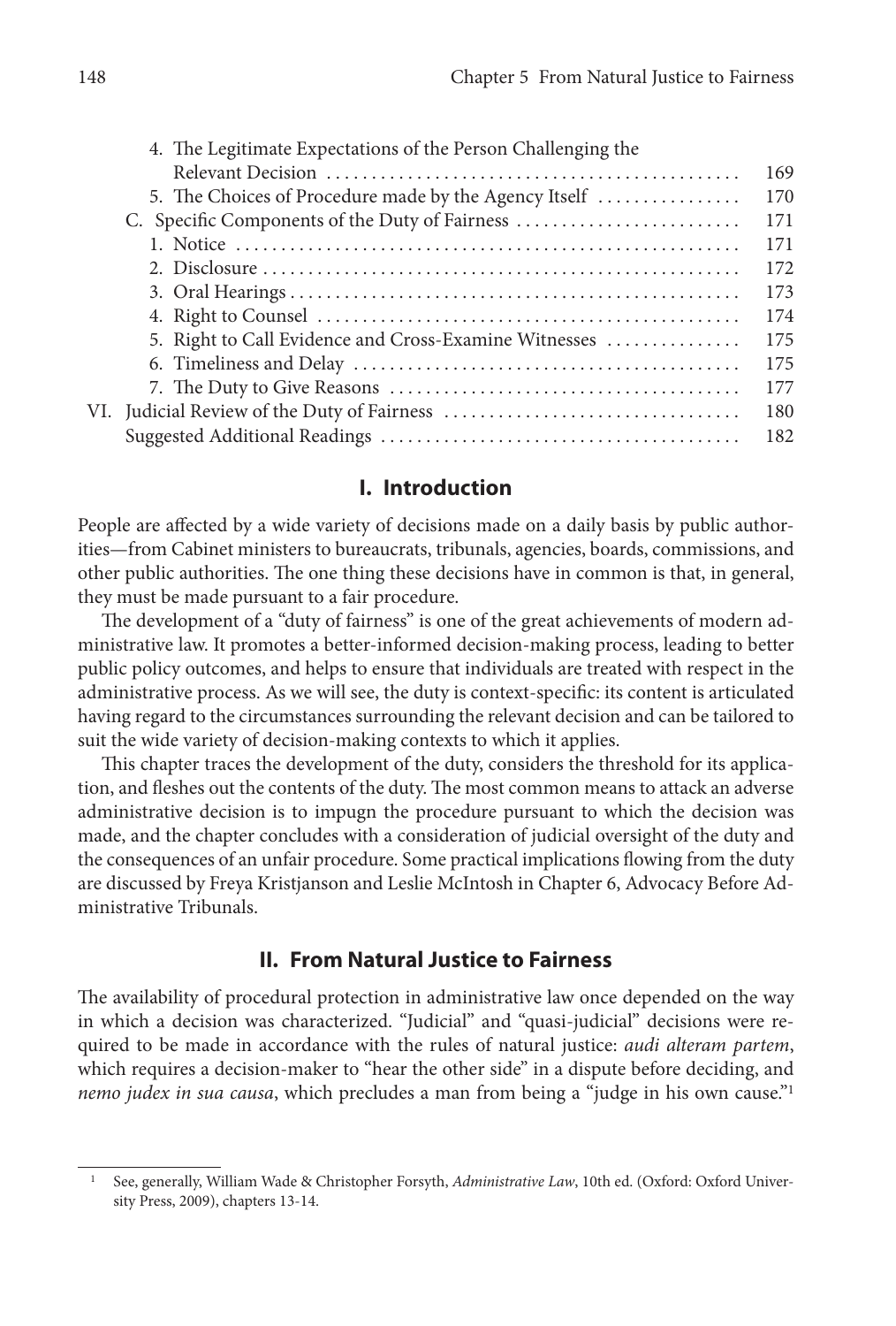So-called administrative decisions—virtually any decision other than a judicial or quasijudicial decision—could be made without any procedural impediments. The dichotomy between judicial and administrative decisions made administrative law "formalistic"<sup>2</sup> in nature, and judicial review proceedings focused on the nature of the power exercised rather than the impact of its exercise. To obtain procedural protection, an applicant had to convince a court that a particular decision could properly be characterized as judicial or quasijudicial. A successful applicant would receive the full range of natural justice protection. An unsuccessful applicant would receive no procedural protection at all.

The growth of the modern regulatory state—and with it the number of important administrative decisions made by everyone from bureaucrats to administrative tribunals and ministers of the Crown—made change inevitable. It was indefensible that important decisions could be made without any procedural protection being afforded simply because they were classified as administrative in nature. Following the lead of the House of Lords in *Ridge v. Baldwin*, <sup>3</sup> the Supreme Court of Canada abandoned the all-or-nothing approach to the provision of procedural protection in *Nicholson v. Haldimand-Norfolk (Regional) Police Commissioners*. <sup>4</sup> *Nicholson* concerned the summary dismissal of a probationary police constable some 15 months into his term of service. He was not given a reason for his dismissal, nor was he given notice or allowed to make any representations prior to his dismissal. Regulations made under provincial legislation provided that police officers could not be penalized without a hearing and right of appeal, but added that the Board of Commissioners of Police had authority "to dispense with the services of any constable within eighteen months of his becoming a constable."5

Under the traditional common-law approach that would have been the end of the matter; Nicholson was not entitled to a hearing before his dismissal, nor could his dismissal be characterized as the sort of "judicial or quasi-judicial" decision to which natural justice protection applied. It was an administrative matter and, as such, Nicholson would not have been entitled to any protection at all. In these circumstances, a 5:4 majority of the Supreme Court held that a general duty of "procedural fairness" applies to administrative decisions. Writing for a majority of the Court, Chief Justice Laskin justified the new duty as follows:

[T]he classification of statutory functions as judicial, quasi-judicial or administrative is often very difficult, to say the least; and to endow some with procedural protection while denying others any at all would work injustice when the results of statutory decisions raise the same serious consequences for those adversely affected, regardless of the classification of the function in question.<sup>6</sup>

<sup>2</sup> Frederick Schauer discusses some of the vices, and virtues, of formalism in *Thinking Like a Lawyer: A New Introduction to Legal Reasoning* (Cambridge, MA: Harvard University Press, 2009) at 29-35.

<sup>3 [1964]</sup> A.C. 40 (H.L.) (dismissal of chief constable of Borough of Brighton without notice or right to be heard at meeting of watch committee).

<sup>[1979] 1</sup> S.C.R. 311 [*Nicholson*].

<sup>5</sup> *Ibid.* at para. 5, citing the *Police Act*, R.S.O. 1970, c. 351, Reg. 680, s. 27(b).

<sup>6</sup> *Ibid.* at para. 23.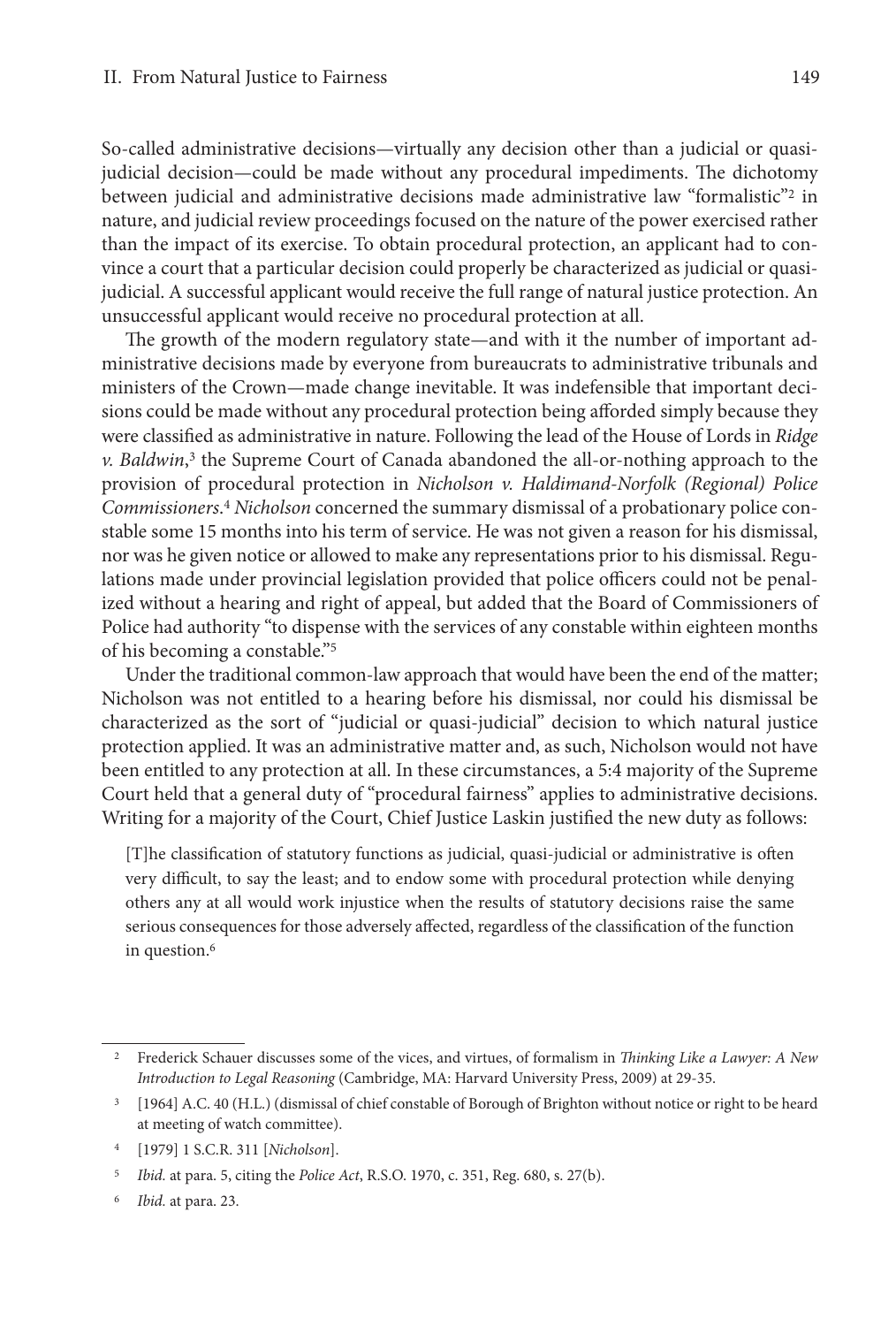On this approach, the ability of the board to dismiss Nicholson for any reason (or none at all) was irrelevant. Plainly, Nicholson could not claim the procedural protection the regulations afforded to those with 18 months of service (that is, an oral hearing with a right of appeal) but, according to Laskin C.J., it did not follow that he must be denied any protection at all. Nicholson was entitled to be treated fairly, not arbitrarily; he was entitled to be told why he was being dismissed and given an opportunity to make submissions—orally or in writing, at the board's discretion—before he was dismissed.

Laskin C.J. did not reject the distinction between administrative and judicial or quasijudicial decisions in *Nicholson*. Instead, he accepted as a common-law principle the notion that "in the sphere of the so-called quasi-judicial the rules of natural justice run, and that in the administrative or executive field there is a general duty of fairness."7 However, in subsequent cases the "duty of fairness" came to replace natural justice as the organizing principle in administrative law and, as a result, there is no longer any reason to differentiate between the two concepts or the spheres in which they operate.8 The duty of fairness applies across the spectrum of decisions that public authorities may make and the requirements of the duty vary in accordance with the relevant circumstances.

"Fairness" has become short form for procedural fairness, but it is important not to lose sight of the essentially procedural character of the duty. The duty of fairness is concerned with ensuring that public authorities act fairly in the course of *making* decisions, not with the fairness of the actual decisions they *make*. The duty of fairness has nothing to say about the outcome of particular decisions, and in particular does not require that the decisions of public authorities be considered "fair"—a subjective and contestable concept that Canadian administrative law eschews.9

The duty of fairness promotes sound public administration and the accountability of public decision-makers by ensuring that decisions are made with input from those affected by them; well-informed decisions are likely to be better decisions, and decisions made pursuant to transparent, participatory processes promote important rule-of-law values. Fairness is,

<sup>7</sup> *Ibid.* at para. 22, citing *Bates v. Lord Hailsham*, [1972] 1 W.L.R. 1373 at 1378 (Ch. D.).

<sup>8</sup> This is not a uniquely Canadian development. In *Kioa v. West* (1985), 159 C.L.R. 550, Mason J. summed up English and Australian law as follows:

It has been said on many occasions that natural justice and fairness are to be equated … . And it has been recognized that in the context of administrative decision-making it is more appropriate to speak of a duty to act fairly or to accord procedural fairness. This is because the expression "natural justice" has been associated, perhaps too closely associated, with procedures followed by courts of law (at para. 30).

Nevertheless, the language of natural justice survives in most jurisdictions and is often used interchangeably with fairness terminology. In New Zealand, for example, the *New Zealand Bill of Rights Act 1990* includes a right to natural justice (s. 27), but the right is understood as a codification of the duty of fairness. See P. Rishworth, G. Huscroft, R. Mahoney, & S. Optican, *The New Zealand Bill of Rights* (Melbourne: Oxford University Press, 2003), chapter 27.

Under the approach set out by the Supreme Court of Canada in *Dunsmuir v. New Brunswick*, 2008 SCC 9, [2008] 1 S.C.R. 190 [*Dunsmuir*], substantive decisions may be reviewed for legal correctness in some cases or reasonableness in others. Even in this context, however, judicial review is not concerned with the substantive "fairness" of a decision.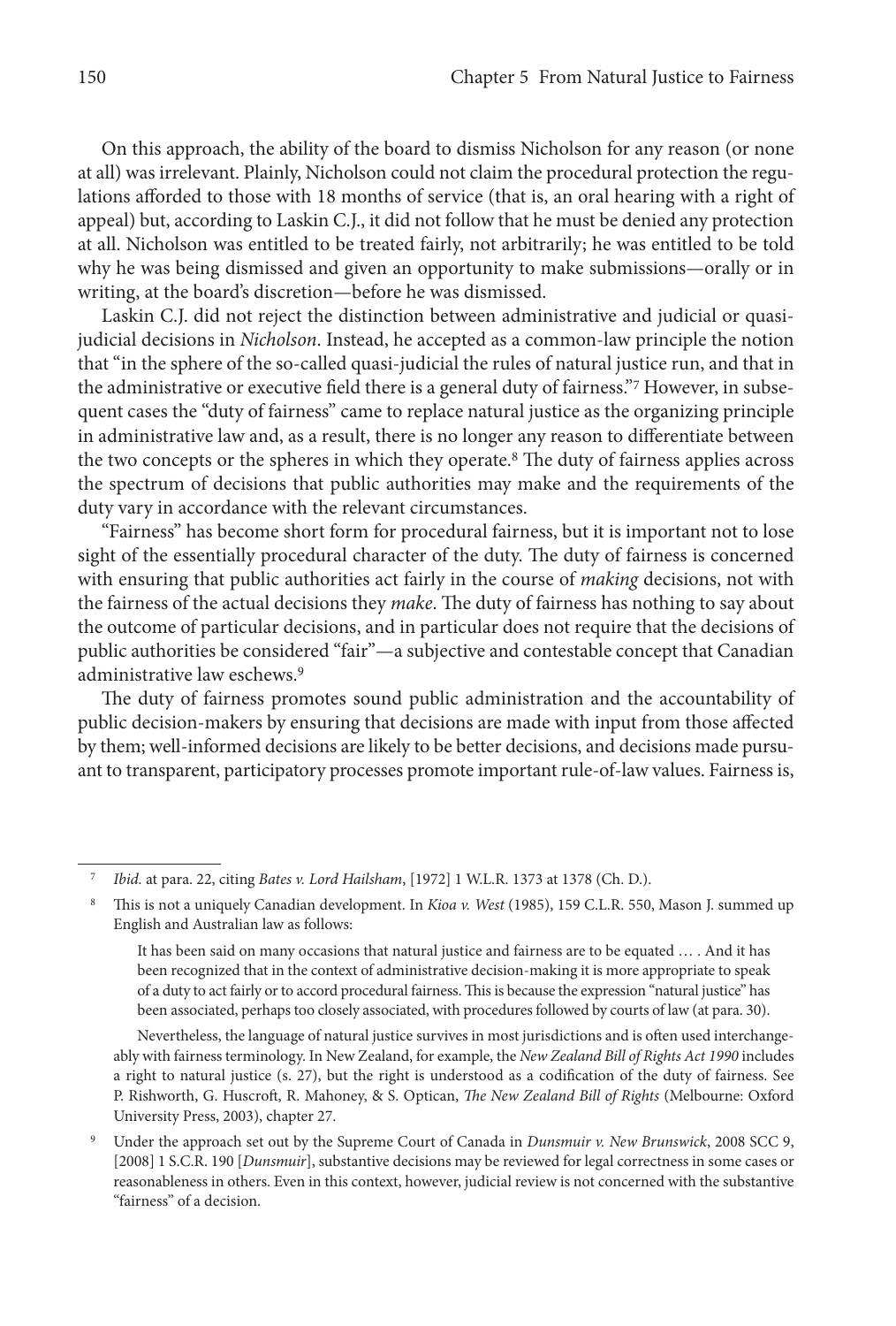in this sense, a means to an end. But the importance of the duty transcends its instrumental purpose. The duty of fairness is important in its own right, for it ensures that people are allowed to participate meaningfully in decision-making processes that affect them. In other words, the duty protects dignitary interests by requiring that people be treated with respect. As we will see, both rationales support the Court's strict remedial approach in cases where the duty is breached: procedurally unfair decisions are quashed and remitted to be made in accordance with the required procedural protection.10

In general, the duty of fairness requires two things, both of which are modern restatements of venerable natural justice protections: (1) the right to be heard, and (2) the right to an independent and impartial hearing.11 Fairness is a common-law concept and, subject only to compliance with the *Canadian Charter of Rights and Freedoms* (the Charter), may be limited or even ousted by ordinary legislation. Such is its importance, however, that courts will require specific legislative direction before concluding that this has occurred. In *Kane v. Bd. of Governors of U.B.C.*, Justice Dickson put the point this way: "To abrogate the rules of natural justice, express language or necessary implication must be found in the statutory instrument."<sup>12</sup> This is justified on the basis that courts presume that the legislature intended procedural protection to apply, even if nothing is said. As Justice Byles stated in *Cooper v. Board of Works for Wandsworth District*, "[A]lthough there are no positive words in a statute requiring that the party shall be heard, yet the justice of the common law will supply the omission of the legislature.<sup>"13</sup> On this approach, the courts acknowledge the supremacy of the legislature and at the same time confer heightened, quasi-constitutional protection upon the common-law duty of fairness.14

The duty of fairness is codified to varying degrees in Canadian legislation. At the federal level, the *Canadian Bill of Rights* protects a "right to a fair hearing in accordance with the

<sup>10</sup> *Cardinal v. Director of Kent Institution*, [1985] 2 S.C.R. 643 at para. 23 [*Cardinal*], discussed in the text below.

<sup>&</sup>lt;sup>11</sup> The right to an independent and impartial hearing is discussed by Laverne Jacobs in Chapter 8, Caught Between Judicial Paradigms and the Administrative State's Pastiche: "Tribunal" Independence, Impartiality, and Bias.

<sup>&</sup>lt;sup>12</sup> [1980] 1 S.C.R. 1105 at 1113. For its part, the High Court of Australia has rendered it difficult, if not virtually impossible, for legislation to limit or oust procedural protection, outlining a presumption that it is "highly improbable that Parliament would overthrow fundamental principles or depart from the general system of law, without expressing its intention with *irresistible clearness*." See *Saeed v. Minister for Immigration and Citizenship*, [2010] H.C.A. 23 (23 June 2010) at para. 15 (emphasis added).

<sup>13 (1863),</sup> 14 C.B. (N.S.) 180 at 194. In *Daganayasi v. Minister of Immigration*, [1980] 2 N.Z.L.R. 130 at 141, Cooke J. (as he then was) stated that the availability of fairness protection depends "either on what is to be inferred or presumed in interpreting the particular Act … or on judicial supplementation of the Act when this is necessary to achieve justice without frustrating the apparent purpose of the legislation" (internal citations omitted).

<sup>14</sup> This point was put strongly by the High Court of Australia in *Electrolux Home Products Pty. Ltd. v. Australian Workers' Union* (2004), 221 C.L.R. 309 at 329:"The presumption is not merely a common sense guide to what a Parliament in a liberal democracy is likely to have intended; it is a working hypothesis, the existence of which is known both to Parliament and the courts, upon which statutory language will be interpreted. The hypothesis is an aspect of the rule of law."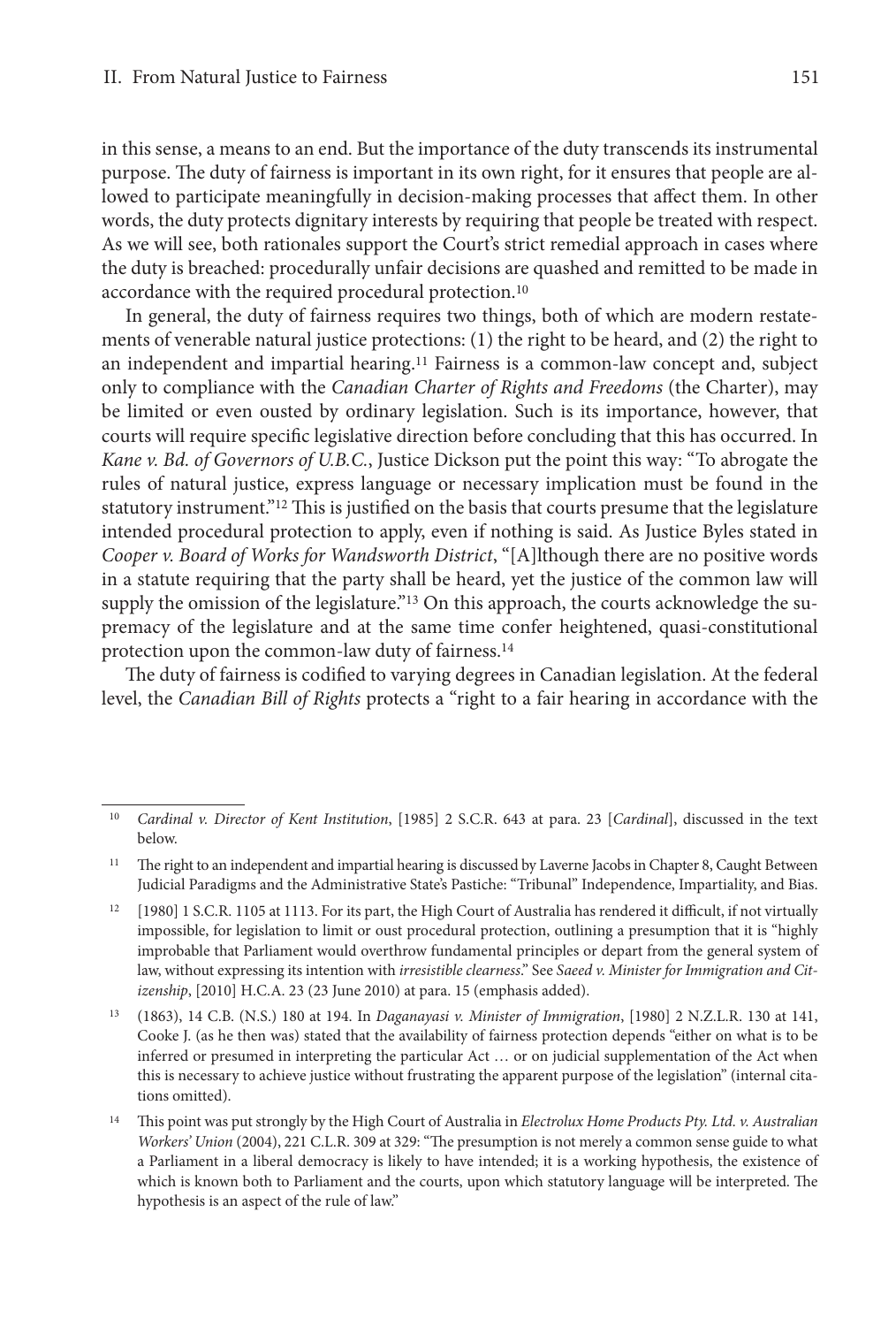principles of fundamental justice for the determination of his rights and obligations."15 Procedural protection has been codified more specifically in provincial legislation in Alberta,16 British Columbia,<sup>17</sup> Ontario,<sup>18</sup> and Quebec.<sup>19</sup> In addition, it is important to note that federal and provincial legislation may establish procedural requirements, short of a complete code, that apply in particular contexts. It is not unusual for legislation or regulations to particularize, for example, notice requirements and rights to make submissions for particular tribunals. The common-law duty of fairness supplements existing statutory duties and fills the gap where none exist. Section 7 of the Charter provides a constitutional backstop for procedural protection, but, as we will see, this right applies in a narrower range of circumstances than the duty of fairness.20

Given the wide range of decisions to which the duty of fairness applies, the protection afforded by the duty is necessarily flexible rather than fixed. Although the language of the duty of fairness speaks of the right to a "hearing," this does not mean that formal, oral hearings are required. Oral hearings will sometimes be required by the duty of fairness, but they are not the norm. The modern state could not function if an oral hearing were required every time an administrative decision of some sort were made—a problem not only for the state but also for those who benefit from, or are subject to, the burden of administrative decisions. In practice, the content of the duty is informed by the context in which a particular decision is made and varies in accordance with a number of factors. In other words, the duty may be satisfied by different protection in different decision-making contexts. Thus, to say that the duty of fairness applies to a particular decision-making process is to say little. Everything depends on what the duty is understood as requiring in the circumstances, and this has a normative dimension: fairness requires the procedural protection the courts think *ought* to be required before a decision is made in particular circumstances. An oral hearing

<sup>15</sup> S.C. 1960, c. 44, s. 2(e). In *Duke v. The Queen*, [1972] S.C.R. 917 at 923, Justice Fauteux discussed this provision as follows: "Without attempting to formulate any final definition of those words, I would take them to mean, generally, that the tribunal which adjudicates upon his rights must act fairly, in good faith, without bias, and in a judicial temper, and must give to him the opportunity adequately to state his case." In *Re B.C. Motor Vehicle Act*, [1985] 2 S.C.R. 486 at para. 58 [*Re B.C. Motor Vehicle Act*], Justice Lamer noted that the principles of fundamental justice in the *Bill of Rights* were contextually limited to procedural matters because of their qualification of the right to a fair hearing. He proffered a more expansive definition of fundamental justice in s. 7 of the *Canadian Charter of Rights and Freedoms*, among other things because s. 7 is set out in the context of deprivations of life, liberty, and security of the person, which he considered more fundamental rights. Evan Fox-Decent and Alexander Pless discuss the relevance of Charter protection in greater depth in Chapter 12, The Charter and Administrative Law: Cross-Fertilization or Inconstancy?

<sup>16</sup> *Administrative Procedures and Jurisdiction Act*, R.S.A. 2000, c. A-3.

<sup>17</sup> *Administrative Tribunals Act*, S.B.C. 2004, c. 45.

<sup>18</sup> *Statutory Powers Procedure Act*, R.S.O. 1990, c. S.22.

<sup>19</sup> Quebec has codified procedures in several statutes. The *Civil Code of Quebec*, R.S.Q., c. C-1991; the *Charter of Human Rights and Freedoms*, R.S.Q., c. C-12; *Administrative Justice Act*, R.S.Q., c. J-3; and the *Code of Civil Procedure*, R.S.Q., c. C-25 are discussed in Denis Lemieux, "The Codification of Administrative Law in Quebec" in Grant Huscroft & Michael Taggart, eds., *Inside and Outside Canadian Administrative Law* (Toronto: University of Toronto Press, 2006).

The impact of the Charter on administrative law is discussed by Evan Fox-Decent and Alexander Pless in Chapter 12, The Charter and Administrative Law: Cross-Fertilization or Inconstancy?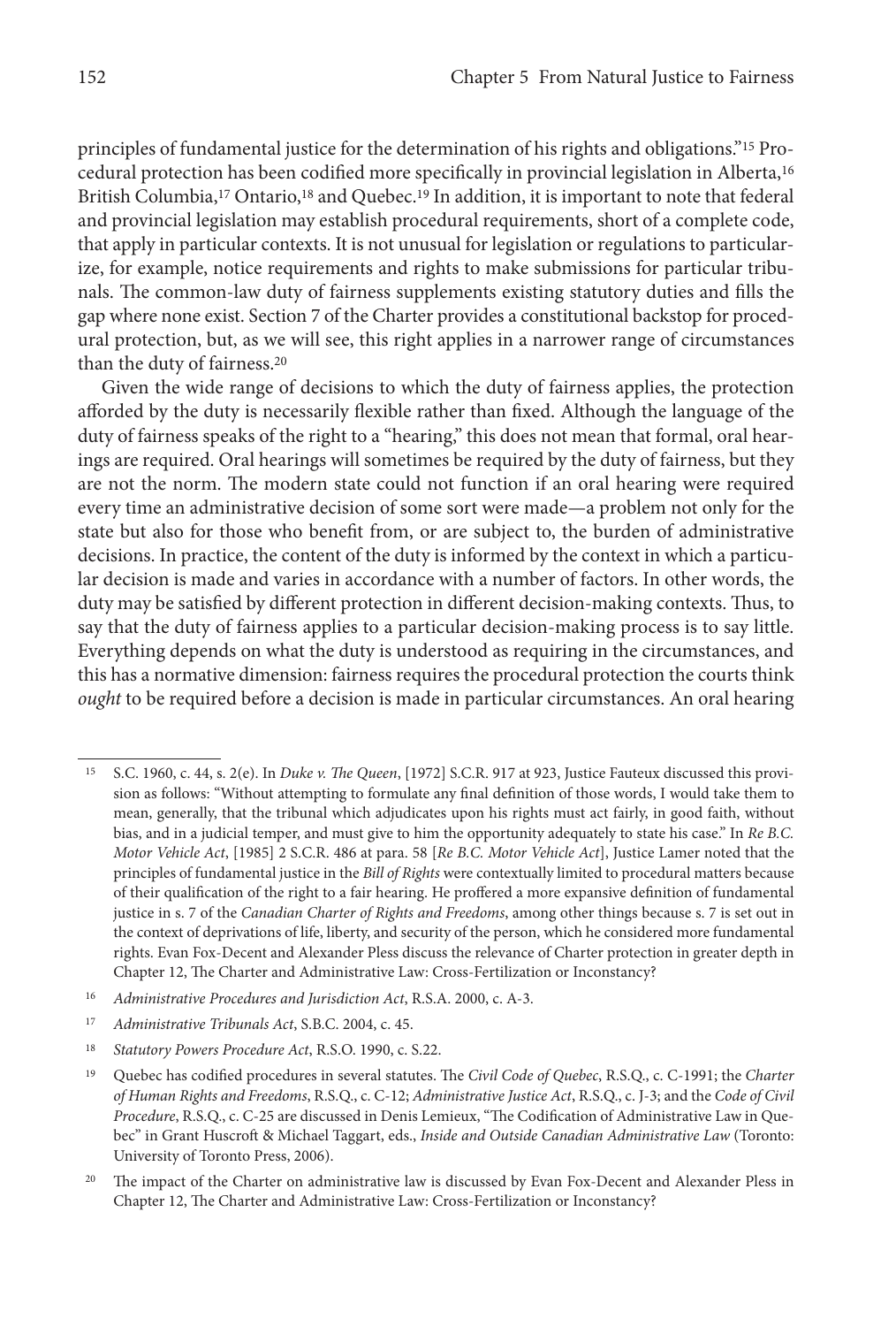<span id="page-6-0"></span>might be required in some cases, involving processes similar to those used in the judicial system. In other contexts, however, the requirement to provide a hearing may be satisfied by as little as an exchange of written correspondence prior to a decision being made.

Two questions arise when judicial review proceedings are brought alleging a breach of the duty of fairness. First, has the threshold for the application of the duty been met? Second, what does the duty of fairness require in the relevant circumstances? It is important to emphasize that courts require decisions about threshold and content of the duty of fairness to be made correctly. If they are not, the substantive decision made in a particular matter will be quashed and remitted to be remade in accordance with the appropriate procedures.

An order quashing a decision for a breach of the duty of fairness does not, in theory, affect the substantive decision that might be made subsequently; it means only that the decision must be remade in accordance with the appropriate procedures. In practice, however, it may be difficult for a decision-maker to reach the same substantive decision on a rehearing. Fair procedures may make it easier to argue in support of particular substantive outcomes on a rehearing; moreover, there may be impediments—practical or political—to reaching the same decision on a rehearing. Thus, success on an application for judicial review on fairness grounds may have the indirect effect of helping an applicant to secure a preferred substantive outcome. At the very least, it will give the applicant another chance to obtain that outcome, and ensures that the substantive decision will be made on a well-informed basis in any event. Even if the same substantive decision is reached following a rehearing, it will have a greater claim to legitimacy.

## **III. The Threshold Test: When Is Fairness Required?**

#### **A. Rights, Privileges, and Interests**

Subject to some exceptions, discussed below, it is well established that the duty of fairness applies to the decisions of public authorities—for example, executive actors, tribunals, and officials acting pursuant to statutory authority—that affect an individual's *rights*, *privileges*, or *interests*. <sup>21</sup> There is little dispute about the meaning of these terms because they are not meant to limit the availability of fairness protection. On the contrary, their purpose is to expand the range of decisions subject to the fairness duty beyond the narrower range of decisions traditionally required to be made in accordance with natural justice protection.

Taken as a whole, the concepts of rights, privileges, and interests are sufficiently broad in scope to cover most decisions made by public authorities that affect or have the potential to affect an individual in important ways, even in the absence of any sort of substantive entitlement. So, for example, although prison inmates may have no right to early release, once the

<sup>&</sup>lt;sup>21</sup> Justice Le Dain summed up the Court's case law in this way in *Cardinal*, *supra* note 10 at para. 14:

<sup>[</sup>T]here is, as a general common law principle, a duty of procedural fairness lying on every public authority making an administrative decision which is not of a legislative nature and which affects the rights, privileges or interests of an individual.

Thus, we will not be concerned with procedural entitlements that may arise in a variety of private contexts—for example, decisions made by private clubs that may affect the rights of their members. In these contexts, entitlements are likely to arise out of contractual terms, express or implied, rather than public law.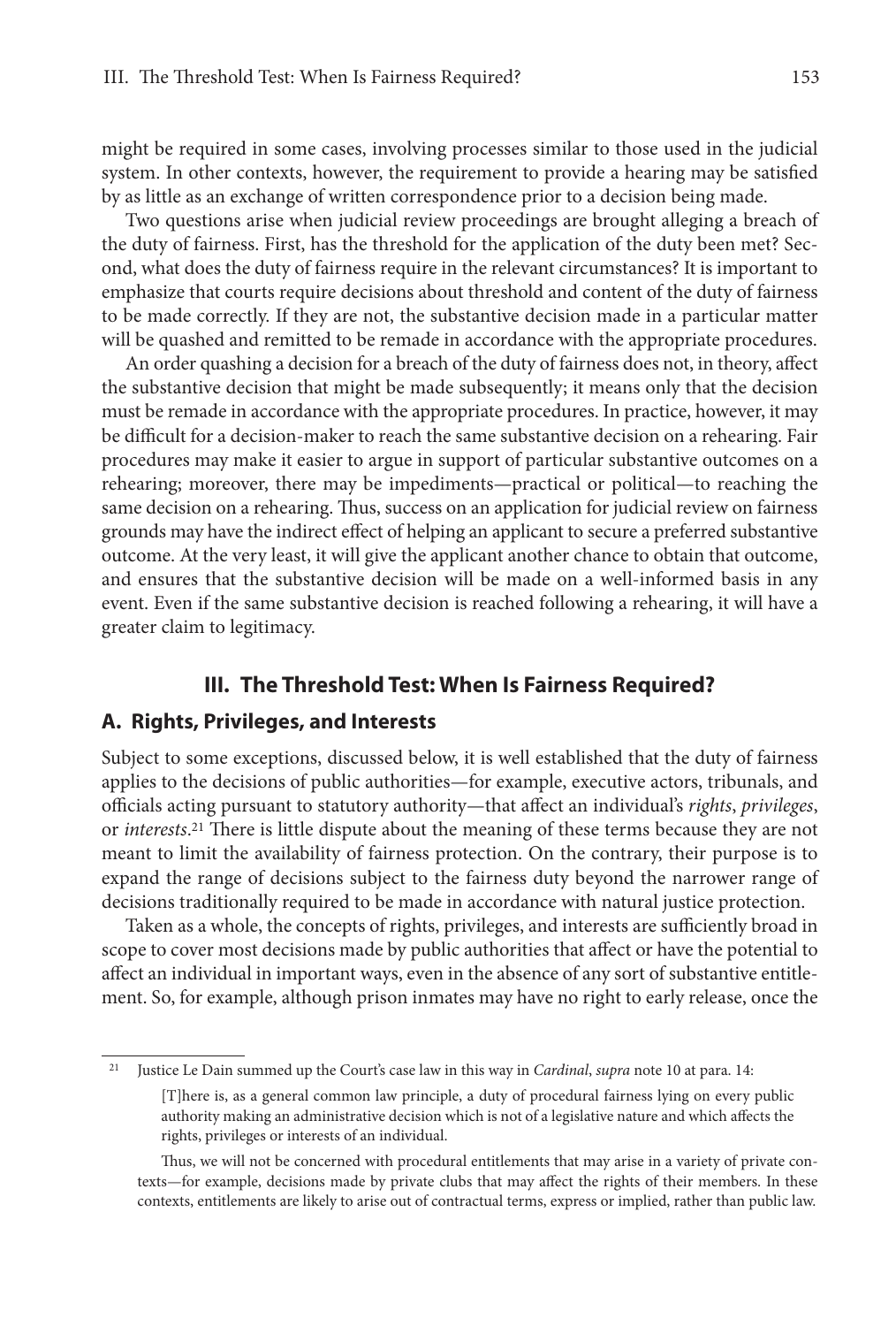<span id="page-7-0"></span>state establishes a parole system of some sort, they are entitled to procedural fairness in its operation.

## **B. Constitutional Protection**<sup>22</sup>

When, and to what extent, does the Charter require the provision of procedural protection?23 Section 7 of the Charter provides as follows:

Everyone has the right to life, liberty and security of the person and the right not to be deprived thereof except in accordance with the principles of fundamental justice.

Despite the conjunctive nature of its language, it is well established that s. 7 protects a single right: the right not to be deprived of life, liberty, or security of the person except in accordance with the principles of fundamental justice. The Supreme Court of Canada has held that the principles of fundamental justice subsume procedural fairness protection,<sup>24</sup> but the right does not constitutionalize the duty of fairness per se. Section 7 applies only in the context of deprivations of life, liberty, and security of the person, and this establishes a higher threshold than simply demonstrating that a right, privilege, or interest is affected.

For example, an application to renew a taxi licence may give rise to an entitlement to fairness protection at common law, but it does not give rise to Charter protection because the denial of a licence does not constitute a deprivation of life, liberty, or security of the person. Licensing is, in this context, an economic matter, and the Court has not interpreted s. 7 of the Charter as including economic rights.25 Thus, ordinary legislation could limit or even oust the application of the duty of fairness to the licensing scheme without infringing the Charter.

In the event that a deprivation of life, liberty, or security of the person is found not to be in accordance with the principles of fundamental justice, it is highly unlikely that it will be considered justified under s. 1 of the Charter. The Court has held that infringement of s. 7 may be considered justified only in "extraordinary circumstances where concerns are grave and the challenges complex."26

<sup>&</sup>lt;sup>22</sup> The development of duty to consult in the context of Aboriginal rights and its link to the duty of fairness is discussed in David Mullan, "The Supreme Court and the Duty to Consult Aboriginal Peoples: A Lifting of the Fog?" (2012) C.J.A.L.P. 233 at 241-45. See also the discussion by Janna Promislow and Lorne Sossin in Chapter 13, In Search of Aboriginal Administrative Law.

<sup>&</sup>lt;sup>23</sup> The impact of the Charter on administrative law is discussed by Evan Fox-Decent and Alexander Pless in Chapter 12, The Charter and Administrative Law: Cross-Fertilization or Inconstancy?

<sup>24</sup> *Re B.C. Motor Vehicle Act*, *supra* note 15. More controversially, the Court held that the principles of fundamental justice include a substantive component, despite the apparent intention of the framers to limit the right to matters of procedure. See Peter Hogg, *Constitutional Law of Canada*, looseleaf (Scarborough, ON: Carswell, 1997) at para. 44.10(a).

<sup>25</sup> *Gosselin v. Quebec (Attorney General)*, [2002] 4 S.C.R. 429 at paras. 80-82. However, the Court left open the possibility that s. 7 might be interpreted to include positive obligations in future cases. See the discussion in Grant Huscroft, "A Constitutional 'Work in Progress'? The Charter and the Limits of Progressive Interpretation" in Grant Huscroft & Ian Brodie, eds., *Constitutionalism in the Charter Era* (Toronto: LexisNexis, 2004).

<sup>26</sup> See *Charkaoui v. Canada (Citizenship and Immigration)*, [2007] 1 S.C.R. 350 at para. 66, citing *Re B.C. Motor Vehicle Act*, *supra* note 15 at para. 85, per Lamer J. (listing "exceptional conditions such as natural disasters, the outbreak of war, epidemics, and the like").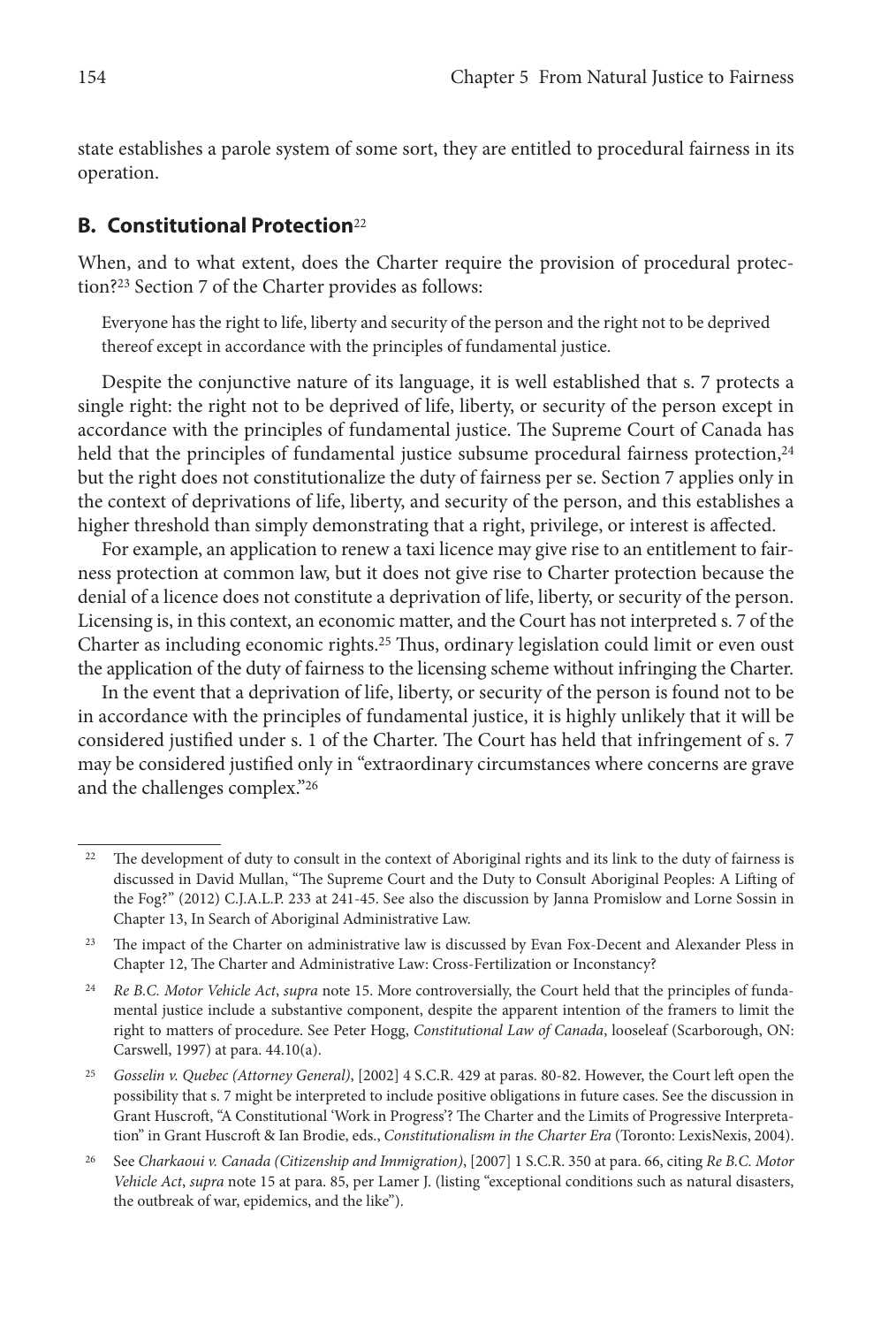## **IV. Limitations on the Application of the Duty of Fairness**

<span id="page-8-0"></span>Although the duty of fairness applies to a broad range of decision-making contexts, there are limitations on the reach of the duty, both inherent in the concept and imposed on the concept by the courts. Significant limitations on the duty are discussed below.

## **A. The Duty Applies to Decisions**

The duty of fairness governs decision-making processes, which is another way of saying that the duty applies only in contexts in which *decisions* may be made. In principle, it does not apply to investigations or advisory processes that may occur prior to the commencement of a formal decision-making process.27 This is so because the imposition of fairness duties at a preliminary stage may well compromise the relevant processes. To take an obvious example, it would be absurd to require officials charged with responsibility for investigating breaches of the law to provide notice before commencing theirinvestigations. In any case, the exclusion of fairness prior to the commencement of a formal decision-making process will normally be mitigated by the requirement to observe the duty at the formal decision-making stage.

Nevertheless, investigations and advisory processes may have a considerable impact on affected persons. For example, the reputation of anyone caught up in a public investigation may be adversely affected and the need for fairness protection will be clear.<sup>28</sup> Public inquiries may have significant consequences for those required to be involved and fairness protection will be provided here as well, often pursuant to legislation codifying the duty.<sup>29</sup> Fairness protection may be required for ostensibly preliminary decisions, where a formal determination is made subsequently, if the preliminary decision has de facto finality. For example, invariable acceptance by the ultimate decision-maker of the results of an investigation or advice from a preliminary decision-maker suggests that the real decision is being made at the preliminary stage, and in order for the duty of fairness to do its work, it should apply here.

<sup>&</sup>lt;sup>27</sup> This limitation is reflected in the Ontario *Statutory Powers Procedure Act*, *supra* note 18, s. 3(2)(g): procedural requirements do not apply to "one or more persons required to make an investigation and to make a report, with or without recommendations, where the report is for the information or advice of the person to whom it is made and does not in any way legally bind or limit that person in any decision he or she may have power to make."

<sup>&</sup>lt;sup>28</sup> Human rights investigations are a good example. Where a commission has an investigative function and the authority to refer a matter to a tribunal for a formal hearing, fairness may be required at the investigative stage. See e.g. *Blencoe v. British Columbia (Human Rights Commission*, 2000 SCC 44, [2000] 2 S.C.R. 307 [*Blencoe*].

<sup>29</sup> The Supreme Court discussed the basic fairness principles relevant to public inquiries in *Canada (Attorney General) v. Canada (Commission of Inquiry on the Blood System in Canada—Krever Commission)*, [1997] 3 S.C.R. 440. Peter Carver discusses the law of public inquiries in Chapter 16, Getting the Story Out: Accountability and the Law of Public Inquiries, and see, generally, Allan Manson & David Mullan, eds., *Commissions of Inquiry: Praise or Reappraise?* (Toronto: Irwin Law, 2003).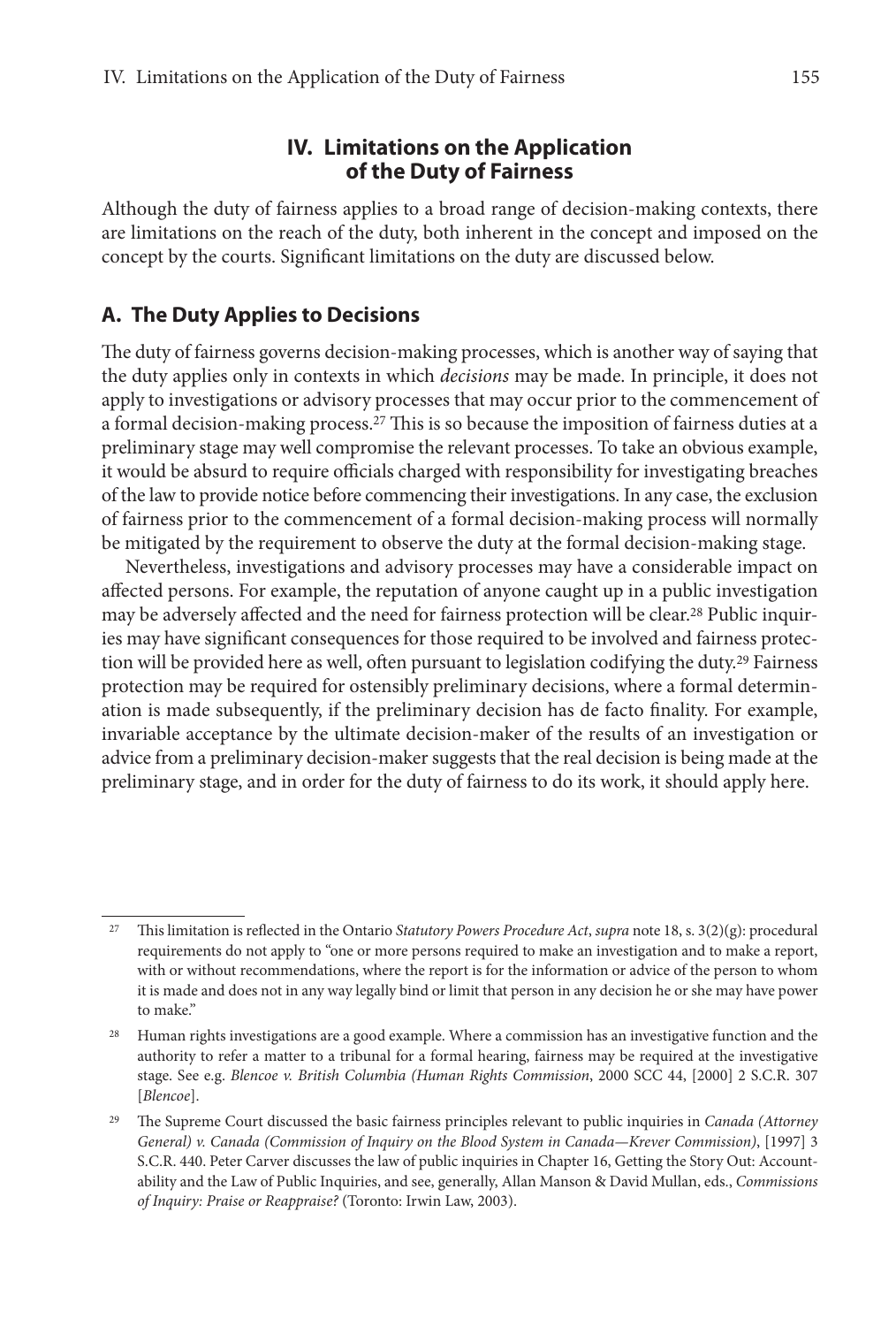## <span id="page-9-0"></span>**B. The Duty Does Not Apply to Legislative Decisions**

The Supreme Court of Canada has long insisted that the duty of fairness does not apply to legislative decisions or functions.30 In *Re Canada Assistance Plan (B.C.)*, the Court expressed the point categorically: "[T]he rules governing procedural fairness do not apply to a body exercising purely legislative functions."31

The Court has never explained what it means by "legislative" functions, but it is clear that primary legislation, whether passed by Parliament or a provincial legislature, is not subject to the duty of fairness. It is not exempt because it has no impact on rights, privileges, or interests. On the contrary, legislation is likely to have a profound impact for large numbers of people because it applies generally. It is exempt from the duty of fairness because any meaningful conception of a separation of powers between the legislature and the courts demands it. In *Reference re Resolution to Amend the Constitution*, the Court essayed the relationship between the legislature and the courts as follows:

How Houses of Parliament proceed, how a provincial legislative assembly proceeds is in either case a matter of self definition, subject to any overriding constitutional or self-imposed statutory or indoor prescription. It is unnecessary here to embark on any historical review of the "court" aspect of Parliament and the immunity of its procedures from judicial review. Courts come into the picture when legislation is enacted and not before (unless references are made to them for their opinion on a bill or a proposed enactment). It would be incompatible with the self regulating—"inherent" is as apt a word—authority of Houses of Parliament to deny their capacity to pass any kind of resolution. Reference may appropriately be made to art. 9 of the *Bill of Rights* of 1689, undoubtedly in force as part of the law of Canada, which provides that "Proceedings in Parliament ought not to be impeached or questioned in any Court or Place out of Parliament."32

This rationale for exempting legislative functions from the duty of fairness was reiterated in *Wells v. Newfoundland*. In that case, the Newfoundland Legislature passed legislation abolishing a quasi-judicial position to which Wells had been appointed. Wells's argument that he should have been accorded procedural fairness was rejected summarily by the Court, which stated as follows:

[L]egislative decision making is not subject to any known duty of fairness. Legislatures are subject to constitutional requirements for valid law-making, but within their constitutional boundaries, they can do as they see fit. The wisdom and value of legislative decisions are subject only to review by the electorate.33

There is no guarantee that political accountability will be meaningful, of course, but this is no concern of the courts. No one has the right to prevail in the political process, no matter

<sup>30</sup> *Attorney General of Canada v. Inuit Tapirisat*, [1980] 2 S.C.R. 735 at 757 [*Inuit Tapirisat*], citing *Bates v. Lord Hailsham*, [1972] 3 All E.R. 1019 (Ch. D.).

<sup>31 [1991]</sup> 2 S.C.R. 525 at para. 60.

<sup>32 [1981]</sup> 1 S.C.R. 753 at 785.

<sup>&</sup>lt;sup>33</sup> [1999] 3 S.C.R. 199 at para. 59. However, Wells succeeded in a contract suit against the Crown, the Court holding that the legislation abolishing his position had not abrogated his right to seek damages against the Crown for breach of his contract of employment.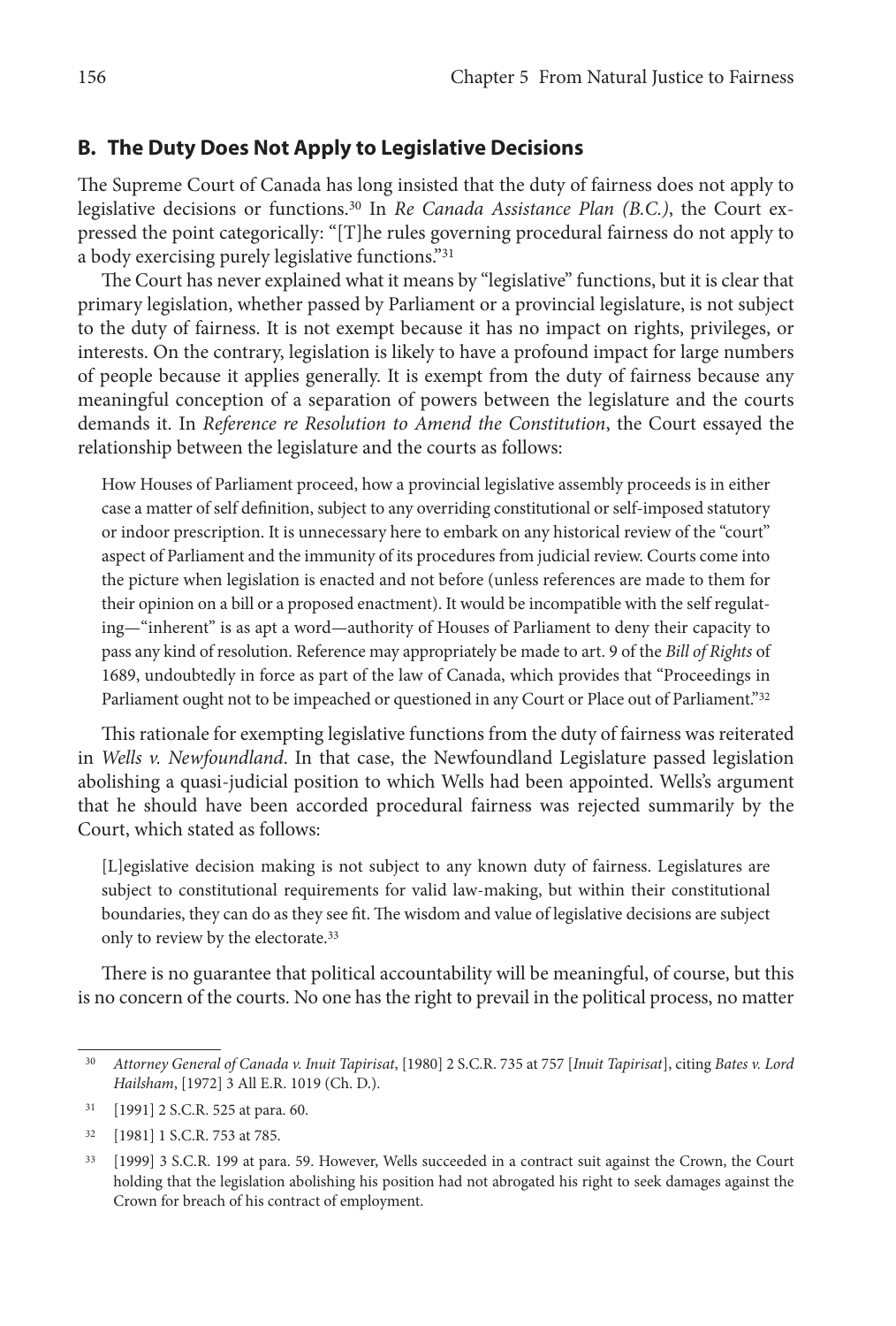<span id="page-10-0"></span>how sympathetic his or her cause may seem, as *Authorson v. Canada (Attorney General)*<sup>34</sup> demonstrates. In that case, Parliament passed legislation retrospectively limiting the amount of money owed to disabled war veterans—decades of interest on pension and benefit funds—to whom the Crown owed fiduciary duties. The law affected thousands of veterans, none of whom was given notice of the proposed change to the law. In class action proceedings, Authorson argued that the legislation infringed the right not to be deprived of the enjoyment of property except by due process of law under the *Canadian Bill of Rights* (s. 1(a)), as well as the right to a fair hearing in accordance with the principles of fundamental justice for the determination of one's rights and obligations  $(s, 2(e))$ .

This argument succeeded at trial and in the Ontario Court of Appeal, but was given short shrift in the Supreme Court of Canada. The Court emphatically rejected the notion that the *Canadian Bill of Rights* established due process procedures with regard to the passage of legislation, and reiterated that the common law had nothing to add:

The respondent claimed a right to notice and hearing to contest the passage of s. 5.1(4) of the *Department of Veterans Affairs Act*. However, in 1960, and today, no such right exists. Longstanding parliamentary tradition makes it clear that the only procedure due any citizen of Canada is that proposed legislation receive three readings in the Senate and House of Commons and that it receive Royal Assent. Once that process is completed, legislation within Parliament's competence is unassailable.35

If the rationale for the exemption of legislative functions is clear, however, the idea of exemption by category is problematic, because it recalls the long-discredited distinction between administrative and judicial or quasi-judicial decisions. It invites argument over the meaning of the term "legislative" and makes for all-or-nothing outcomes. If an applicant for judicial review succeeds in convincing a court that a decision is subject to the duty of fairness, the court will determine the required procedure and quash the decision if there has been a failure to observe it. But if the public authority succeeds in convincing the court that its actions are legislative in nature, then the duty of fairness will not apply and the court will have nothing to say about any procedures adopted or their adequacy.

The categorical exemption of legislative functions becomes especially problematic as it extends beyond primary legislation to include secondary legislation and policy decisions, both of which are discussed below.

## *1. Are Cabinet and Ministerial Decisions Covered by the Legislative Exemption?*

Cabinet and ministerial decisions are not subject to the legislative exemption per se, but it will often be easy to characterize Cabinet and ministerial decisions as legislative in nature and, as a result, they will be exempted from the duty.

<sup>34 2003</sup> SCC 39, [2003] 2 S.C.R. 40 [*Authorson*].

<sup>35</sup> *Ibid.* at para. 37. The Court held that the protection of s. 2(e) is limited to "the application of law to individual circumstances in a proceeding before a court, tribunal or similar body" (para. 61).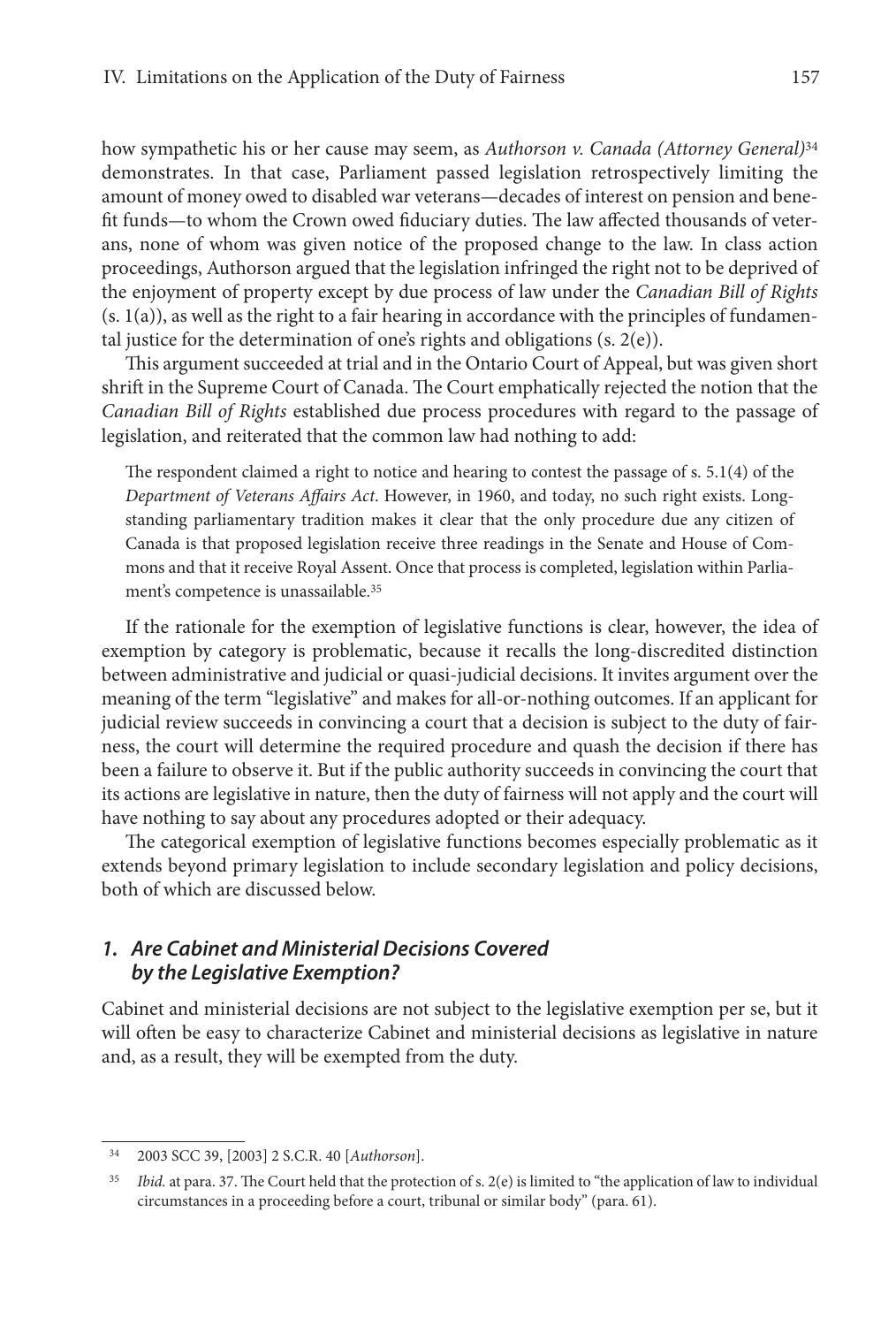*Attorney General of Canada v. Inuit Tapirisat* provides a good example. In that case, the federal Cabinet rejected an appeal from a decision made by the Canadian Radio-television and Telecommunications Commission (CRTC) without allowing the petitioning group to be heard. The Cabinet heard from the utility and the CRTC and took advice from ministerial officials, but the petitioning group was essentially left out of the proceedings. Justice Estey considered the Cabinet's power to be legislative in nature, in part because the legislation authorized Cabinet to overturn a decision of the CRTC on its own motion. This, he said, was "legislative action in its purest form."36 Estey J. buttressed this position by accentuating the practical difficulties inherent in extending the duty of fairness. He did not want to burden the Cabinet with hearing requirements and expressed concern about undermining the Cabinet's public policy-making role.

*Inuit Tapirisat* has been subject to extensive criticism on the basis that it overstates the difficulties inherent in applying the duty of fairness to Cabinet decisions. After all, the duty is flexible and its content could be tailored to address some of the concerns raised by Estey J.37 (To take an obvious example, it is difficult to conceive of circumstances in which the Cabinet would be required to hold an oral hearing.) Moreover, the case for exempting Cabinet decisions from the duty of fairness may be thought weaker than the case for exempting primary legislation, because Cabinet decision making is not subject to political scrutiny in the same way. Nevertheless, it is not surprising to find the courts wary of scrutinizing the decisions of the executive branch of government, even for limited procedural purposes. The potential for conflict between the courts and the executive is great.

In other contexts, the Court has emphasized the unique role and responsibilities of the executive branch as a reason for not extending the duty of fairness to ministerial decisions. In *Idziak v. Canada (Minister of Justice)*, Justice Cory discussed the minister of justice's exercise of discretionary authority to issue a warrant of surrender in an extradition case as follows:

Parliament chose to give discretionary authority to the Minister of Justice. It is the Minister who must consider the good faith and honour of this country in its relations with other states. It is the Minister who has the expert knowledge of the political ramifications of an extradition decision. In administrative law terms, the Minister's review should be characterized as being at the extreme legislative end of the *continuum* of administrative decision-making.38

Decisions involving particular individuals are most likely to give rise to the application of the duty of fairness to Cabinet and ministerial decisions, but, as *Idziak* demonstrates, even in this context the Court may be reluctant to impose procedural requirements for a variety of reasons.

<sup>36</sup> *Supra* note 30 at 754.

<sup>&</sup>lt;sup>37</sup> See e.g. *Minister for Arts, Heritage and Environment v. Peko-Wallsend Ltd.* (1987), 75 A.L.R. 218 (Fed. Ct., Aust.) (assuming that Cabinet decisions are subject to the duty of fairness, the ability to make a written submission to the responsible minister suffices). I am grateful to Matthew Groves for this reference.

<sup>38 [1992]</sup> 3 S.C.R. 631 at 659 (emphasis in original).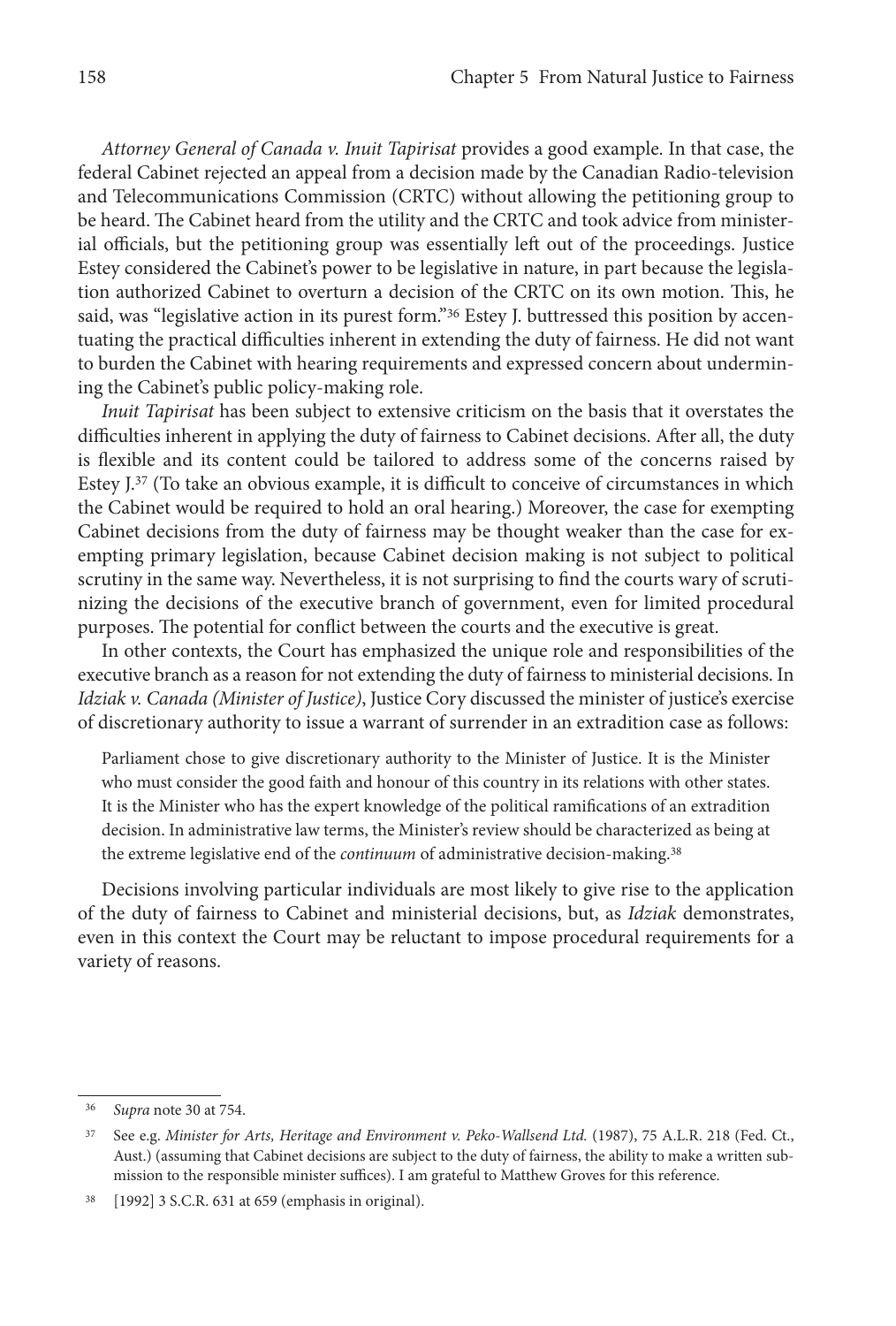## <span id="page-12-0"></span>*2. Is Subordinate Legislation Covered by the Legislative Exemption?*

Political self-interest often ensures that consultation occurs prior to the passage of legislation, even where there is no formal requirement for it. There will, however, be times when it is not in the political interest to consult before legislating and the argument for fairness protection in these contexts may seem strong, especially with regard to subordinate legislation.<sup>39</sup>

Arguably, there is less reason to be concerned about judicial interference in the political process where subordinate legislation is concerned because subordinate legislation is made pursuant to executive authority and democratic accountability may be minimal. American experience with "notice and comment" requirements demonstrates that procedural requirements are not unworkable.40 Nevertheless, as Andrew Green explains in greater detail in Chapter 4, Regulations and Rule Making: The Dilemma of Delegation, in general the courts have not imposed procedural requirements on the subordinate law-making function. Such requirements as exist in particular contexts have been established by legislation.

However, there are exceptions. For example, in the unique circumstances of *Homex Realty and Development Co. v. Wyoming (Village)*, <sup>41</sup> the Supreme Court of Canada concluded that passage of a municipal bylaw was subject to the duty of fairness. It did so because it was clear that the village's motivation for passing the bylaw was an ongoing dispute it had with a particular developer. In these circumstances, the Court held that the village was not allowed

(a) This section applies, according to the provisions thereof, except to the extent that there is involved—

(1) a military or foreign affairs function of the United States; or

(2) a matter relating to agency management or personnel or to public property, loans, grants, benefits, or contracts.

(b) General notice of proposed rule making shall be published in the Federal Register, unless persons subject thereto are named and either personally served or otherwise have actual notice thereof in accordance with law. The notice shall include—

- (1) a statement of the time, place, and nature of public rule making proceedings;
- (2) reference to the legal authority under which the rule is proposed; and
- (3) either the terms or substance of the proposed rule or a description of the subjects and issues involved.

Except when notice or hearing is required by statute, this subsection does not apply—

(A) to interpretative rules, general statements of policy, or rules of agency organization, procedure, or practice; or

(B) when the agency for good cause finds (and incorporates the finding and a brief statement of reasons therefor in the rules issued) that notice and public procedure thereon are impracticable, unnecessary, or contrary to the public interest.

(c) After notice required by this section, the agency shall give interested persons an opportunity to participate in the rule making through submission of written data, views, or arguments with or without opportunity for oral presentation.\_After consideration of the relevant matter presented, the agency shall incorporate in the rules adopted a concise general statement of their basis and purpose … .

See, generally, Peter L. Strauss, *Administrative Justice in the United States*, 2d ed. (Durham, N.C.: Carolina Academy Press, 2002) at 220-22.

<sup>&</sup>lt;sup>39</sup> Geneviève Cartier, "Procedural Fairness in Legislative Functions: The End of Judicial Abstinence?" (2003) 53 U.T.L.J. 217.

Administrative Procedures Act, 5 U.S.C. § 553 provides as follows:

<sup>41 [1980]</sup> 2 S.C.R. 1011 [*Homex Realty*].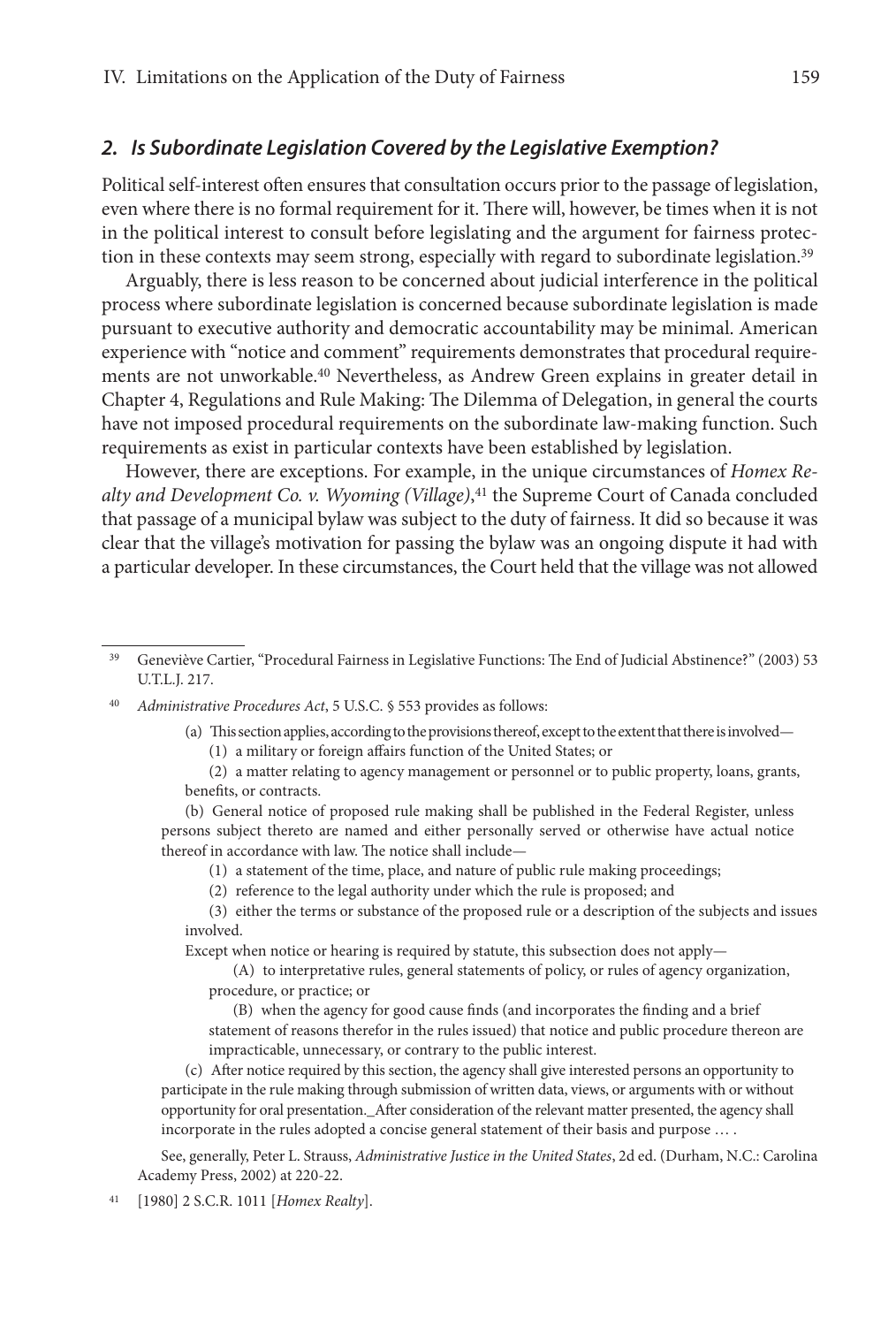<span id="page-13-0"></span>to couch its actions in a form designed to oust the application of the duty of fairness.42 This makes the point that substance is more important than form where the legislative exemption is concerned.

## *3. Are Policy Decisions Covered by the Legislative Exemption?*

The legislative exemption includes decisions that may be described as "policy" decisions as well as decisions that are general in nature. In *Martineau v. Matsqui Institution Disciplinary Board*, Justice Dickson observed that "[a] purely ministerial decision, on broad grounds of public policy, will typically afford the individual no procedural protection."43 In *Knight v. Indian Head School Division No. 19*, Justice L'Heureux-Dubé noted that many administrative bodies have been required to assume duties traditionally performed by legislatures, and distinguished "decisions of a legislative and general nature" from "acts of a more administrative and specific nature."44

The rationale for exempting policy decisions from the duty is similar to that of formal legislative decisions. Both are inherently political in nature and are, in principle, subject to political accountability. Thus, in *Imperial Oil Ltd. v. Quebec (Minister of the Environment)*, the Supreme Court held that in exercising discretionary power to require an oil company to undertake site decontamination measures (at its own expense), Quebec's environment minister was performing a political role in choosing from among the policy options allowed under provincial environmental protection legislation and was not subject to fairness obliga-

In *Catalyst Paper Corp. v. North Cowichan (District)*, 2012 SCC 2, the Court asserted that the requirements of procedural fairness and legislation governing a municipality "may require that the municipality comply with certain procedural requirements, such as notice or voting requirements" (para. 12) and did not mention *Homex*. However, the Court went on to say that municipalities make quasi-judicial as well as legislative decisions and that the two are treated differently:

Formal reasons may be required for decisions that involve quasi-judicial adjudication by a municipality. But that does not apply to the process of passing municipal bylaws. … The reasons for a municipal bylaw are traditionally deduced from the debate, deliberations and the statements of policy that give rise to the bylaw. … [T]he municipality is [not] required to formally explain the basis of a bylaw. (paras. 29-30)

<sup>&</sup>lt;sup>42</sup> The majority of the Court characterized the bylaw as quasi-judicial rather than legislative in substance. Justice Dickson (dissenting on the remedial point) put the case for procedural fairness protection more simply, *ibid.* at 1052-53:

What we have here is not a by-law of wide and general application which was to apply to all citizens of the municipality equally. Rather, it was a by-law aimed deliberately at limiting the rights of one individual, the appellant Homex. In these circumstances, I would hold that Homex was entitled to some procedural safeguards. This does not mean that the municipality was under a duty to observe the procedures appropriate to a court of law. But, at a minimum, it was under a duty to give Homex notice of the proposed by-law and the opportunity to be heard.

<sup>43 [1980]</sup> 1 S.C.R. 602 at 628, cited with approval in *Re Canada Assistance Plan (B.C.)*, [1991] 2 S.C.R. 525 at para. 60.

<sup>44 [1990]</sup> 1 S.C.R. 653 at para. 26 [*Indian Head School*].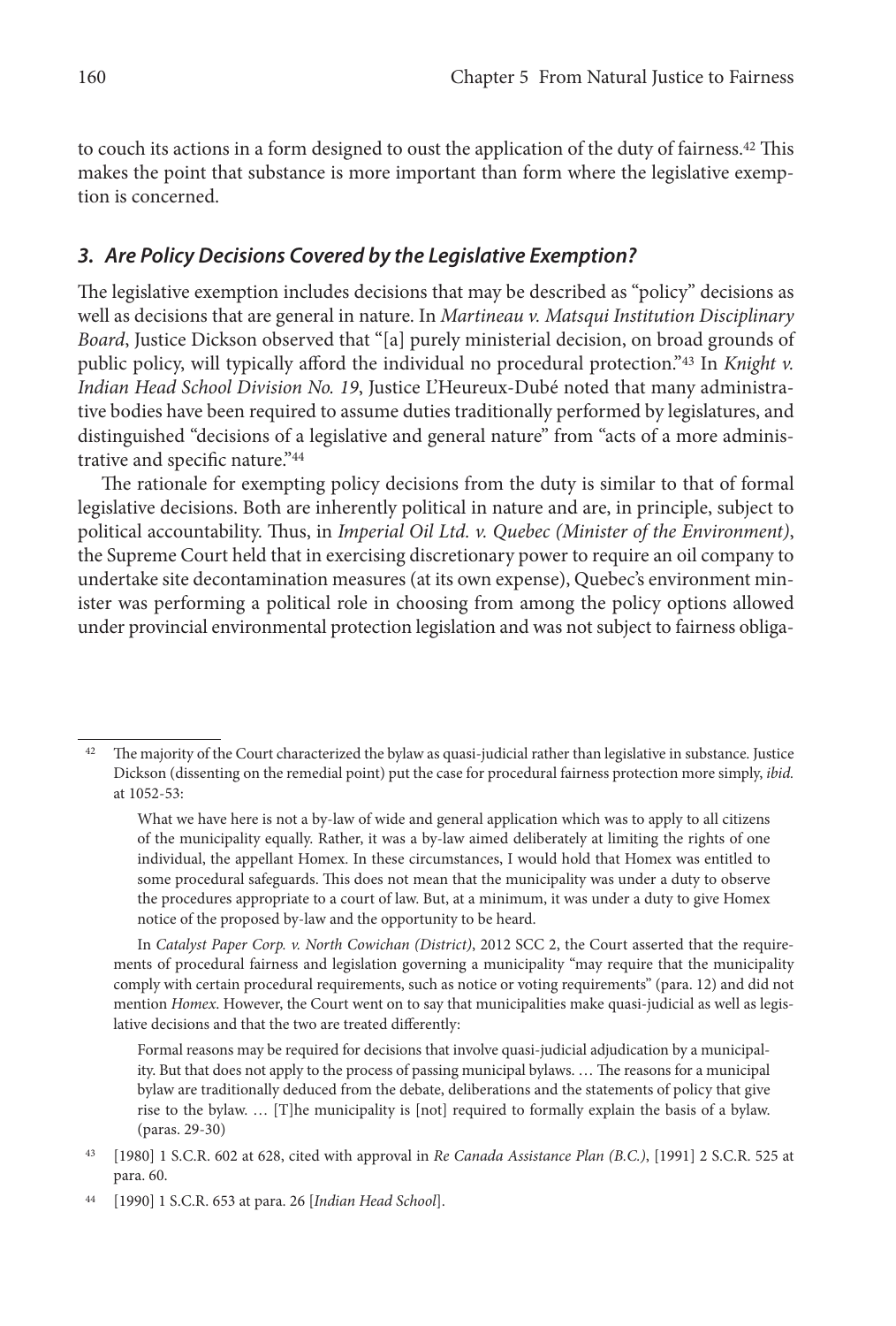<span id="page-14-0"></span>tions beyond those in the Act.45 Governments are elected to make policy decisions and must be allowed to do so, provided that they comply with relevant constitutional requirements.

But acceptance of the political rationale does not resolve the difficulties surrounding the exemption of policy decisions. Although legislative functions may be identified by the formalities that surround the legislative process, it can be considerably more difficult to identify a policy decision. Moreover, given different judicial perceptions about institutional roles, accountability, and legitimacy, we should expect to find inconsistent decisions. In truth, it is easy for a court to characterize a decision as a policy decision if it simply does not want to interfere in a particular case.

## **C. The Duty Does Not Apply to Public Office Holders Employed Under Contracts**

Although the duty of fairness developed in the context of public office holders in cases such as *Nicholson* and *Indian Head School*, in *Dunsmuir v. New Brunswick*<sup>46</sup> the Court overruled its earlier approach and held that the law will no longer draw a distinction between public office holders and other employees in dismissal cases. If the terms of an individual's employment are governed by contract, then ordinary private law contractual remedies will apply in the event of his or her dismissal, regardless of the public nature of the employment concerned. By abandoning the distinction between public office holders and contractual employees, the Court hoped to simplify the application of the law, obviating the need for litigation concerning the nature of an individual's employment.47

Following *Dunsmuir*, it will be assumed that a contract of employment addresses procedural fairness issues. If it does not, the normal common- or civil-law principles will govern. In either event, protection from wrongful dismissal will be governed by private law contract principles. The Court conceived of two exceptions. First, employees not protected by employment contracts, or subject to employment at pleasure, will still be protected by the duty of fairness. Second, the duty of fairness may arise by necessary implication in some statutory contexts.

<sup>45 [2003]</sup> 2 S.C.R. 624, [2003] 2 S.C.R. 624 [*Imperial Oil*]. The *Environment Quality Act*, R.S.Q., c. Q-2, s. 31.42 provided procedural protection, including a requirement that notice be given to interested persons and that reasons for the decision be given. The Court's remarks concerning the nature of the minister's decision were made in the context of an argument that the minister was not impartial, and as a result, was in breach of the bias rule of the duty of fairness.

<sup>46</sup> *Supra* note 9.

<sup>47</sup> Nevertheless, *Dunsmuir* necessarily limits the protection of public employees to some extent. It will no longer be possible for public office holders to be restored to their positions, because that remedy is not available for breach of contract. The Court acknowledges as much, but argues that the duty of fairness did not include a reinstatement remedy, given that public office holders could be dismissed provided only that the proper procedures were followed. There is no doubt, however, that reinstatement to a position following a breach of the duty of fairness—even on an ostensibly temporary basis while a new decision is waiting to be made—was a considerable motivation for bringing judicial review proceedings.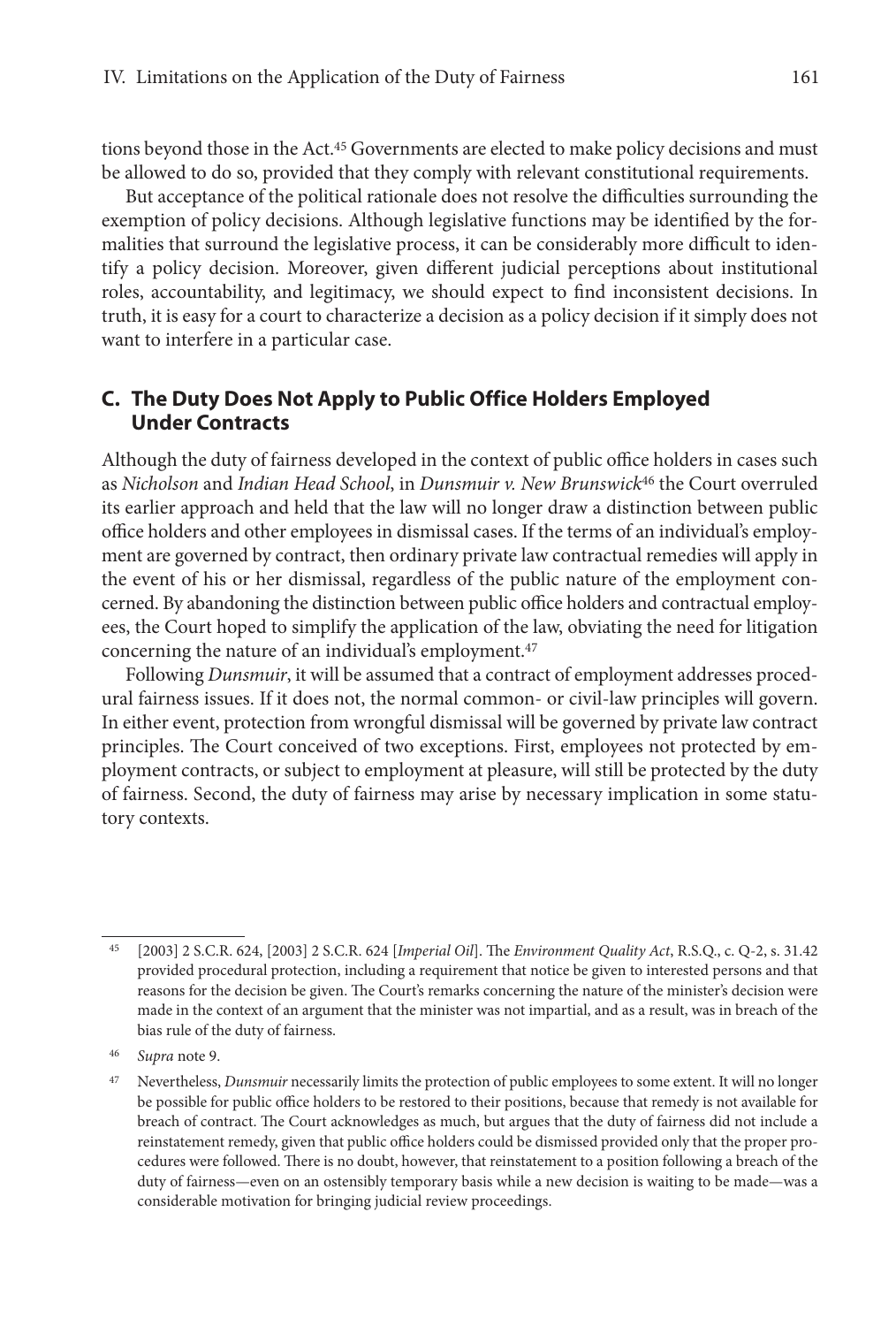## <span id="page-15-0"></span>**D. The Duty May Be Suspended or Abridged in the Event of an Emergency**

The duty of fairness establishes duties that must be observed *before* a decision can be made. There will, however, sometimes be circumstances in which procedural requirements cannot be met without risking harm of one sort or another.

In an emergency situation, compliance with the duty of fairness may be suspended until after the required decision has been made. For example, in *Cardinal v. Director of Kent Institution*, the Court held that although the duty of fairness applied to the imposition of isolation or segregation of prison inmates in "apparently" urgent or emergency circumstances (the inmates alleged to have been involved in a hostage taking were transferred to another institution and placed in isolation to secure prison order), "there could be no requirement of prior notice and an opportunity to be heard before the decision. … [T]he process of prison administration, because of its special nature and exigencies, should not be unduly burdened or obstructed by the imposition of unreasonable or inappropriate procedural requirements."48 However, once a recommendation to end the segregation of prisoners had been made by the review body, the duty of fairness required that the prison director inform the inmates of his intended decision to reject the recommendation, provide reasons, and afford them an opportunity to contest his intended decision. The Court regarded this as a minimal amount of fairness that would not undermine the administration of the prison.

To what extent will a court defer to a decision-maker as to the existence of circumstances justifying the suspension or abridgment of fairness? Deference to the government in regard to national security matters is to be expected, but care must be taken to ensure that public authorities are not overzealous in apprehending urgent or emergency circumstances. There should be few cases in which minimal fairness procedures cannot be provided before a decision is made.

## **V. The Content of the Duty of Fairness**

As we have seen, the extension of the duty of fairness to a wide range of administrative decisions in *Nicholson* was facilitated by the decision to make the content of duty flexible and context-specific. Thus, fairness requires compliance with some, but not necessarily all, of the requirements of natural justice.49 Fairness is a *minimum* duty that must be met—a floor for procedural protection rather than a ceiling. In determining whether the duty of fairness has been met, courts ask whether the procedural protection provided in particular circumstances was adequate, not ideal.50

Consider the position of those involved in the following three scenarios and the scope of the procedural protection that is appropriate in each.

<sup>48</sup> *Supra* note 10 at paras. 16, 22.

<sup>49</sup> *Martineau v. Matsqui Inmate Disciplinary Board*, [1980] 1 S.C.R. 602 at 630.

<sup>50</sup> As Justice Evans put it in *Waycobah First Nation v. Attorney General of Canada*, 2011 FCA 191 at para. 32, "[T]he duty of fairness affords individuals an adequate, not the optimum, opportunity to inform the decision-maker of their case."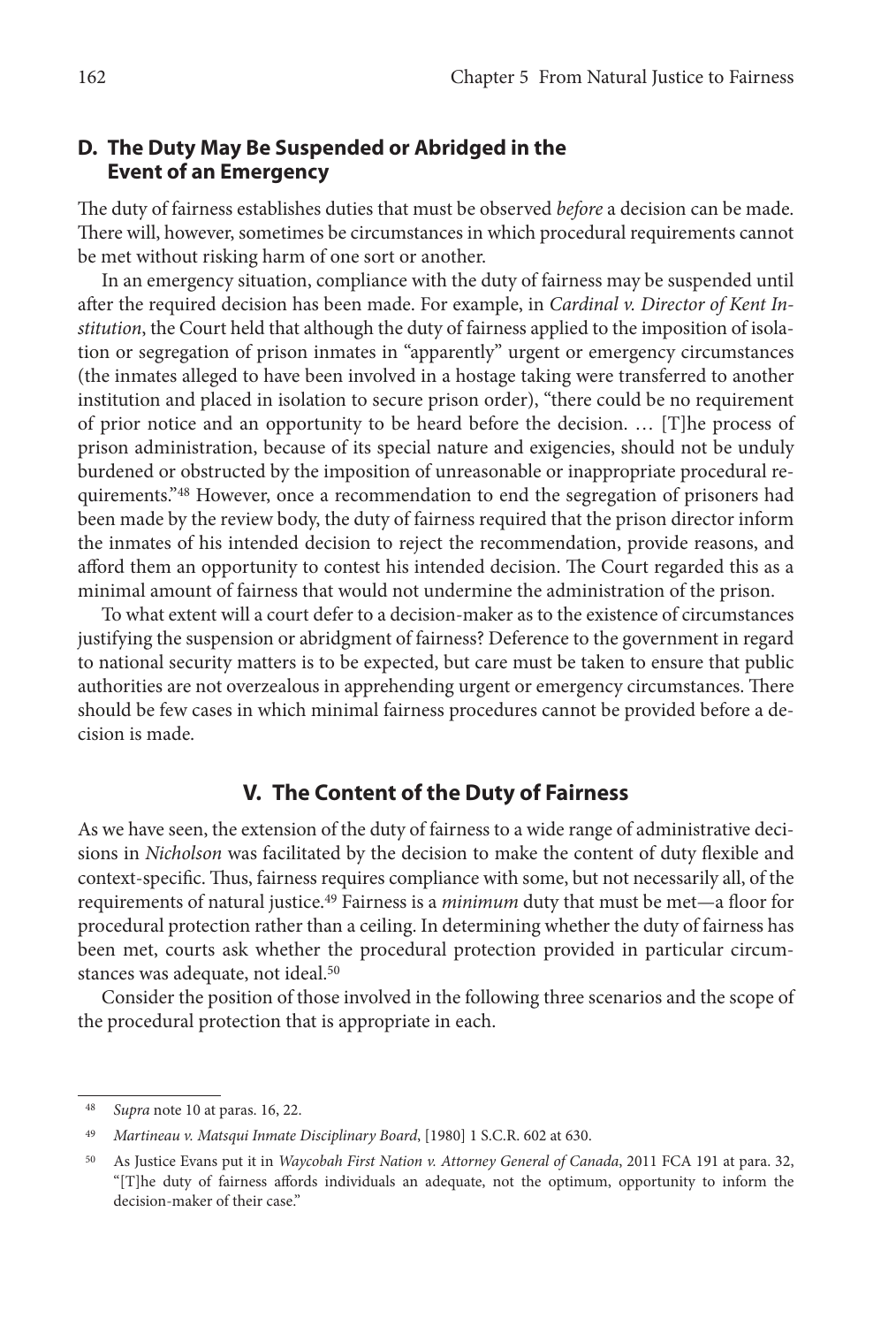- 1. *Criminal law prosecution.* The criminal law provides a good point of comparison for procedural fairness in administrative law. The stakes for a person charged with a criminal offence are high. Accused persons are at risk of losing their liberty and are subject to significant consequences, both direct and indirect, as a result of the charges they face. In these circumstances, nothing less than full procedural protection will do: an accused person is entitled to a formal, oral hearing before an independent and impartial judge. This protection has long been afforded and is now codified in the Charter (s. 11(d)), which also includes the following protection:
	- the right to be informed of the offence  $(11(a))$ ,
	- the right to be tried within a reasonable time  $(11(b))$ ,
	- $\bullet$  disclosure of the evidence and case to be met,<sup>51</sup>
	- the right to counsel  $(10(b))$ ,
	- • the right to call evidence and cross-examine witnesses,
	- the presumption of innocence  $(10(d))$ , and
	- a written decision with reasons.<sup>52</sup>

None of these protections is controversial in the context of criminal law, but some have little relevance in the context of administrative proceedings. Administrative proceedings are typically informal, do not involve oral hearings, and do not take place before judges. Although some administrative proceedings have much in common with a criminal proceeding (for example, disciplinary hearings in professional contexts), in general, a lower standard of protection will usually suffice.

2. *Human rights adjudication*. Human rights legislation is designed to be remedial rather than punitive, so, in principle, the stakes for a respondent to a human rights complaint are lower than for an accused person facing a criminal charge. But the consequences may nevertheless be significant: consider the possible harm to reputation a respondent may suffer by being accused of an act of discrimination; the costs in terms of time and money of defending a complaint; and the damages the respondent may ultimately be ordered to pay by a human rights tribunal. Given these possible repercussions, the respondent will want to test the evidence against him or her, and in order to do so, an oral hearing with many of the protections available in the context of criminal prosecution is required. But some of those protections will apply in attenuated form. For example, human rights litigation usually takes place before tribunals whose members may be part-time or fixed-term appointees who do not enjoy the high level of independence that judges do,<sup>53</sup> and the proceedings are less formal in nature. But the essence of the matter will be the same: the respondent to a human rights complaint is entitled to be represented by counsel and has the right, for example, to call evidence, cross-examine witnesses, and make

<sup>51</sup> *R. v. Stinchcombe*, [1991] 3 S.C.R. 326 [*Stinchcombe*].

<sup>52</sup> *R. v. REM*, 2008 SCC 51, [2008] 3 S.C.R. 3.

<sup>53</sup> See the indicia of independence set out in *Valente v. The Queen*, [1985] 2 S.C.R. 673, including security of tenure, financial security, and institutional independence.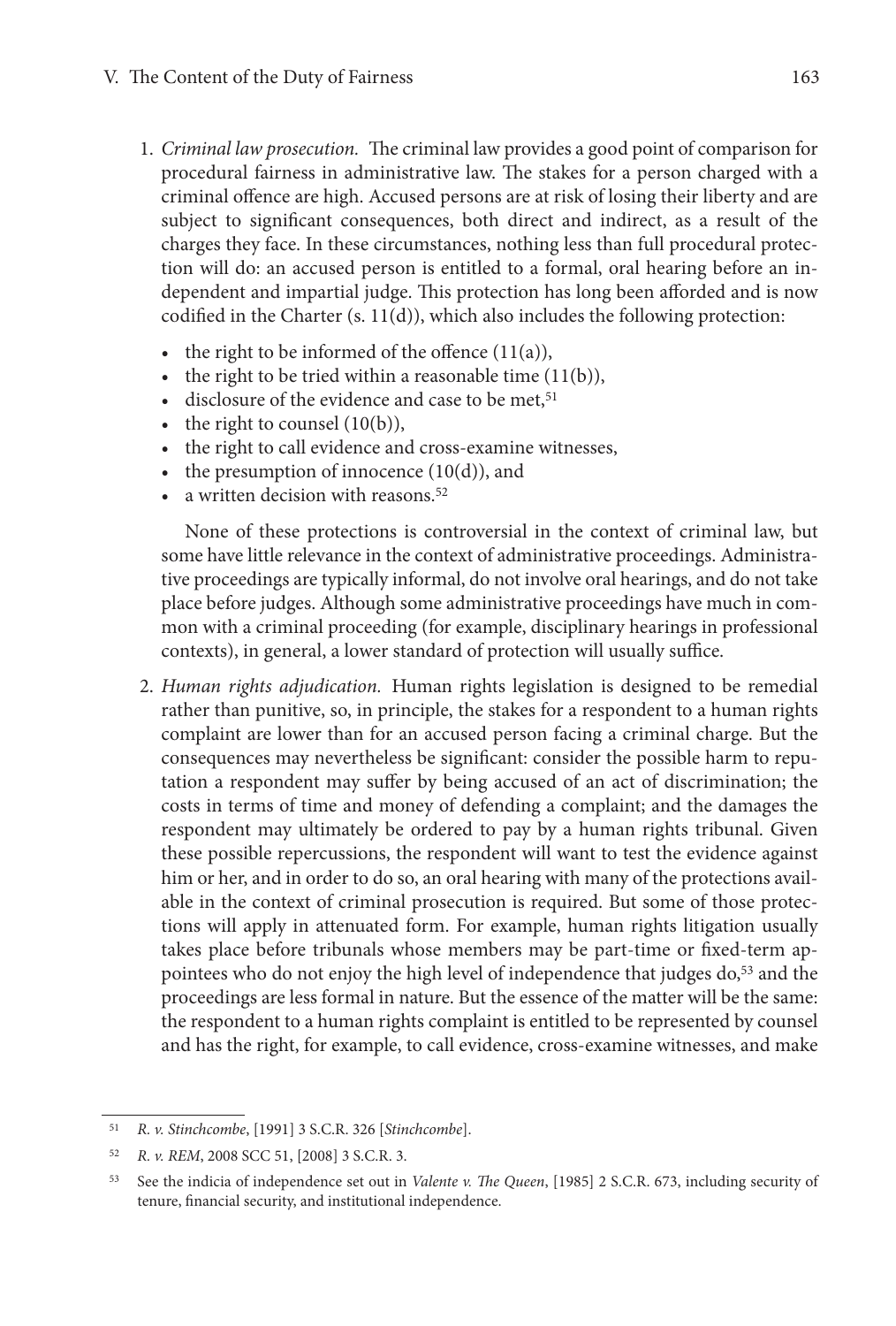and reply to arguments. Such procedures may be set out in the legislation or accompanying rules or regulations, but to the extent that they are not, they will be governed by the duty of fairness.

3. *Licensing regulation.* Consider a regulated industry in which possession of a licence is required in order to work. Those in the industry have an important interest in obtaining and maintaining their licences, but it does not follow that they are entitled to an oral hearing on all licensing matters. The importance of the matter is a consideration, but the needs of the state must also be considered. Oral hearings are expensive and time-consuming, and will not ordinarily be necessary to deal fairly with a licence application. Indeed, in a straightforward case it will ordinarily be enough to allow an applicant to apply for a licence by completing an application form and providing the required information, following which a decision can be made based on consideration of the relevant criteria.

It is not difficult to imagine circumstances in which greater fairness might be required. Suppose, for example, that a licensing authority has information that raises concerns about an applicant's fitness to be granted, or to continue to hold, a licence, and that the authority proposes to rely on that information to deny the applicant's licence application or to revoke an existing licence. In these circumstances, the licensing authority should at least inform the applicant of the information and invite submissions in reply. Depending on the nature of the information, additional procedural protection may be required.

Duty of fairness concerns are least likely to arise in the context of tribunals required to provide oral hearings, because the procedure for those hearings is usually clear. Some tribunals operate pursuant to detailed legislation that establishes procedural requirements; others are empowered to establish their own procedures in secondary legislation. The Ontario Labour Relations Board is a good example of the latter approach. The chair of the Board has rule-making authority and the Board has developed its own procedural code.<sup>54</sup> The Canadian Transportation Agency is another example of a tribunal that has the authority to control its processes and make its own procedural rules.55 Still other tribunals may operate pursuant to general statutory mandates such as that established by the Ontario *Statutory Powers Procedure Act*, <sup>56</sup> which establishes minimum default procedural provisions for Ontario tribunals required to provide oral hearings.

For a large range of administrative decision-makers, however, common-law considerations govern the scope and content of the duty of fairness. The leading case, *Baker*, is discussed below.

<sup>54</sup> *Labour Relations Act*, S.O. 1995, c. 1, Sch. A, s. 110(17).

<sup>55</sup> *Canada Transportation Act*, S.C. 1996, c. 10, s. 17.

<sup>56</sup> R.S.O. 1990, c. S.22.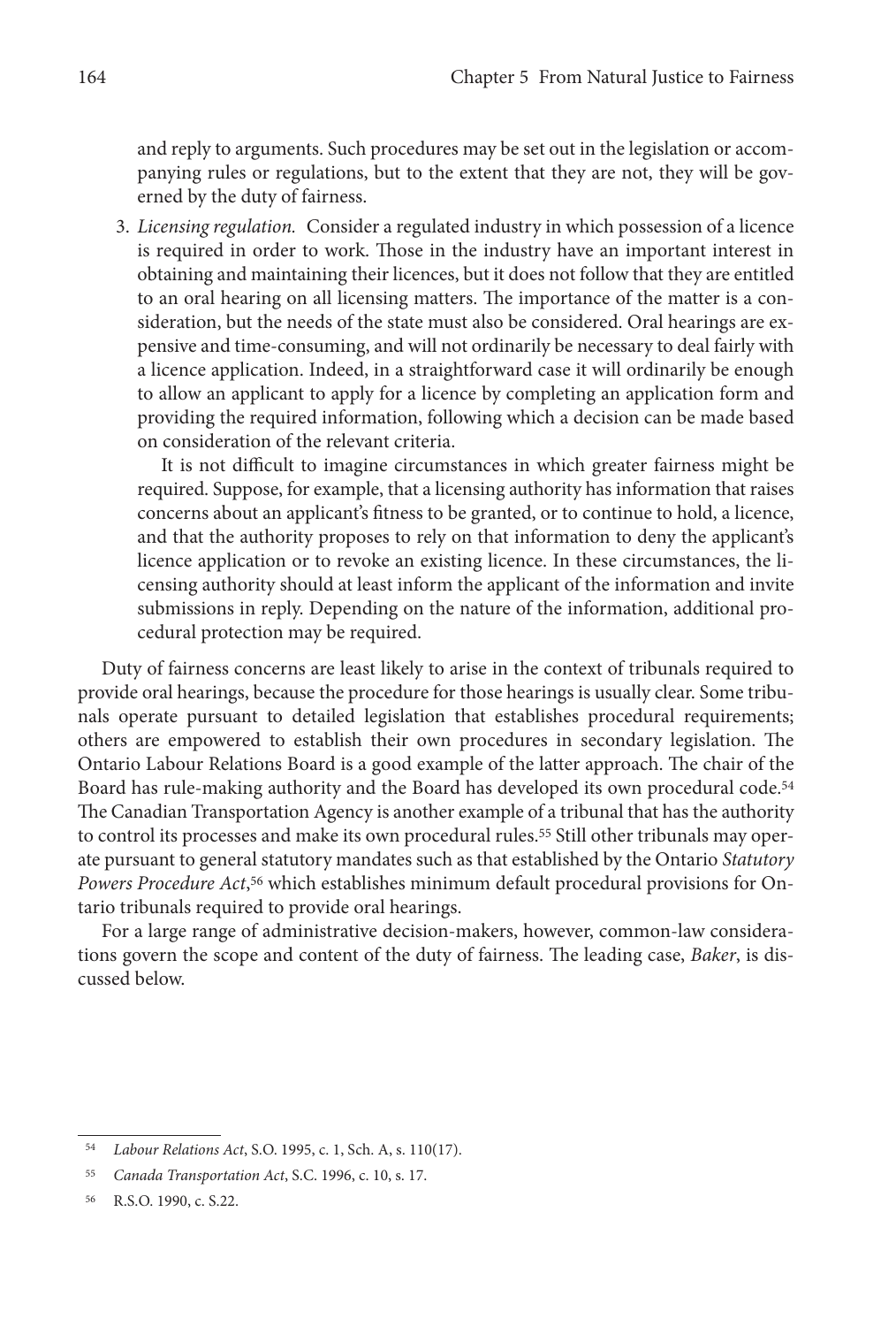## <span id="page-18-0"></span>**A. Baker v. Canada (Minister of Citizenship and Immigration)**<sup>57</sup>

Mavis Baker was a visitor from Jamaica who remained in Canada as an illegal immigrant. She was employed as a live-in domestic worker for 11 years and during that time had four children, all of whom acquired Canadian citizenship by birth. In 1992 she was ordered to be deported. Immigration legislation required applicants for permanent residence to apply from outside Canada, meaning that Ms. Baker would have to apply from Jamaica. She applied for an exemption from this requirement pursuant to regulations that provided as follows:

The Minister is hereby authorized to exempt any person from any regulation made under subsection 114(1) of the Act or otherwise facilitate the admission to Canada of any person where the Minister is satisfied that the person should be exempted from that regulation or that person's admission should be facilitated owing to the existence of compassionate or humanitarian considerations.58

Baker argued she had psychiatric problems that might worsen if she were forced to return to Jamaica. Moreover, two of her Canadian-born children depended on her for their care, and she was in regular contact with the other two. They, and she, would suffer emotional hardship if she were forced to return to Jamaica.

The discretionary power involved in assessing compassionate and humanitarian considerations was exercised in the name of the minister by an immigration officer. That officer denied Baker's request for an exemption on the advice of another officer, Officer Lorenzo, whose written memorandum was provided to Baker and is set out below:

PC is unemployed—on Welfare. No income shown—no assets. Has four Cdn.-born children four other children in Jamaica—HAS A TOTAL OF EIGHT CHILDREN.

Says only two children are in her "direct custody." (No info on who has ghe [sic] other two.) There is nothing for her in Jamaica—hasn't been there in a long time—no longer close to her children there—no jobs there—she has no skills other than as a domestic—children would suffer—can't take them with her and can't leave them with anyone here. Says has suffered from a mental disorder since '81—is now an outpatient and is improving. If sent back will have a relapse.

Letter from Children's Aid—they say PC has been diagnosed as a paranoid schizophrenic. children would suffer if returned—

Letter of Aug. '93 from psychiatrist from Ont. Govm't.

Says PC had post-partum psychosis and had a brief episode of psychosis in Jam. when was 25 yrs. old. Is now an out-patient and is doing relatively well—deportation would be an extremely stressful experience.

Lawyer says PS [sic] is sole caregiver and single parent of two Cdn. born children. PC's mental condition would suffer a setback if she is deported etc.

This case is a catastrophy [sic]. It is also an indictment of our"system" that the client came as a visitor in Aug. '81, was not ordered deported until Dec. '92 and in APRIL '94 IS STILL HERE!

<sup>57 [1999]</sup> 2 S.C.R. 817 [*Baker*].

<sup>58</sup> *Immigration Regulations, 1978*, SOR/78-172, as am. by SOR/93-44.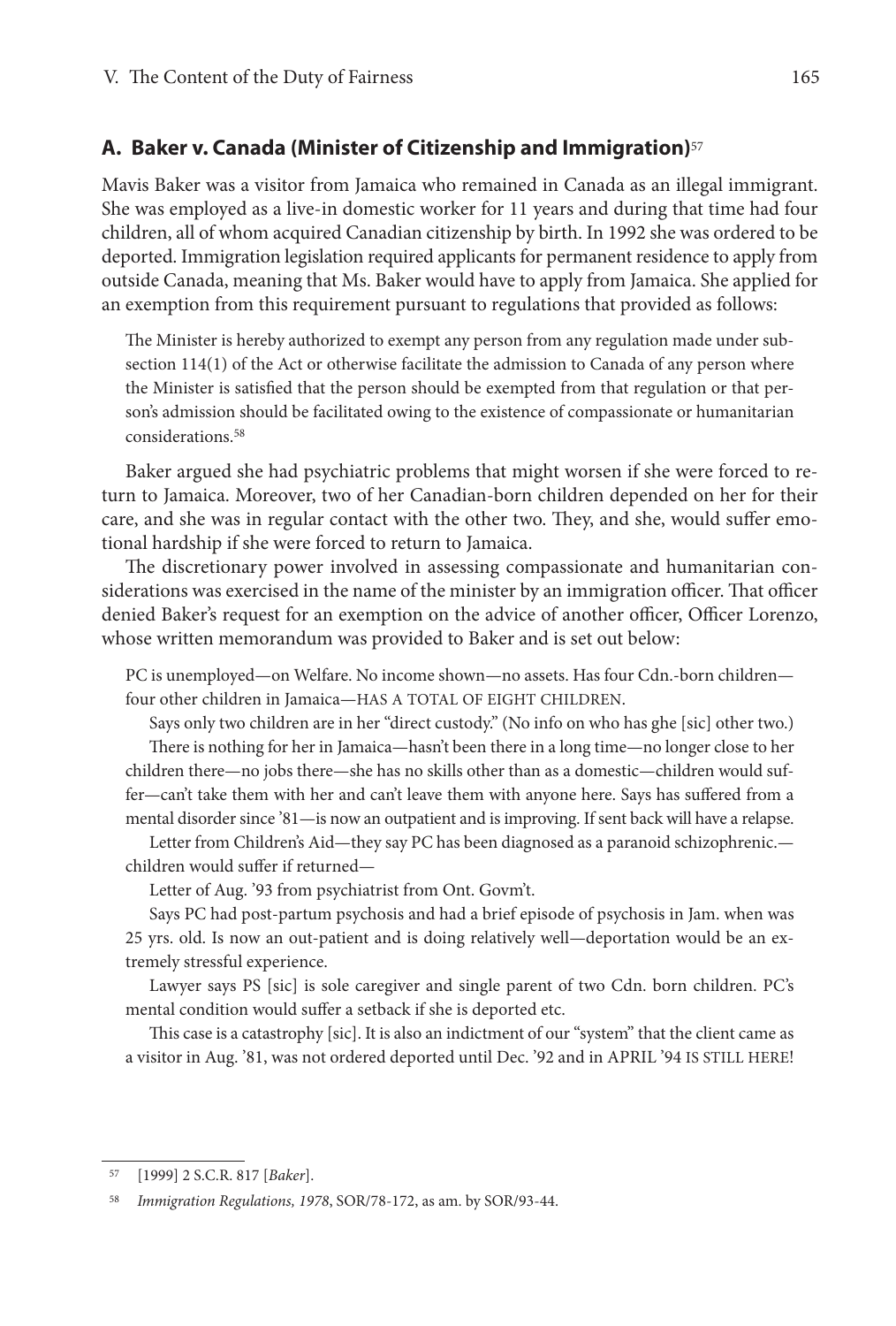The PC is a paranoid schizophrenic and on welfare. She has no qualifications other than as a domestic. She has FOUR CHILDREN IN JAMAICA AND ANOTHER FOUR BORN HERE. She will, of course, be a tremendous strain on our social welfare systems for (probably) the rest of her life. There are no H&C factors other than her FOUR CANADIAN-BORN CHILDREN. Do we let her stay because of that? I am of the opinion that Canada can no longer afford this type of generosity. However, because of the circumstances involved, there is a potential for adverse publicity. I recommend refusal but you may wish to clear this with someone at Region.

There is also a potential for violence—see charge of "assault with a weapon." [Capitalization in original.]

Baker sought judicial review of the minister's decision, arguing among other things that the minister failed to observe the requirements of the duty of fairness. She argued that she should have been granted an oral interview before the decision-maker; that her children and their fathers should have been given notice of the interview; that they should have been allowed to make submissions at the interview; and that the fathers of her children should have been given permission to attend the interview with counsel. She argued, in addition, that she was entitled to reasons for the minister's decision and that the immigration officer's notes gave rise to a reasonable apprehension of bias. The decision to deny Baker's application was upheld in the Federal Court and she appealed to the Supreme Court of Canada.

The Supreme Court of Canada held that Baker was entitled procedural fairness protection, but the content of the duty was minimal in the circumstances. An oral hearing was not required. It was enough that she was permitted to submit complete written documentation and that reasons for the minister's decision were provided—albeit that the Court accepted the immigration officer's memorandum to another officer fulfilled the reasons requirement.<sup>59</sup>

For present purposes, the important point is that the Court used *Baker* as the occasion to reiterate the purpose of the duty of fairness and set out a number of criteria relevant to determining its content. Justice L'Heureux-Dubé described the purpose of the duty of fairness as follows:

[T]he purpose of the participatory rights contained within the duty of procedural fairness is to ensure that administrative decisions are made using a fair and open procedure, appropriate to the decision being made and its statutory, institutional, and social context, with an opportunity for those affected by the decision to put forward their views and evidence fully and have them considered by the decision-maker.<sup>60</sup>

*Baker* follows on from L'Heureux-Dubé J.'s decision in *Indian Head School Division*, in which she argued that the duty of fairness was "entrenched in the principles governing our

<sup>59</sup> Officer Lorenz's notes were provided in response to Baker's counsel's request for reasons, and in the absence of any other record, the Court treated them as the reasons for the decisions. The conclusion that the notes revealed bias was enough to quash the decision, but the Court went on to hold that the minister's discretionary decision was subject to review for reasonableness, and was not reasonable because it paid insufficient attention to the interests and needs of the children and the hardship that a return to Jamaica might cause Ms. Baker. The decision was also quashed on this basis and remitted for reconsideration.

<sup>60</sup> *Baker*, *supra* note 57 at para. 22.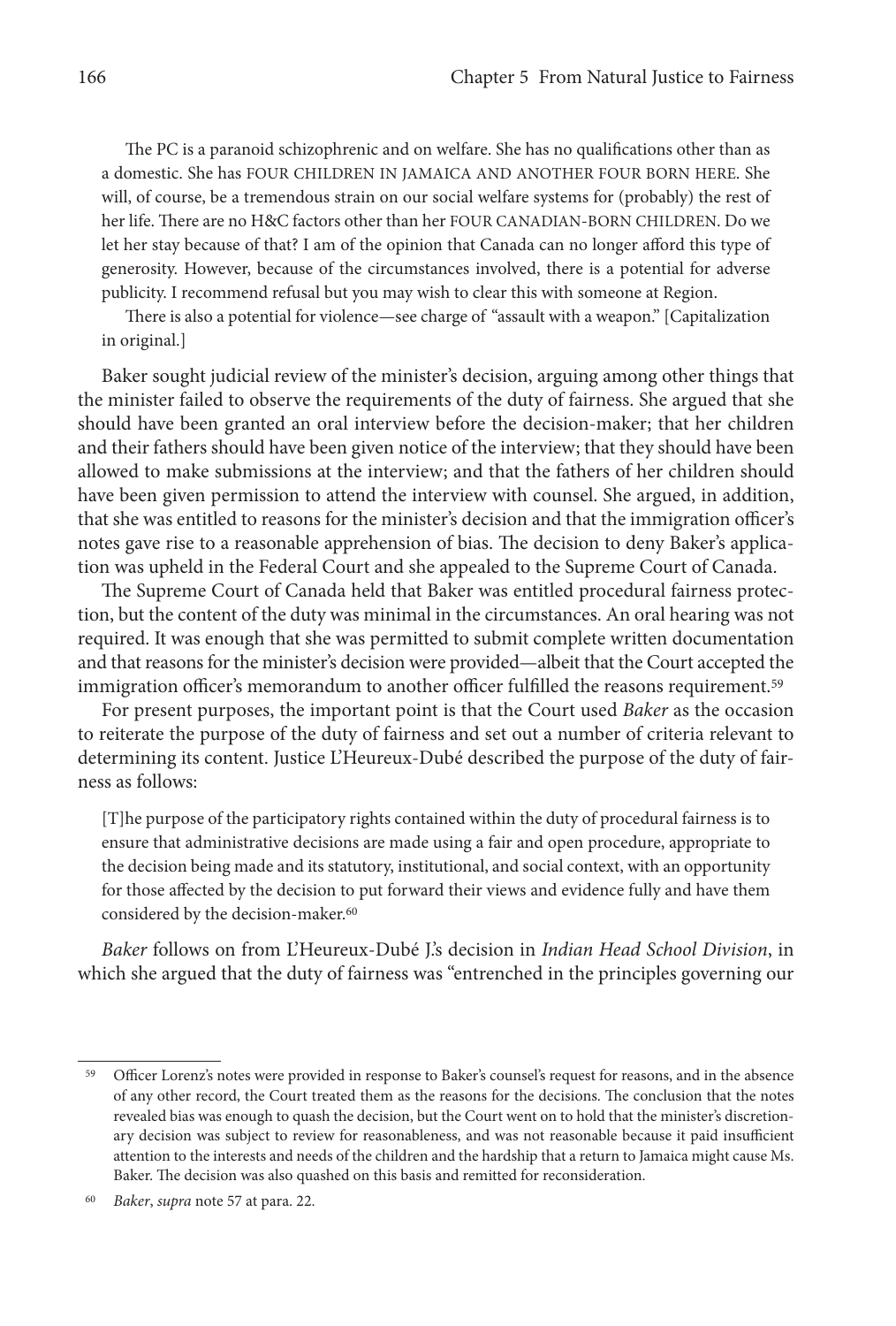<span id="page-20-0"></span>legal system."61 At the same time, however, she emphasized the importance of respecting the needs of administrative decision-makers:

It must not be forgotten that every administrative body is the master of its own procedure and need not assume the trappings of a court. The object is not to import into administrative proceedings the rigidity of all the requirements of natural justice that must be observed by a court, but rather to allow administrative bodies to work out a system that is flexible, adapted to their needs and fair. As pointed out by de Smith, the aim is not to create "procedural perfection" but to achieve a certain balance between the need for fairness, efficiency and predictability of outcome.<sup>62</sup>

The criteria set out in *Baker* are designed to give effect to these aims.

# **B. The Baker Synthesis**

L'Heureux-Dubé J. enumerated five criteria relevant to determining the content of the duty of fairness in particular circumstances:

- 1. the nature of the decision being made and the process followed in making it;
- 2. the nature of the statutory scheme and the terms of the statute pursuant to which the body operates;
- 3. the importance of the decision to the individual or individuals affected;
- 4. the legitimate expectations of the person challenging the decision; and
- 5. the choices of procedure made by the agency itself.63

L'Heureux-Dubé J. did not intend these criteria to be exhaustive and the Court has recently reiterated as much. In *Canada (Attorney-General) v. Mavi*, Justice Binnie noted:

[T]he obvious point is that the requirements of the duty in particular cases are driven by their particular circumstances. The simple overarching requirement is fairness, and this "central" notion of the "just exercise of power" should not be diluted or obscured by jurisprudential lists developed to be helpful but *not* exhaustive.<sup>64</sup>

It is important to note, too, that none of the *Baker* criteria is, in theory, more important than any other. It is not unusual for courts to conclude that some criteria support a high degree of procedural protection in particular circumstances while others suggest that a lower degree of protection suffices. In every case, courts must determine the requirements of the duty of fairness protection by making an overall appraisal of the circumstances.

Each of the criteria set out in *Baker* is addressed below.

<sup>61</sup> *Indian Head School*, *supra* note 44 at para. 46.

<sup>62</sup> *Ibid.* at para. 49 (internal citation omitted).

<sup>63</sup> *Baker*, *supra* note 57 at paras. 23-27.

<sup>64 2011</sup> SCC 30, [2011] 2 S.C.R. 504 para. 42 (emphasis in original).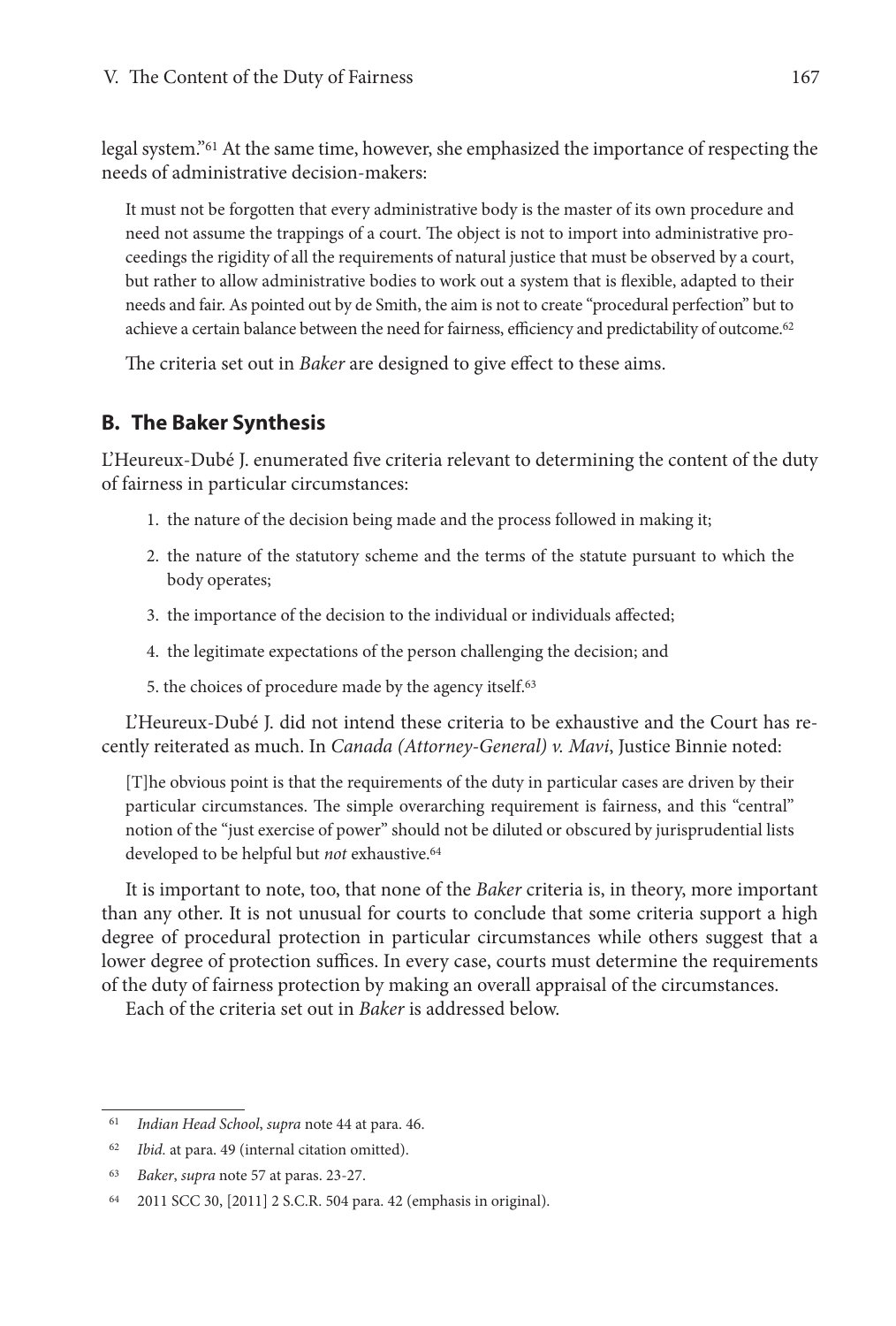## <span id="page-21-0"></span>*1. The Nature of the Decision Being Made and the Process Followed in Making It*

Although the classification of decisions as judicial, quasi-judicial, or administrative is no longer important in determining the threshold question—*whether* procedural protection must be provided—decisions that are considered judicial or quasi-judicial in nature are likely to demand more extensive procedural protection than administrative decisions. L'Heureux-Dubé J. put the point this way: "The more the process provided for, the function of the tribunal, the nature of the decision-making body, and the determinations that must be made to reach a decision resemble judicial decision making, the more likely it is that procedural protections closer to the trial model will be required by the duty of fairness."65

Given that the development of the duty of fairness was predicated on the irrelevance of the nature of the decision in question, it may seem odd that the nature of the decision remains relevant to determining the content of the duty. However, the nature of the decision is only one of several considerations and it will often be uncontroversial. For example, greater procedural protection is likely to be required in an adjudicative context than a regulatory one.

# *2. The Nature of the Statutory Scheme and the Terms of the Statute Pursuant to Which the Body Operates*

It is important to pay close attention to the legislation that authorizes a particular decision to be made. The requirements of fairness may be minimal in the context of steps that are preliminary to a formal decision-making process. For example, as noted above, investigatory procedures are not normally subject to the duty of fairness even though they might give rise to proceedings in which fairness protection will be required. Greater fairness protection will usually be required if a final decision must be made, but a decision need not be final in order to attract a high degree of fairness protection. Enhanced procedural protection may be required if a second level of proceedings is envisaged, in order to allow meaningful participation in those proceedings. For example, the existence of a right of appeal is an important consideration in deciding whether and to what extent reasons for a first-level decision are required.

# *3. The Importance of the Decision to the Individual or Individuals Affected*

The content of the duty of fairness increases in proportion to the importance of the particular decision to the person it affects. L'Heureux-Dubé J. referred to the context of employment in making this point, citing Justice Dickson's observation in *Kane v. Bd. of Governors of U.B.C.* that "[a] high standard of justice is required when the right to continue in one's

<sup>65</sup> *Baker*, *supra* note 57 at para. 23.

<sup>66 [1980]</sup> 1 S.C.R. 1105 at 1113.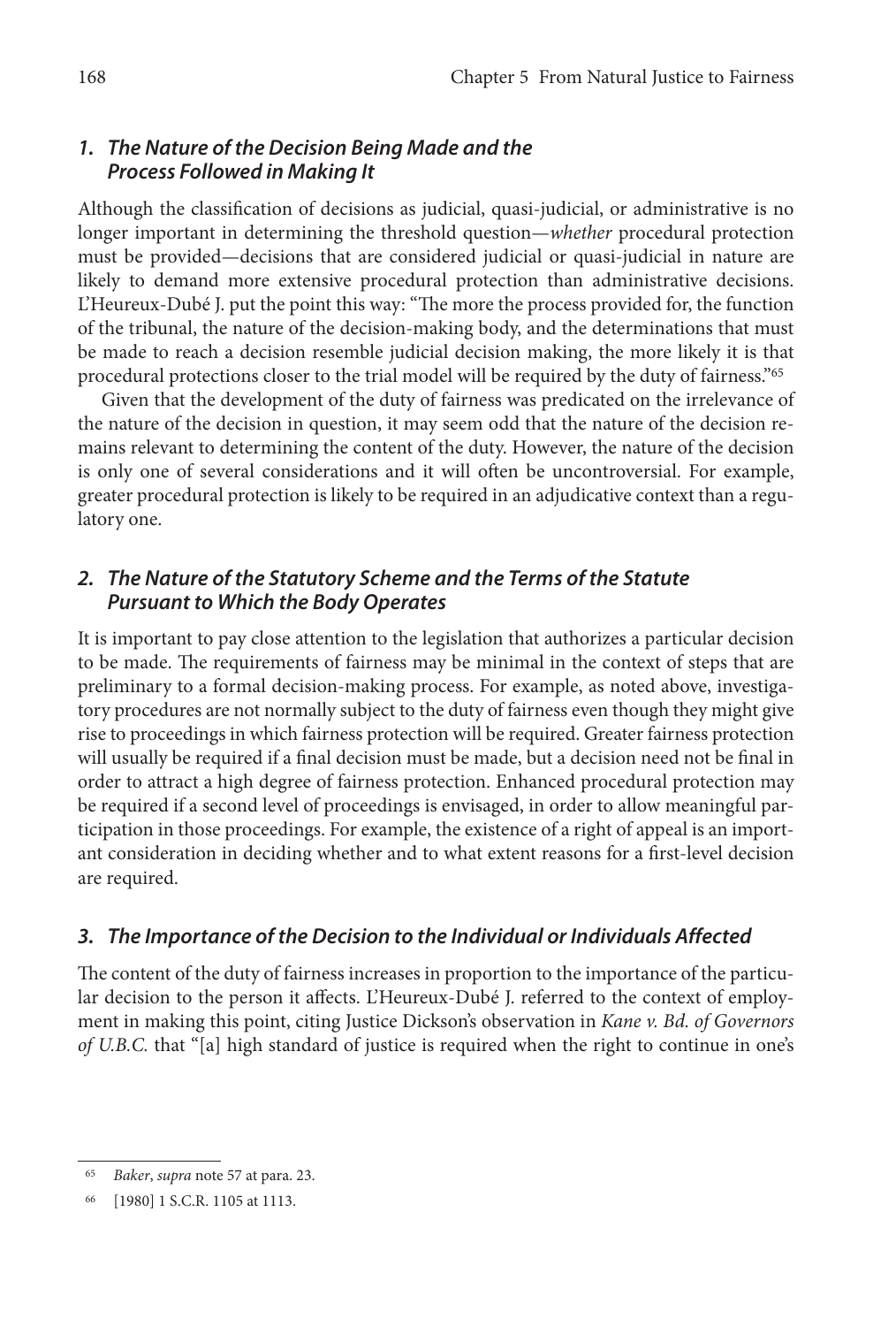<span id="page-22-0"></span>profession or employment is at stake."66 However, many things short of adverse impact on one's career or livelihood may support claims for greater procedural protection.

## *4. The Legitimate Expectations of the Person Challenging the Relevant Decision*

The doctrine of legitimate expectation may extend the content of the duty of fairness on the basis of the conduct of public authorities in particular circumstances. For example, a person might be led to understand that he or she will be afforded particular procedural protection, such as an oral hearing before a particular decision is made, even though that level of protection would not otherwise be required. In these circumstances, the person may have a legitimate expectation that an oral hearing will be held and, if this is so, the public authority will be required to hold an oral hearing before the relevant decision can be made.

Legitimate expectation began as a threshold inquiry—a means of extending the applicability of the duty of fairness—but in *Baker* the Court subsumed the concept within the considerations relevant to determining the content of the duty.67 Legitimate expectations of procedural protection may arise out of conduct such as representations, promises, or undertakings or past practice or current policy of a decision-maker. The Court summarized the concept in this way in *Canada (Attorney General) v. Mavi*:

Where a government official makes representations within the scope of his or her authority to an individual about an administrative process that the government will follow, and the representations said to give rise to the legitimate expectation are clear, unambiguous and unqualified, the government may be held to its word, provided the representations are procedural in nature and do not conflict with the decision maker's statutory duty. Proof of reliance is not a requisite.68

More controversially, a legitimate expectation may also arise if a person is led to expect a particular *outcome* from a decision-making process. A public authority might have policies that suggest such an outcome, or perhaps an official may give an undertaking that a particular decision will be made. For example, an undertaking that a licence will be granted may give rise to a legitimate expectation that a person will receive a licence.

However, a legitimate expectation that a particular decision will be made, as opposed to an expectation that a particular procedure will be followed in making a decision, raises different concerns. Fundamentally, public authorities must be entitled to change their minds; indeed, they may sometimes be required to do so to protect the public interest. As a result,

<sup>67</sup> *Supra* note 57 at para. 26. The inspiration for the legitimate expectation argument in *Baker* came from the controversial decision of the High Court of Australia in *Minister for Immigration and Ethnic Affairs v. Teoh* (1995), 183 C.L.R. 273, in which a majority of that Court held that Australia's ratification of the International Convention on the Rights of the Child gave rise to a legitimate expectation that the best interests of the child would be a primary consideration for the minister in making discretionary decisions on deportation. However, *Teoh* is not mentioned in the Court's decision in *Baker*.

<sup>68 [2011]</sup> 2 S.C.R. 504 at para. 68 [*Mavi*].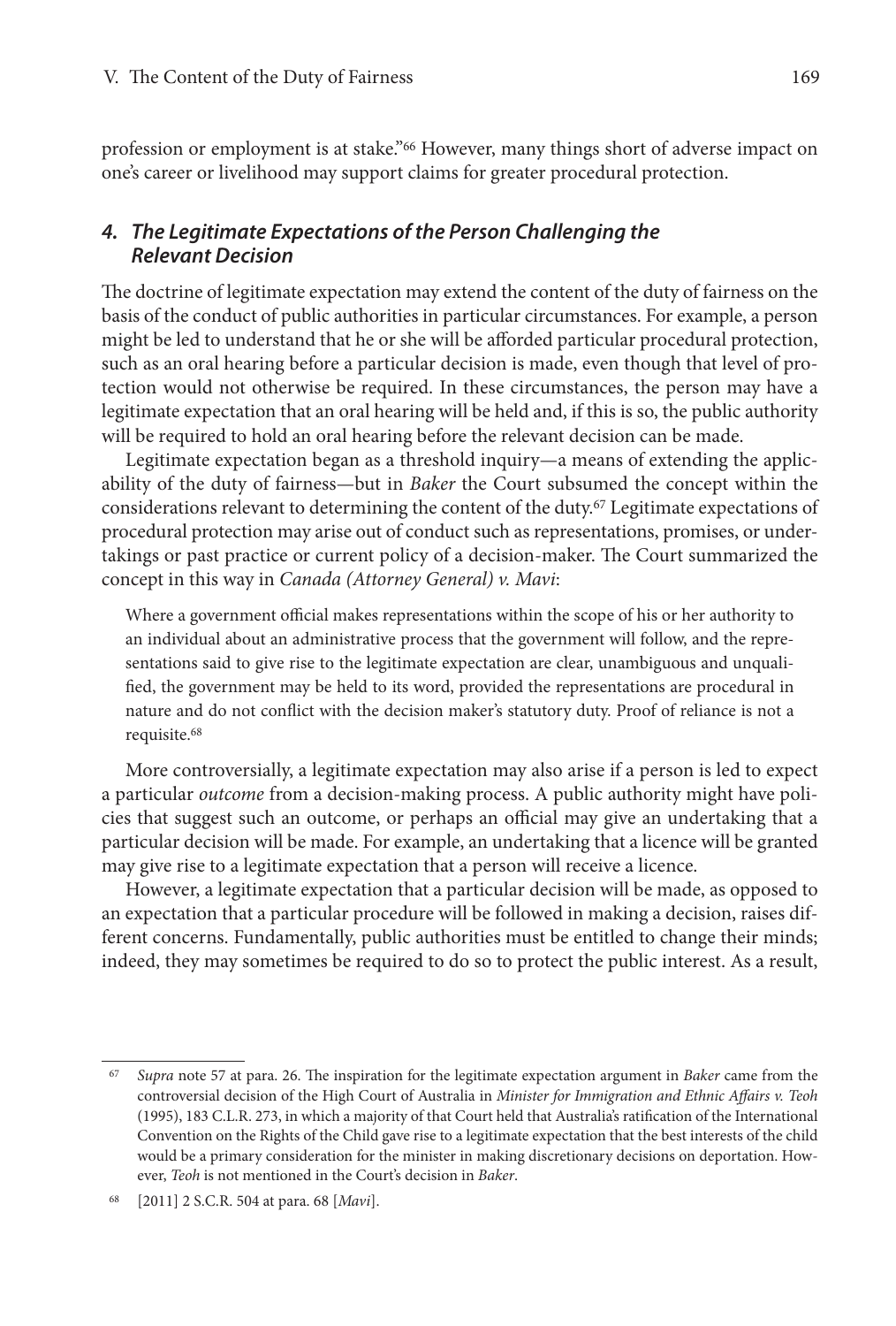<span id="page-23-0"></span>the doctrine of legitimate expectation does not require that expectations of particular substantive outcomes must be fulfilled. In the example above, there is no entitlement to the grant of the licence. However, before a legitimate expectation of receiving a licence can be dashed, the person given the undertaking will be entitled to enhanced procedural fairness protection. For example, he or she may be entitled to notice of the intention not to grant the licence and a right to make submissions before the decision to deny the licence is made.

The concept of legitimate expectation is akin to promissory estoppel, an equitable doctrine that offers relief from reliance on promises that do not give rise to enforceable contracts,69 but there are important differences.70 The Supreme Court of Canada has on several occasions reiterated that a legitimate expectation affords only procedural protection, whereas a successful claim of estoppel may result in the enforcement of substantive promises.71

## *5. The Choices of Procedure made by the Agency Itself*

The content of the duty of fairness affects more than just the person whose rights, privileges, or interests are at stake in a particular case. It also affects the decision-maker, who may be required to make decisions in hundreds, if not thousands, of additional cases and all those whose rights, privileges, or interests will be affected by those decisions. If the Court is to establish a workable standard, the procedural choices made by the decision-maker must be taken into account in determining the requirements of the duty of fairness. After all, the decisionmaker will have superior knowledge of not only its needs but also the needs of the community it serves, and its procedural choices are worthy of respect as a result. As the Court noted in *Baker*:

[T]he analysis of what procedures the duty of fairness requires should also take into account and respect the choices of procedure made by the agency itself, particularly when the statute leaves to the decision-maker the ability to choose its own procedures, or when the agency has an expertise in determining what procedures are appropriate in the circumstances. While this,

<sup>69</sup> See, generally, Stephen M. Waddams, *The Law of Contracts*, 6th ed. (Aurora, ON: Canada Law Book, 2010) at paras. 195-206. Estoppel is understood as a defensive concept—a "shield" rather than a "sword"—and, in general, does not result in the enforcement of non-contractual promises.

<sup>&</sup>lt;sup>70</sup> Justice Binnie discusses the differences between estoppel, which he suggests may rarely be available in public law contexts, and legitimate expectation in his concurring opinion in *Mount Sinai Hospital Center v. Quebec (Minister of Health and Social Services)*, 2001 SCC 41, [2001] 2 S.C.R. 281.

<sup>71</sup> Note that English law has taken a different path. English courts have come to allow substantive expectations to be protected by the doctrine, rather than simply procedural expectations, and the process–substance distinction has become blurred. The leading case is *R. v. North and East Devon Health Authority, ex p. Coughlan*, [2001] Q.B. 213 (C.A.). Timothy Endicott argues that *Coughlan* is not an unusual or problematic decision. On his account, legitimate expectation must embrace substantive protection, and the substantive protection afforded by the doctrine can be explained as an example of *Wednesbury* unreasonableness—i.e., no reasonable public authority can exercise discretionary power to disappoint a legitimate expectation because to do so would be to abuse its power. At the same time, however, he recognizes that the protection afforded by the doctrine must be tempered with comity toward administrative authorities and that judges should defer to good reasons for disappointing a legitimate expectation. See Endicott, *Administrative Law*, 2d ed. (Oxford: Oxford University Press, 2011) 289-95.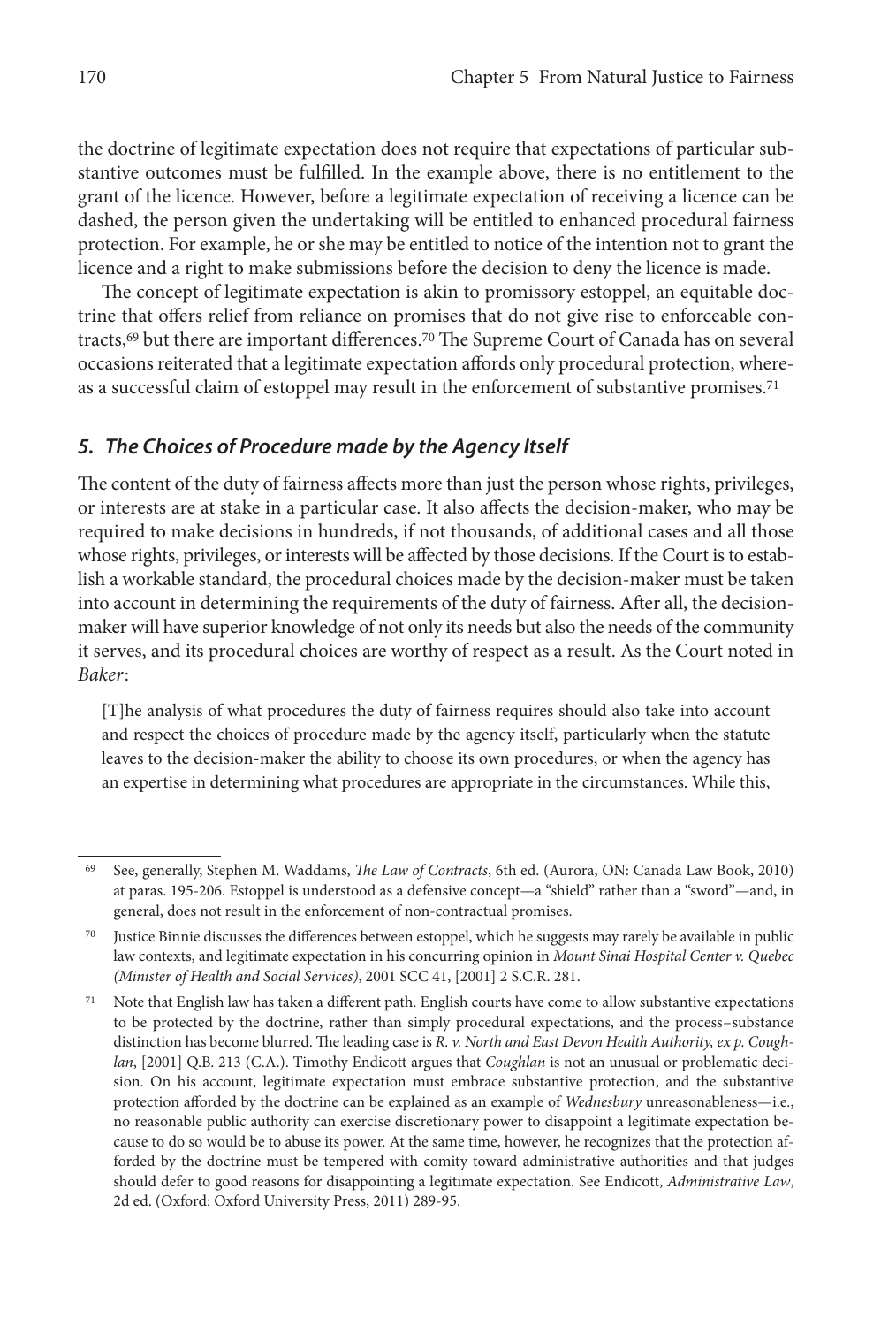<span id="page-24-0"></span>of course, is not determinative, important weight must be given to the choice of procedures made by the agency itself and its institutional constraints.72

Thus, one of the important tasks for decision-makers in responding to applications for judicial review is to educate the court as to the needs of their processes, which may reflect compromises necessary to allow decisions to be made within a reasonable time frame and at a reasonable cost.

It is not clear how significant the procedural choices of decision-makers will turn out to be in determining the content of procedural fairness protection. L'Heureux-Dubé J. stated that "important weight" must be given to the decision-maker's choice of procedure, but this provides little meaningful guidance, especially if the other criteria support claims to greater procedural protection.

### **C. Specific Components of the Duty of Fairness**

Although most of the procedural rights protected by the duty of fairness are well established, their parameters are open to argument in particular contexts. Some of the most important aspects of the duty of fairness are discussed below.

#### *1. Notice*

Notice is the most basic aspect of the duty of fairness. It is the starting point for participation in any decision-making process and involves consideration of the following questions:

Who is proposing to make a decision? What is the nature of the decision to be made? When will the decision be made? Where will the decision be made? Why is the decision being made? How is the decision to be made?

The requirements of notice are often prescribed in a tribunal's rules of procedure or in legislation governing hearing procedures. Where they are not, litigation may arise over questions concerning the timeliness and sufficiency of notice. Was it timely, in the sense that it provided adequate time to allow the recipient to respond? Did it provide sufficient information to allow the recipient to make an informed response? The overarching requirement of the duty of fairness is the idea of reasonableness. Thus, the general rule has aptly been stated as follows: "[N]otice must be adequate in all circumstances in order to afford to those concerned a reasonable opportunity to present proofs and arguments, and to respond to those presented in opposition."73

The requirement to provide notice should be understood as an ongoing duty: it arises prior to the making of a decision and continues throughout the course of a decision-making

<sup>72</sup> *Baker*, *supra* note 57 at para. 27 (internal citations omitted).

<sup>73</sup> Donald J.M. Brown & John M. Evans, *Judicial Review of Administrative Action in Canada*, looseleaf (Toronto: Canvasback, 1998), vol. 2 at 1200 [Brown & Evans].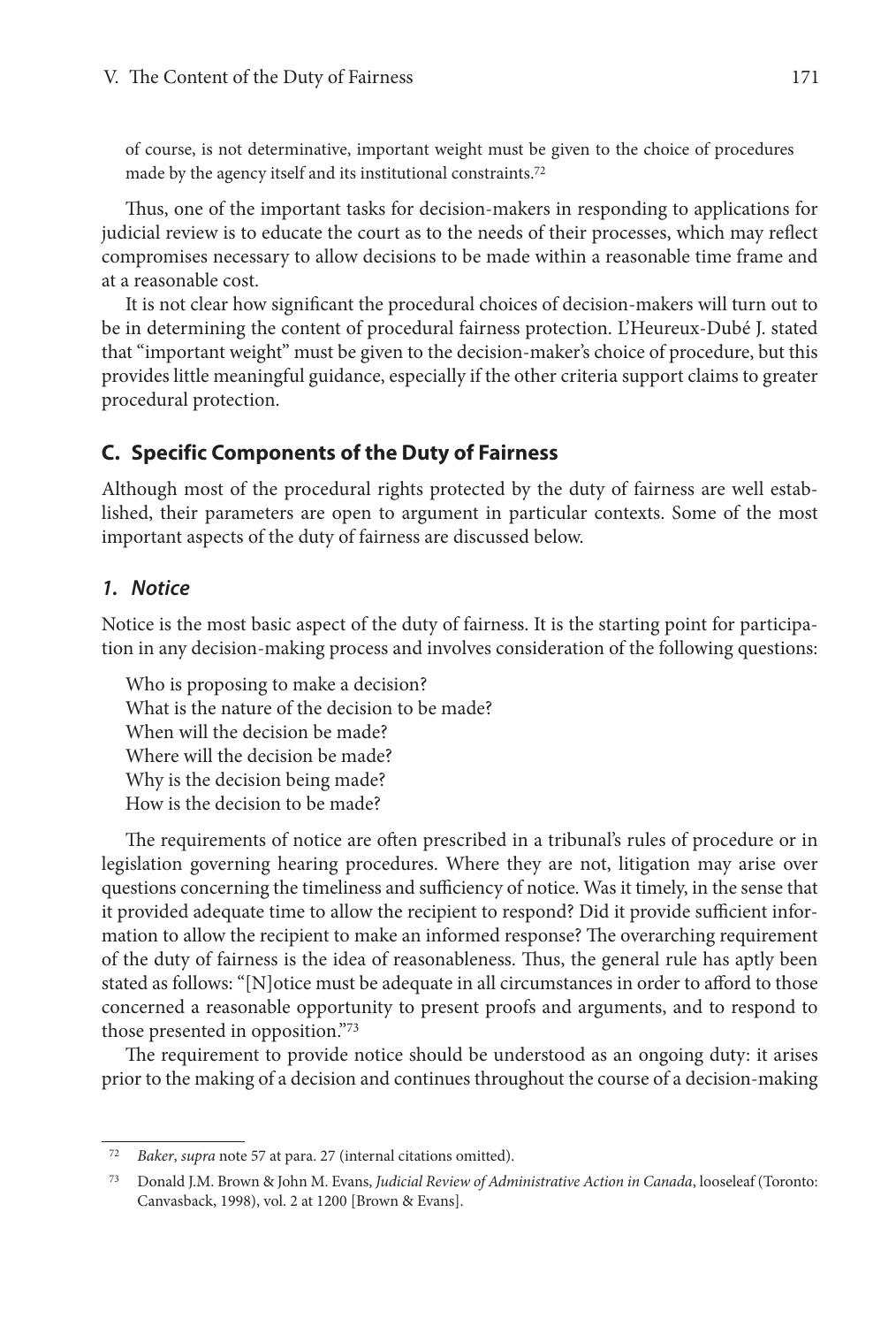<span id="page-25-0"></span>process. A party whose rights, privileges, or interests are at stake is entitled to participate meaningfully in the decision-making process, and in order to do so must be kept apprised of any relevant issues that arise during the course of a hearing.

#### *2. Disclosure*

Must information held by a decision-maker be disclosed in order to ensure a fair decisionmaking process? If so, how much?

The concept of disclosure is well known in the context of the criminal law. In *R. v. Stinchcombe*, the Supreme Court of Canada held that the Crown must disclose "all relevant material" to the defence in a criminal prosecution.74 This decision flowed from the nature of the prosecution process and, in particular, the notion that the role of the prosecution is not to secure conviction, but, instead, to put all the relevant evidence before the court to ensure that there is a fair trial. As Justice Sopinka put it, "the fruits of the investigation which are in the possession of counsel for the Crown are not the property of the Crown for use in securing a conviction but the property of the public to be used to ensure that justice is done. In contrast, the defence has no obligation to assist the prosecution and is entitled to assume a purely adversarial role toward the prosecution."75

Proponents of administrative justice soon argued that the *Stinchcombe* disclosure principle ought to apply in administrative law, but this was rejected by the Court in *May v. Ferndale Institution*:

It is important to bear in mind that the *Stinchcombe* principles were enunciated in the particular context of criminal proceedings where the innocence of the accused was at stake. Given the severity of the potential consequences the appropriate level of disclosure was quite high. In these cases, the impugned decisions are purely administrative. These cases do not involve a criminal trial and innocence is not at stake. The *Stinchcombe* principles do not apply in the administrative context.76

Although this appears to be a categorical rejection of the *Stinchcombe* principle in administrative law, the Court made clear that "the duty of procedural fairness generally requires that the decision-maker discloses the information he or she relied upon. The requirement is that the individual must know the case he or she has to meet."77 Thus, the question is not *whether* disclosure is required in administrative proceedings, but *how much* disclosure is required in particular proceedings?78

<sup>77</sup> *Ibid.* at para. 92.

<sup>74</sup> *Supra* note 51.

<sup>75</sup> *Ibid.* at para. 12.

<sup>76 2005</sup> SCC 82, [2005] 3 S.C.R. 809 at para. 91, per LeBel and Fish JJ.

<sup>78</sup> Disclosure of information held by the public authority may be distinguished from the concept of discovery, which refers to information held by an opposing party involved in litigation. As Freya Kristjanson and Leslie McIntosh note, discovery is unusual in the context of administrative proceedings and gives rise to a number of concerns for counsel in arguing a case. See the discussion by Freya Kristjanson and Leslie McIntosh in Chapter 6, Advocacy Before Administrative Tribunals.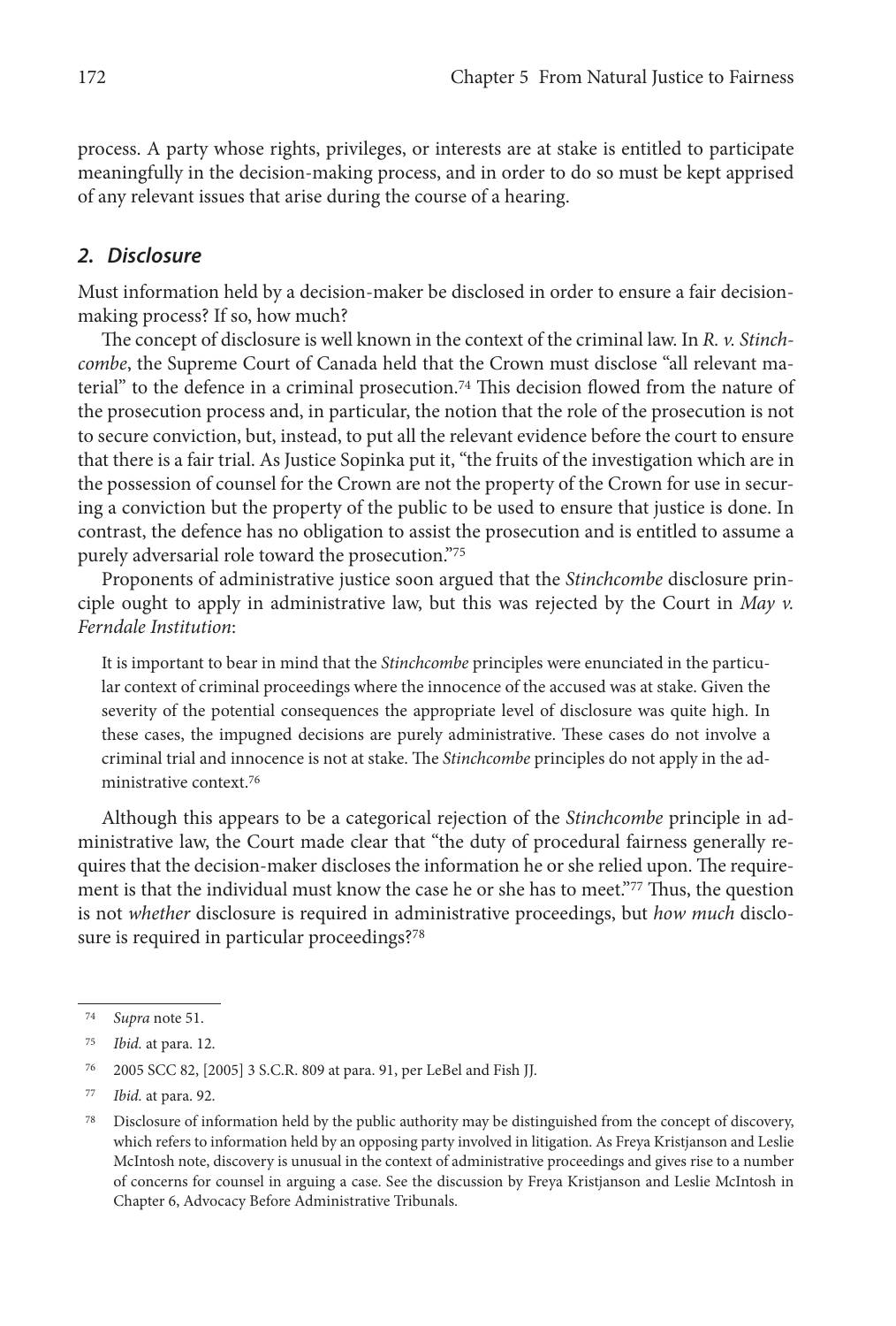<span id="page-26-0"></span>Tribunals required to hold oral hearings are likely to have disclosure obligations spelled out in rules that govern their procedures or in generic procedural statutes such as Ontario's *Statutory Powers Procedure Act*. But there is considerable scope for the duty of fairness to require disclosure on an ad hoc basis, and courts have held that some circumstances, such as professional discipline and the possibility of a loss of livelihood, require a high level of disclosure.79

It is often argued that disclosure obligations must be tempered or limited by the needs of the authorities in particular circumstances or the rights of other persons. For example, in parole hearings or prison discipline cases, there may be concerns about the personal safety of informants and a need to keep their identity secret. Criminal investigative material—for example, wiretap and search warrant information<sup>80</sup> and sensitive national security information81—may also need to be kept confidential.

How is fairness to be maintained in these circumstances? The answer is that the disclosure duty can be tailored to the needs of particular circumstances. Information can be vetted by a court to determine its materiality and relevance and may be disclosed only to counsel, with instructions limiting its further dissemination. Disclosure after the fact, along with judicial review and rights of appeal, may mitigate any fairness concerns, as the Court suggested in *Ruby v. Canada (Solicitor General)*. <sup>82</sup> Ultimately, the duty of fairness is satisfied if a party has sufficient information to make informed submissions in regard to a particular matter.

#### *3. Oral Hearings*

Oral hearings are often demanded, but seldom required. They are not usually necessary to reach an informed decision on an administrative matter and there are good reasons for not granting them, including the expense and delay they occasion. The administrative process would grind to a halt if the duty of fairness required an oral hearing before any decision could be made.

In what circumstances will the common law require that an oral hearing be provided, as opposed to a hearing "on the papers"? The short answer is that it depends on the relevant circumstances. Nevertheless, some of the circumstances in which an oral hearing will be required are well settled. For example, an oral hearing will be required where a decision depends on findings of witness credibility. This was the basis for the Supreme Court's decision in *Singh v. Minister of Employment and Immigration*, <sup>83</sup> in which the Court held that a person claiming Convention refugee status was entitled to an oral hearing. That was because refugee status depended on whether claimants had a "well-founded fear of persecution" in their homeland, and this was not something that could be sorted out on the basis of a paper

<sup>79</sup> See e.g. *Sherriff and Attorney General for Canada*, 2006 FCA 139.

<sup>80</sup> *Ruby v. Canada (Solicitor General)*, 2002 SCC 75, [2002] 4 S.C.R. 3 [*Ruby*].

<sup>81</sup> See e.g. *Charkaoui v. Canada (Citizenship and Immigration)*, 2007 SCC 9, [2007] 1 S.C.R. 350 and *Charkaoui v. Canada (Citizenship and Immigration)*, 2008 SCC 38, [2008] 2 S.C.R. 326.

<sup>82</sup> *Supra* note 80.

<sup>83 [1985]</sup> 1 S.C.R. 177.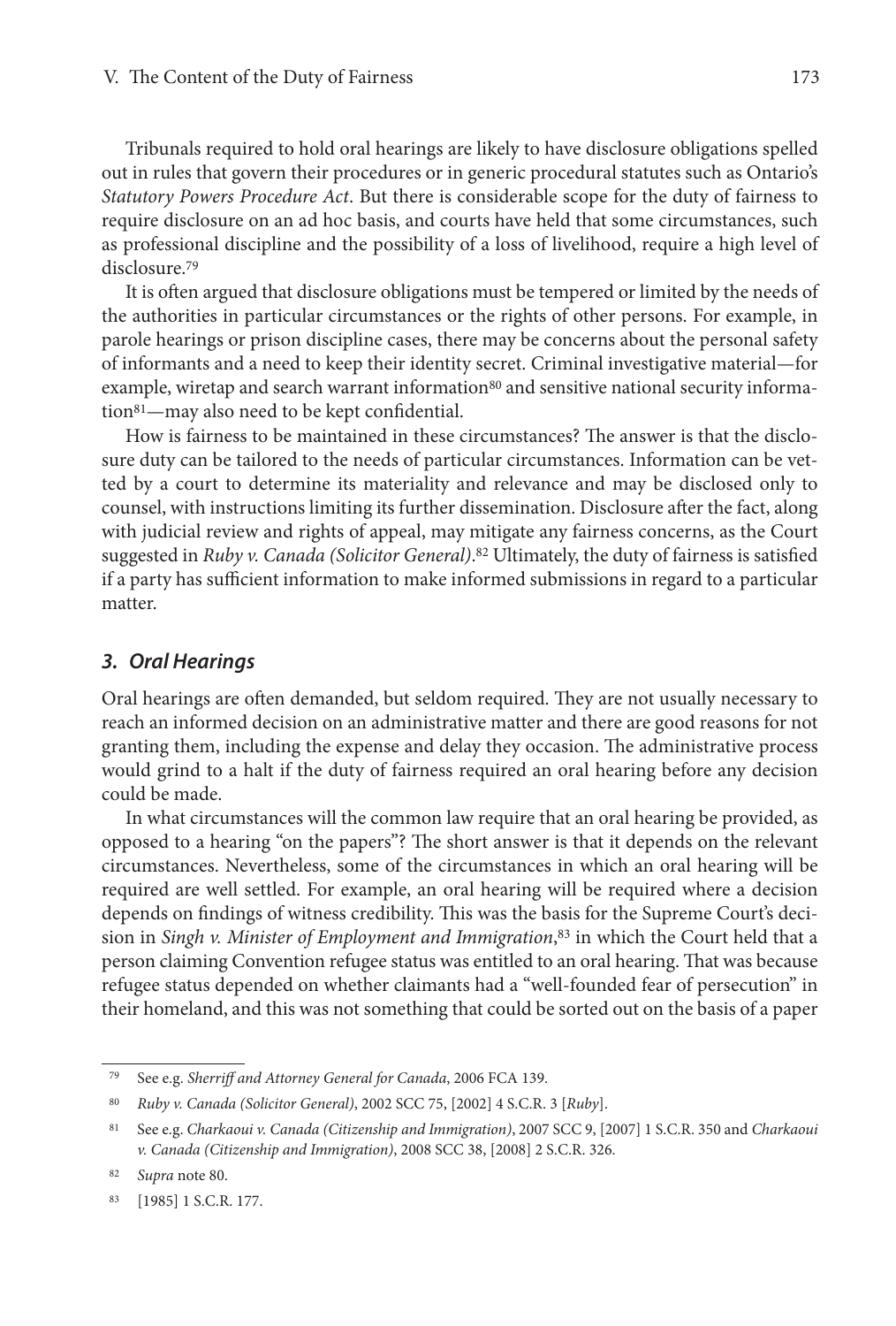<span id="page-27-0"></span>hearing. Claimants had to be given the opportunity to provide evidence in person—to tell their story—not simply because of the importance of the matter to them, but also because the decision-making authorities could not determine factually disputed evidence without seeing and hearing from the claimant.

*Singh* was decided under both s. 7 of the Charter and s. 2(e) of the *Canadian Bill of Rights*, because the legislation in question specifically denied an oral hearing. Where legislation does not preclude an oral hearing, however, recourse to constitutional and quasiconstitutional remedies will not be necessary. The common law may require that an oral hearing be held.84

## *4. Right to Counsel*

There is no right to counsel in the context of administrative proceedings. Although the right to counsel is constitutionally protected by s. 10(b) the Charter, the protection of that right is limited to circumstances of "arrest or detention." In *British Columbia (Attorney General) v. Christie*, the Court noted that the right to counsel was understood historically as relevant only in the context of the criminal law, rather than something required by the rule of law itself, and concluded that there was no general constitutional right to counsel. The Court reasoned that such a right would render the specific protection afforded by the Charter redundant:

We conclude that the text of the Constitution, the jurisprudence and the historical understanding of the rule of law do not foreclose the possibility that a right to counsel may be recognized in specific and varied situations. But at the same time, they do not support the conclusion that there is a general constitutional right to counsel in proceedings before courts and tribunals dealing with rights and obligations.85

In proceedings that are determined without an oral hearing, it is uncontroversial that a party may be represented by counsel—that is, there will be no cause for a decision-maker to refuse to deal with a party through his or her counsel. Representation by counsel is usual in the context of oral hearings, and the right to be represented by counsel is often set out in legislation. The right may extend beyond counsel to representation by a lay representative, depending on the nature of the proceedings and their sophistication.

At the same time, the right to counsel should not be understood in all or nothing terms. Even where there is a right to counsel, the right may be subject to limits. There will often be good reasons to limit the role of counsel in particular proceedings: although counsel may be of considerable benefit to the represented party, the involvement of counsel in administrative proceedings is likely to occasion additional cost, delay, and related problems for the administrative decision-maker, in addition to other parties to the proceedings.

Of course, it is one thing to have a right to be represented by counsel and another to be able to exercise that right: legal counsel is expensive, and as a practical matter may be beyond

<sup>84</sup> See e.g. *Khan v. University of Ottawa* (1997), 34 O.R. (3d) 535 (C.A.), requiring that an oral hearing be held in the circumstances of an improbable factual claim made in the context of a grade appeal.

<sup>85 2007</sup> SCC 21, [2007] 1 S.C.R. 873 at para. 27.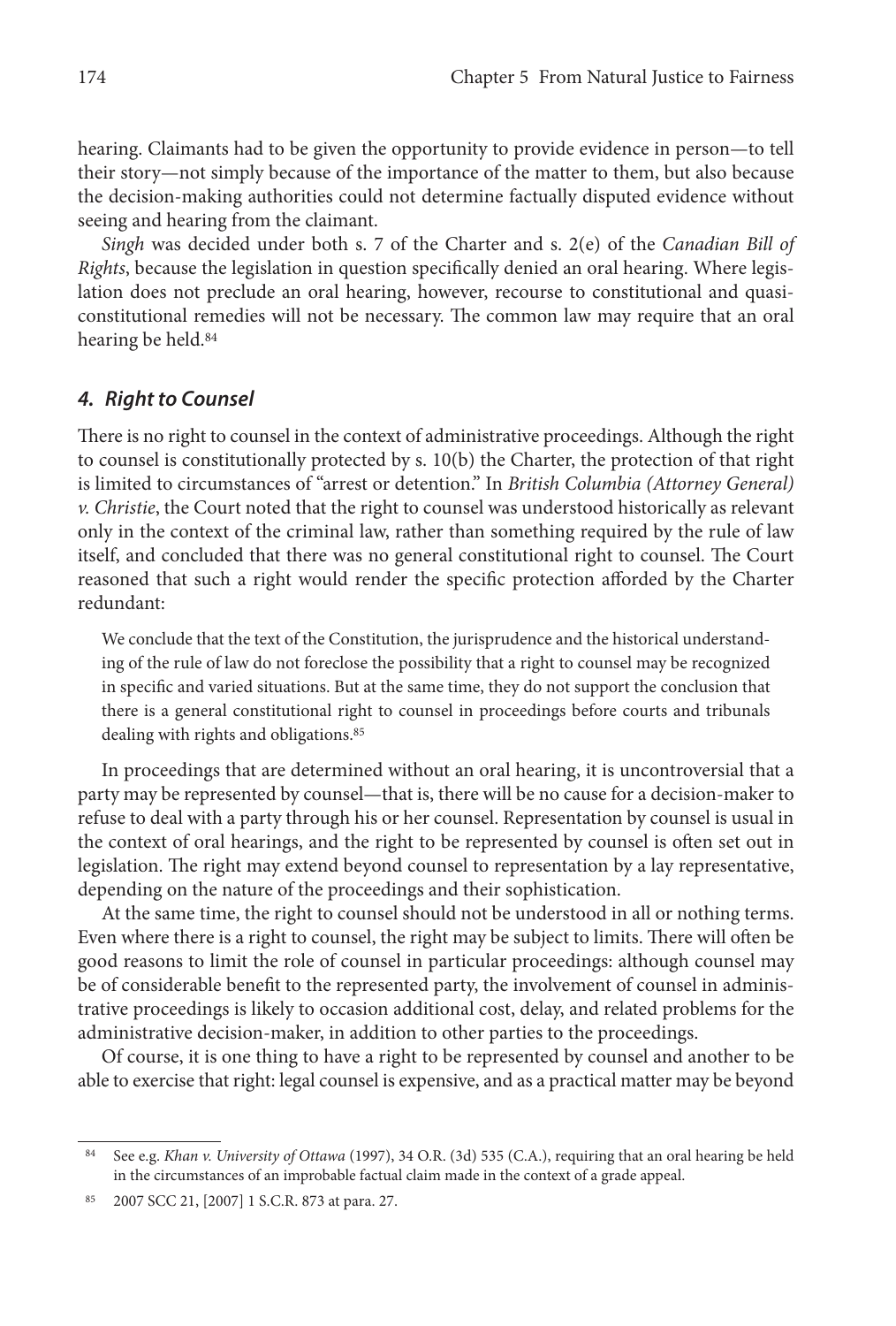<span id="page-28-0"></span>the reach of many in the administrative process. The Court acknowledged as much in rejecting the existence of a general right to counsel and considered cost to be a primary reason for denying the existence of such a constitutional right:

This general right to be represented by a lawyer in a court or tribunal proceedings where legal rights or obligations are at stake is a broad right. It would cover almost all—if not all—cases that come before courts or tribunals where individuals are involved. Arguably, corporate rights and obligations would be included since corporations function as vehicles for individual interests. Moreover, it would cover not only actual court proceedings, but also related legal advice, services and disbursements. … [T]he logical result would be a constitutionally mandated legal aid scheme for virtually all legal proceedings, except where the state could show this is not necessary for effective access to justice.86

The Court has held, however, that where a deprivation of life, liberty, or security of the person is at stake, the principles of fundamental justice may in some cases require the provision of counsel in the administrative process.87

# *5. Right to Call Evidence and Cross-Examine Witnesses*

The right to call and cross-examine witnesses is normally part of the right to an oral hearing. The right is not absolute, however; administrative actors control their own procedures and may limit the exercise of the right.<sup>88</sup> The guiding principle is that parties must be afforded a reasonable opportunity to present their cases. In *Innisfil (Township) v. Vespra (Township)*, Justice Estey emphasized that the right of cross-examination is not to be withheld on the basis of a judgment by the tribunal that it is of limited utility: "The decision to exercise the right is solely that of the holder of the right. He, of course, must exercise it at his peril as is the case in any other administrative or judicial proceeding where such a right arises."89

## *6. Timeliness and Delay*

Administrative decision-makers are not usually under specific statutory timelines for holding hearings or making decisions. Nor is there a Charter right to have an administrative matter heard or determined within a reasonable time—no equivalent to the right to a trial within a reasonable time (s. 11(b)), which applies only to persons charged with an *offence*.

It was inevitable that the question of delay would arise in the context of the administrative proceedings, for despite the relative advantages administrative tribunals are presumed

<sup>86</sup> *Ibid.* at para. 13.

<sup>87</sup> *New Brunswick (Minister of Health and Community Services) v. G.(J.)*, [1999] 3 S.C.R. 46 (applicant at risk of losing custody of children in proceedings brought by the state).

<sup>88</sup> This is reflected in procedural legislation such as Ontario's *Statutory Powers Procedure Act*, *supra* note 18, s. 3(2) and British Columbia's *Administrative Tribunals Act*, *supra* note 17, s. 38(2), both of which provide rights to cross-examination while permitting tribunals to limit examination and cross-examination to what they consider sufficient in the circumstances.

<sup>89 [1981]</sup> 2 S.C.R. 145 at 171.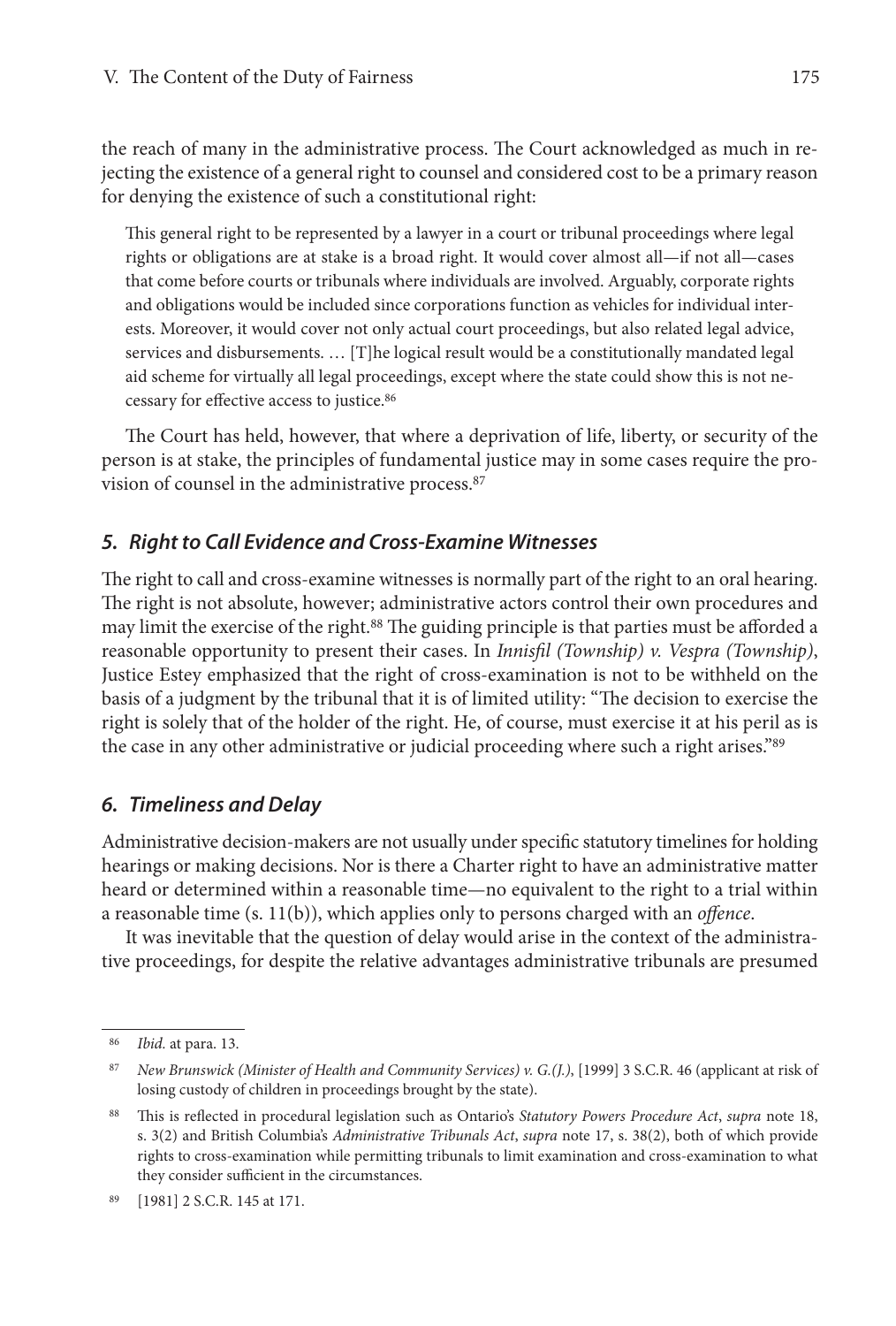to enjoy over courts—their ability to provide more efficient, less formal, and less expensive justice—administrative tribunal processes are often anything but speedy. It is not unusual for litigation before administrative tribunals to take longer than a criminal law prosecution involving the most serious offences. Many hearing days may be required to address a matter, and the need to balance the schedules of counsel and tribunal members—many of whom may be part-time members—can exacerbate the problem. Hearing days may be spread over many months and decisions may not be made for many months following the conclusion of a hearing.

Delay in the administrative process can have significant consequences, as the facts of *Blencoe v. British Columbia (Human Rights Commission)*<sup>90</sup> demonstrate. In that case, a former minister in a British Columbia government sought an order staying human rights tribunal proceedings in complaints against him, over 30 months after the date the complaints were filed. During that time his political career came to an end: he was dismissed from Cabinet, expelled from his caucus, and suffered from depression. The majority of the Supreme Court concluded that, in some circumstances, delay in the administrative process might rise to the level of a deprivation of liberty or security of the person under s. 7 of the Charter, which would violate the right if not in accordance with the principles of fundamental justice. In addition, the majority concluded that "undue" delay in an administrative proceeding might impair the fairness of a hearing, and could result in an abuse of process even if the fairness of a hearing were not compromised. However, the majority of the Court concluded that the delay did not infringe either s. 7 of the Charter or the duty of fairness in Blencoe's case.

The minority of the Court chose to deal with the matter solely on administrative law grounds and set out three considerations that had to be balanced in considering complaints of administrative delay:

(1) *the time taken compared to the inherent time requirements* of the matter before the particular administrative body, which would encompass legal complexities (including the presence of any especially complex systemic issues) and factual complexities (including the need to gather large amounts of information or technical data), as well as reasonable periods of time for procedural safeguards that protect parties or the public;

(2) *the causes of delay beyond the inherent time requirements of the matter*, which would include consideration of such elements as whether the affected individual contributed to or waived parts of the delay and whether the administrative body used as efficiently as possible those resources it had available; and

(3) *the impact of the delay*, considered as encompassing both prejudice in an evidentiary sense and other harms to the lives of real people impacted by the ongoing delay. This may also include a consideration of the efforts by various parties to minimize negative impacts by providing information or interim solutions.91

<sup>90</sup> *Supra* note 28. See also the discussion of *Blencoe* by Evan Fox-Decent and Alexander Pless in Chapter 12, The Charter and Administrative Law: Cross-Fertilization or Inconstancy?

<sup>91</sup> *Blencoe*, *supra* note 28 at para. 160 (italicized portions underlined in original).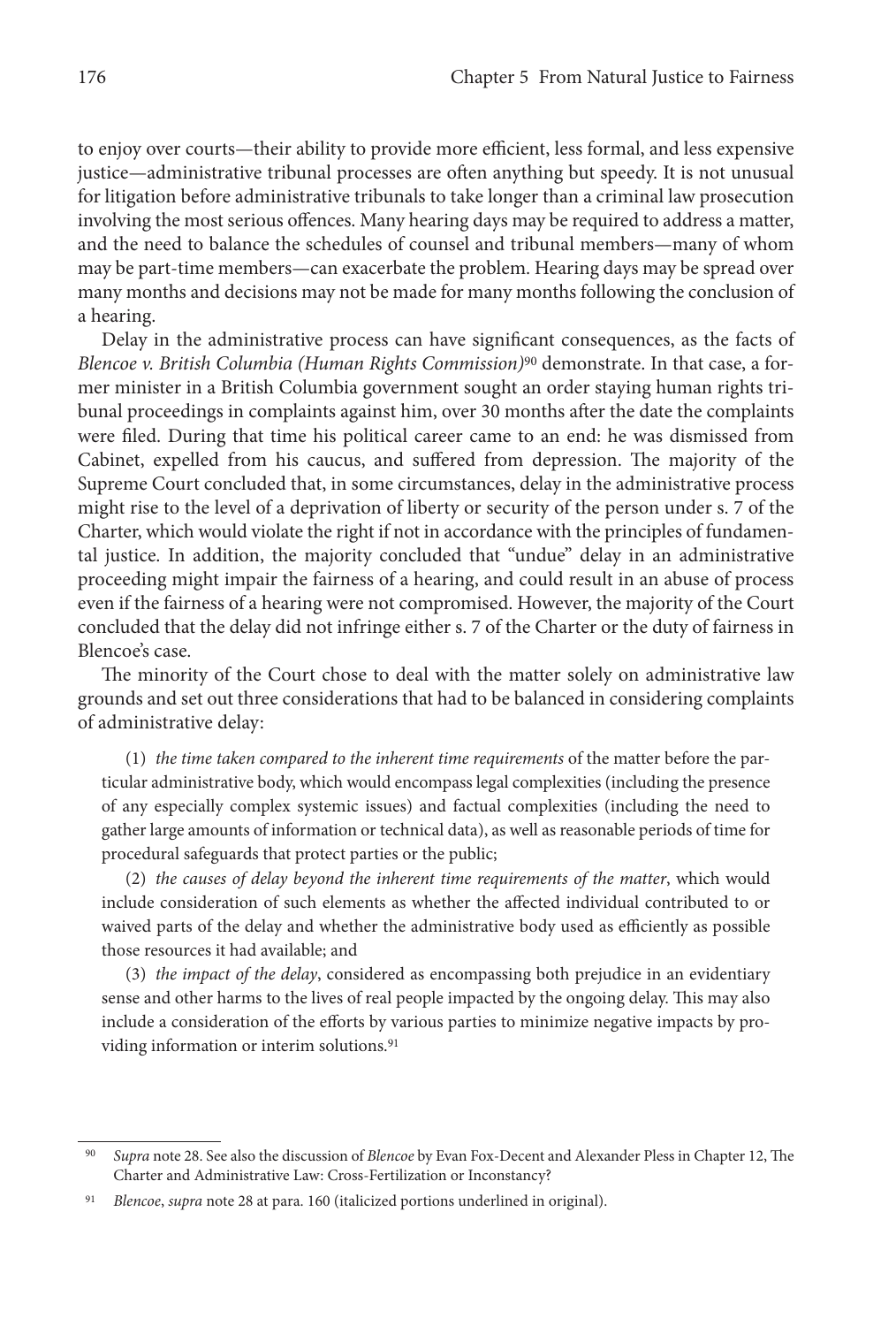<span id="page-30-0"></span>The minority emphasized the importance of a contextual inquiry into the problem, eschewing the sorts of time limits or guidelines that caused so much difficulty in the context of the criminal law.92 In the context of administrative proceedings, there were important interests, apart from those of persons complaining of delay, that had to be considered—in Blencoe's case, the interests of the women who complained of sexual harassment. The state was not Blencoe's antagonist, and staying the ability of the human rights tribunal to hold the hearing would deny the complainants their right to have their complaints heard. Thus, although they considered that the delay in Blencoe's case constituted an abuse of process, the minority of the Court considered that a stay of proceedings was inappropriate and would have made an order to expedite the proceedings instead.

Following *Blencoe*, it is clear that delay in providing a hearing—or, presumably, in rendering a decision93—may breach the duty of fairness and may even rise to the level of a Charter breach. But the normal remedy for delay is likely to be an order in the nature of mandamus, requiring the tribunal to perform its duty expeditiously.

#### *7. The Duty to Give Reasons*

Historically, there was no duty on administrative decision-makers to give reasons. That changed in *Baker*, when Justice L'Heureux-Dubé stated simply:

In my opinion, it is now appropriate to recognize that, in certain circumstances, the duty of procedural fairness will require the provision of a written explanation for a decision. The strong arguments demonstrating the advantages of written reasons suggest that, in cases such as this where the decision has important significance for the individual, when there is a statutory right of appeal, or in other circumstances, some form of reasons should be required.<sup>94</sup>

The scope of the duty established in *Baker* is limited, at least in principle. Reasons are not required for all decisions; rather, they are required in "certain circumstances." L'Heureux-Dubé J. spelled out two such circumstances, and these reflect the dignitary and instrumental rationales that underlie the duty of fairness itself. Reasons are required if a particular decision has "important significance" for an individual, because public actors demonstrate respect for those affected by their decisions by justifying the decisions they make. Reasons are also required if a statutory appeal process exists to facilitate the workings of that process. It is difficult, if not impossible, to determine whether to appeal a particular decision and which sorts of arguments to make on appeal if no explanation is provided for that decision.

<sup>&</sup>lt;sup>92</sup> The Charter right to trial within a reasonable time has given rise to the extreme remedy of having charges stayed, most controversially in *R. v. Askov*, [1990] 2 S.C.R. 1199, which resulted in tens of thousands of charges being stayed or withdrawn. The Court revisited the decision in *Askov* in *R. v. Morin*, [1992] 1 S.C.R. 771 and tightened things considerably.

<sup>&</sup>lt;sup>93</sup> For an Australian example, see *NAIS v. Minister for Immigration and Multicultural and Indigenous Affairs* (2005), 228 C.L.R. 470 (hearing spread over several years, culminating in a decision by the Refugee Review Tribunal five years following the commencement of the claim violates fairness). For a New Zealand example, see *Ngunguru Coastal Investments Ltd. v. Maori Land Court*, [2011] N.Z.A.R. 354 (three-year delay in rendering a reserve decision by land court violates fairness).

<sup>94</sup> *Baker*, *supra* note 57 at para. 43.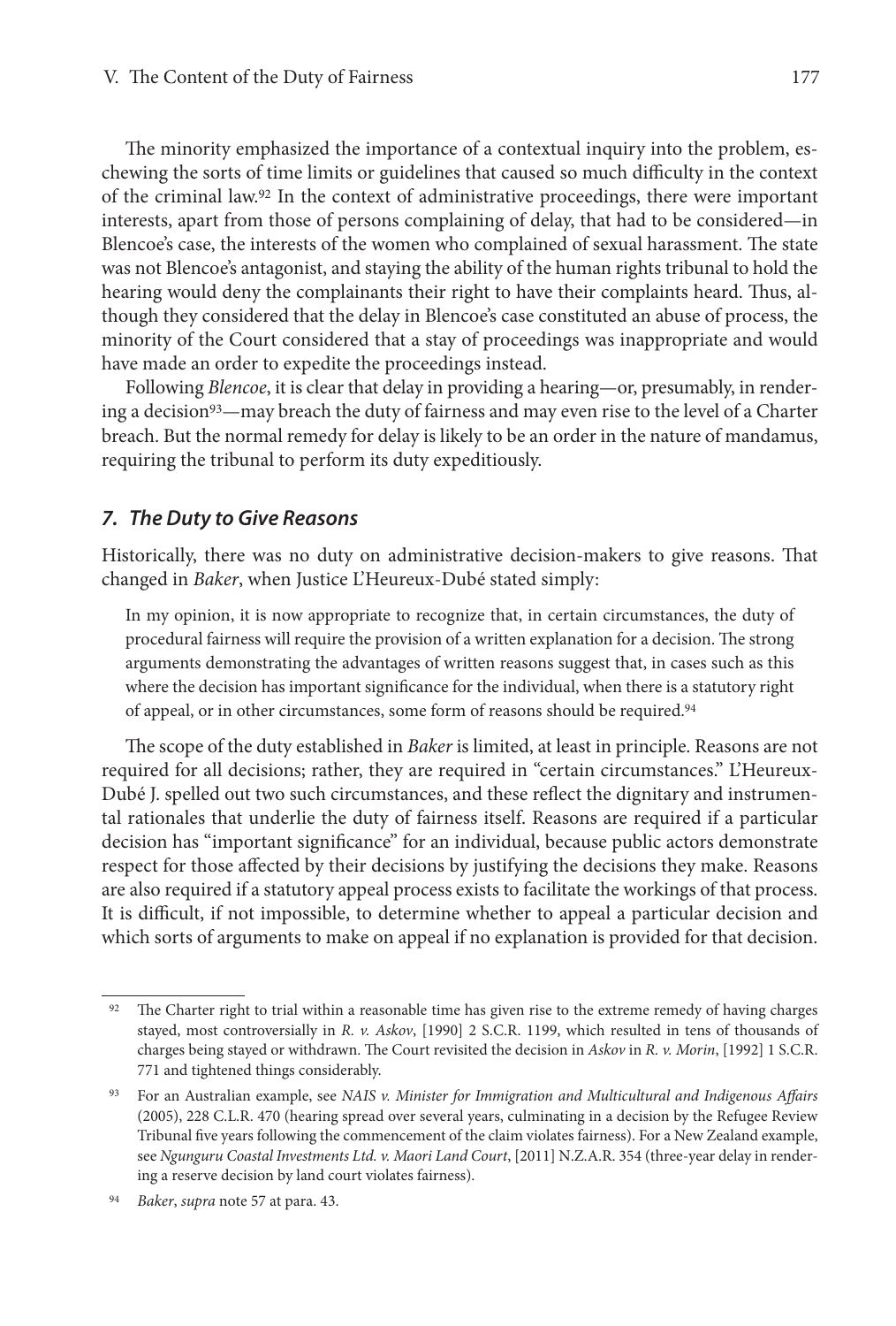*Baker* left open a potentially large residual discretion for courts to require reasons: reasons may be required in "other circumstances." Moreover, *Baker* contemplates flexibility in complying with the duty to give reasons. The requirement is to provide "some form of reasons" and, as a result, reasons may vary in length and formality in different circumstances. This reflects the wide variety of decision-makers covered by the duty and their relative abilities. Not all decisions are made by lawyers nor are they made on the basis of sophisticated submissions that help guide the decision-maker, and these considerations must be taken into account in determining the nature and scope of the duty to provide reasons. This is typified by the facts of *Baker* itself: the Court accepted that informal notes prepared by one immigration officer for the advice of another satisfied the duty.95

Two main concerns are likely to arise with regard to the duty to provide reasons. First, there may be a failure to provide reasons in circumstances in which a court concludes that reasons were required.96 Second, questions may arise as to the adequacy of reasons proffered in particular circumstances, and it may be argued that inadequate reasons are tantamount to no reasons at all, and hence a violation of the duty.<sup>97</sup> As this argument suggests, there may be considerable overlap between the question *whether* reasons have been given and questions concerning the quality of reasons proffered in a particular case—the latter being a matter for substantive rather than procedural review.

The Court rejected a bifurcated approach to procedural and substantive questions about the duty to provide reasons in *Newfoundland and Labrador Nurses' Union v. Newfoundland and Labrador (Treasury Board)*. <sup>98</sup> The Court emphasized that reasons need not be provided in all cases and asserted that *Baker* does not establish that the quality of the reasons proffered in a particular case is a question of procedural fairness. On the contrary, as Justice Abella pointed out, the threshold for satisfying the requirement to provide reasons is very low:

It strikes me as an unhelpful elaboration on *Baker* to suggest that alleged deficiencies or flaws in the reasons fall under the category of a breach of the duty of fairness and that they are subject to a correctness review. … [If ] there *are* reasons, there is no such breach. Any challenge to the reasoning/result of the decision should therefore be made within the reasonableness analysis.99

This seems clear enough, but Abella J. went on to endorse an observation made by David Dyzenhaus that the concept of deference to a decision requires "respectful attention to the

<sup>&</sup>lt;sup>95</sup> The concession of counsel that these were in fact the reasons for the minister's decision facilitated the Court's decision—the notes were proffered in response to the request of Baker's counsel for reasons.

<sup>96</sup> See e.g. *Congrégation des témoins de Jéhovah de St-Jérôme-Lafontaine v. Lafontaine (Village)*, 2004 SCC 48, [2004] 2 S.C.R. 650 at para. 13 (reasons for municipal council's refusal of rezoning application "serves the values of fair and transparent decision-making, reduces the chance of arbitrary or capricious decisions, and cultivates the confidence of citizens in public officials"). Cf. *Catalyst Paper Corp. v. North Cowichan (District)*, 2012 SCC 2 (reasons not required for passing municipal bylaws, as opposed to municipal decisions involving quasi-judicial adjudication).

<sup>&</sup>lt;sup>97</sup> See e.g. *Clifford v. Ontario Municipal Employees Retirement System* (2009), 312 D.L.R. (4th) 70 (Ont. C.A.); *Sussman v. College of Alberta Psychologists* (2010), 490 A.R. 304 (Alta. C.A.).

<sup>98 2011</sup> SCC 62, [2011] 3 S.C.R. 708 [*Newfoundland Nurses' Union*].

<sup>99</sup> *Ibid.*, at paras. 21-22. Remarkably, the Court did not discuss the conflicting authority in provincial appellate courts, *supra* note 97.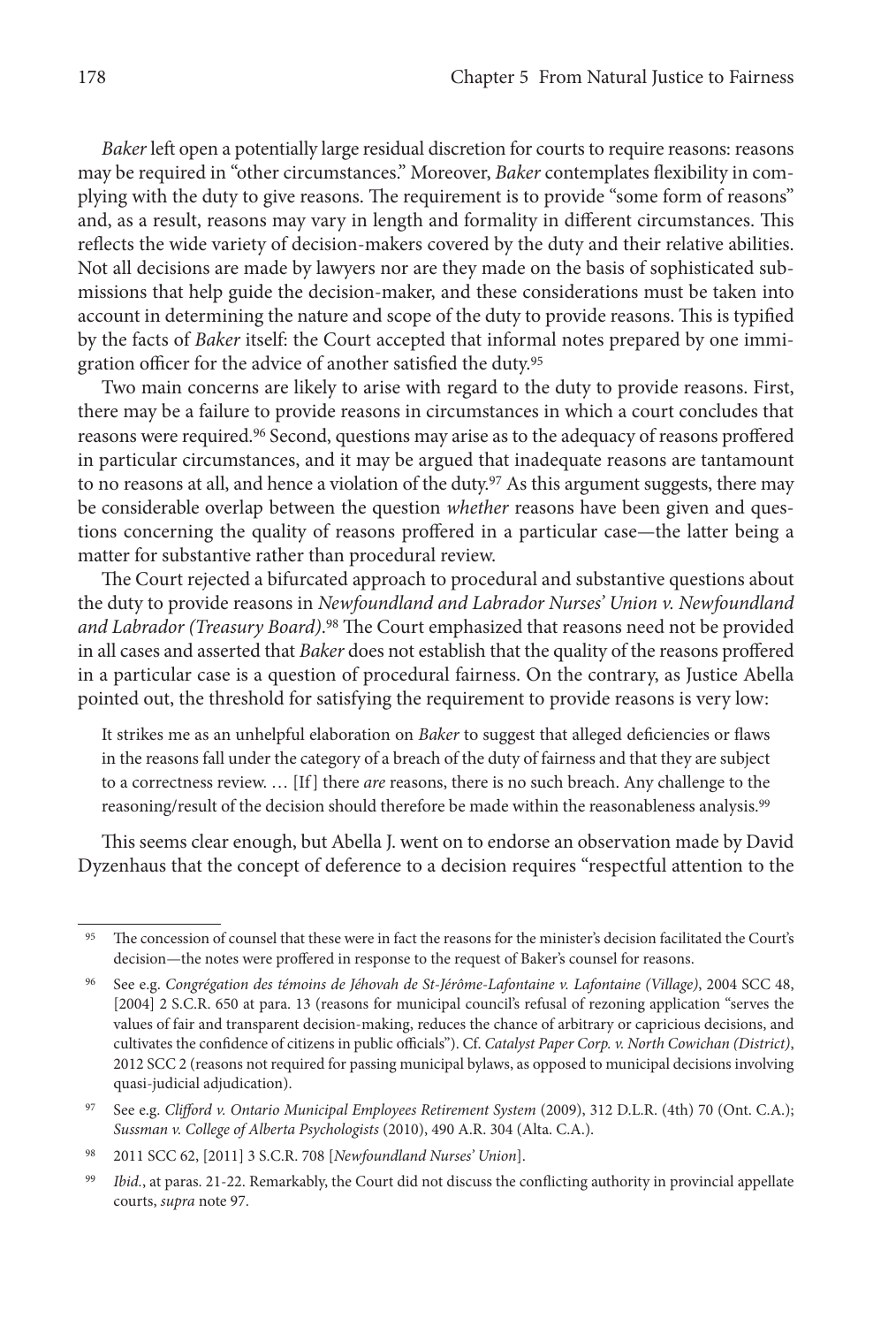reasons offered *or which could be offered* in support of a decision."100 Dyzenhaus was not concerned with cases in which no reasons were provided; he was addressing a situation in which the reasons provided were "in some respects *defective*."101 It would be more apt to have said "deficient," for Dyzenhaus was concerned with the situation in which reasons were insufficient rather than problematic. This was the context in which he argued that a court could "supplement" the reasons for a decision.102

Given that one reason for deferring to the decisions of administrative actors is to respect the decision of the legislature to confer decision-making authority on them, the extent to which a generalist court can legitimately "supplement" the reasons for decisions they make is surely contestable. This is supported by the more limited reading the majority of the Court gives to the concept of "reasons which could be offered" in *Alberta (Information and Privacy Commissioner) v. Alberta Teachers' Association*. <sup>103</sup> In that case, Justice Rothstein described the concept as "apposite when the decision concerns an issue that was not raised before the decision maker," and emphasized that courts are not to reformulate a tribunal's reasons in order to render them reasonable.104 On his account, the concept is useful mainly as a means of precluding the parties from misleading a tribunal by failing to raise a matter in effect, causing the failure to provide reasons that is subsequently challenged on judicial review. Thus, Rothstein J.'s decision contemplates that it may sometimes be necessary to return a decision in order to allow a decision-maker to provide reasons on a particular matter, thereby allowing the Court to defer on an informed basis if the decision is reviewed subsequently.

All of this is to say that much requires clarification in future cases. At least this much is clear: a wholesale failure to provide reasons will constitute a breach of the duty of fairness. Following *Newfoundland Nurses' Union*, however, the Court will not be concerned with the adequacy or sufficiency of reasons in determining whether the duty to provide reasons has been met. The focus will be on the substantive question: do the reasons, such as they are,

<sup>100</sup> David Dyzenhaus, "The Politics of Deference: Judicial Review and Democracy" in Michael Taggart, ed., *The Province of Administrative Law* (Oxford: Hart, 1997) 279 at 286 [Dyzenhaus] (emphasis added). Dyzenhaus's observation was made prior to the establishment of a duty to give reasons in *Baker*, *supra* note 57, in the context of elaborating his "deference as respect" concept. Ironically, Dyzenhaus professed to being "undecided on the important topic of whether my argument entails the claim that there is a common law duty on tribunals to give reasons" (Dyzenhaus, *ibid.*, at n. 63), and went on to refer with apparent approval to the then common criticism that "a reason-giving requirement invites both judicial activism and distortion of the administrative process."

<sup>101</sup> Dyzenhaus, *ibid.* at 304.

<sup>&</sup>lt;sup>102</sup> "[E]ven if the reasons in fact given do not seem wholly adequate to support the decision, the court must first seek to supplement them before it seeks to subvert them." Dyzenhaus, *ibid.*

<sup>103 2011</sup> SCC 61, [2011] 3 S.C.R. 654. This case was released one day prior to the decision in *Newfoundland Nurses' Union*, *supra* note 98, but is not mentioned in that judgment.

<sup>104</sup> Justice Rothstein refers with approval to *Petro-Canada v. British Columbia (Workers' Compensation Board)*, 2009 BCCA 396 at paras. 53, 56, where the Court stated that respectful attention to the reasons "which could be offered in support of a decision" is not"carte blanche to reformulate a tribunal's decision in a way that casts aside an unreasonable chain of analysis in favour of the court's own rationale for the result."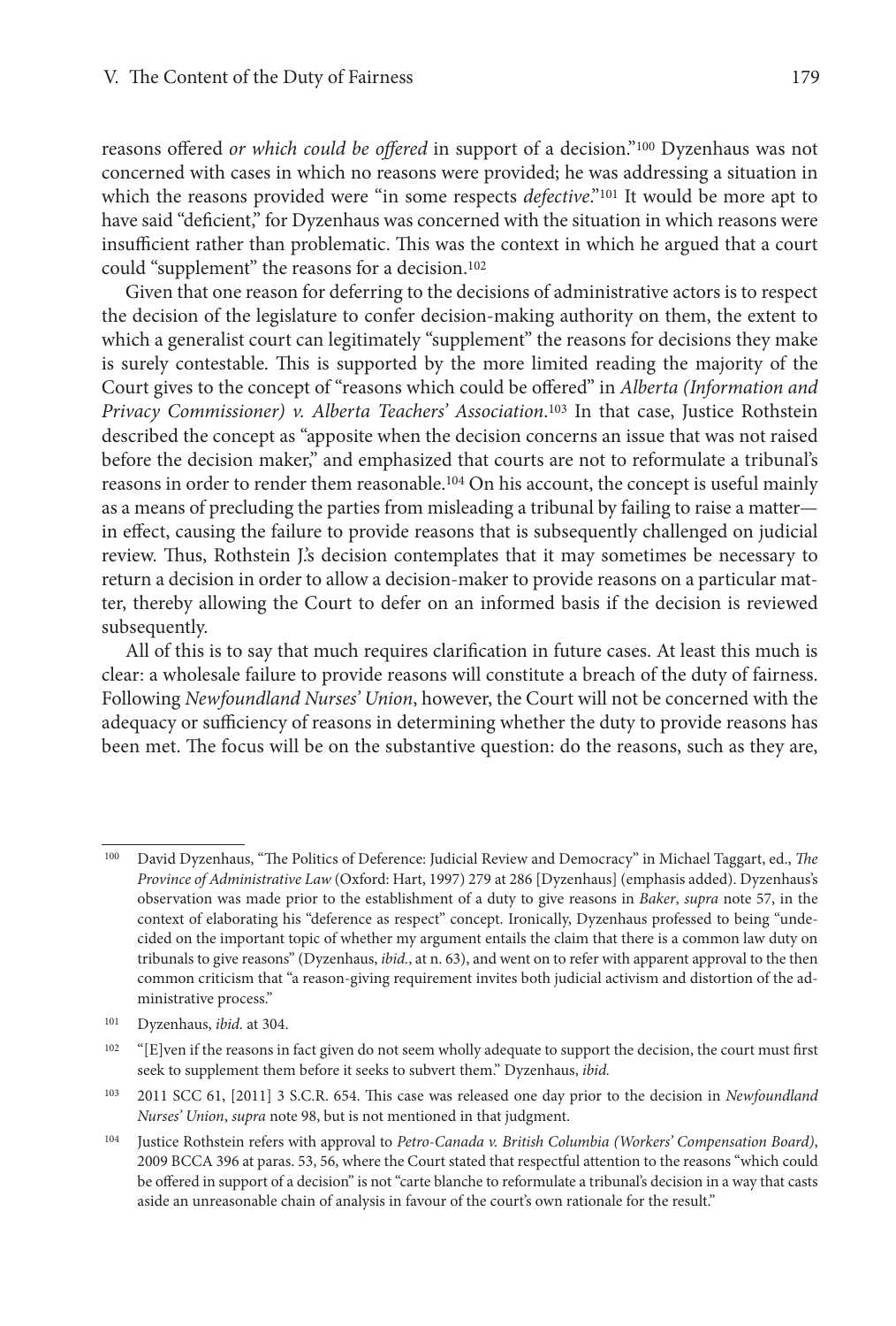<span id="page-33-0"></span>"allow the reviewing court to understand why the tribunal made its decision and permit it to determine whether the conclusion is within the range of acceptable outcomes"?105

## **VI. Judicial Review of the Duty of Fairness**

It is well established that the requirements of the duty of fairness are independent of the merits of the substantive matter in issue and that breach of the duty voids a decision. The Supreme Court of Canada expressed the point categorically in *Cardinal*:

[T]he denial of a right to a fair hearing must always render a decision invalid, whether or not it may appear to a reviewing court that the hearing would likely have resulted in a different decision. The right to a fair hearing must be regarded as an independent, unqualified right which finds its essential justification in the sense of procedural justice which any person affected by an administrative decision is entitled to have. It is not for a court to deny that right and sense of justice on the basis of speculation as to what the result might have been had there been a hearing.106

This statement of the law finds considerable support in English law and its rationale is best set out in the oft-quoted remarks of Justice Megarry:

It may be that there are some who would decry the importance which the courts attach to the observance of the rules of natural justice. "When something is obvious," they may say, "why force everybody to go through the tiresome waste of time involved in framing charges and giving an opportunity to be heard? The result is obvious from the start." Those who take this view do not, I think, do themselves justice. As everybody who has anything to do with the law well knows, the path of the law is strewn with examples of open and shut cases which, somehow, were not; of unanswerable charges which, in the event, were completely answered; of inexplicable conduct which was fully explained; of fixed and unalterable determinations that, by discussion, suffered a change. Nor are those with any knowledge of human nature who pause to think for a moment likely to underestimate the feelings of resentment of those who find that a decision against them has been made without their being afforded any opportunity to influence the course of events.107

However, in *Mobil Oil Canada Ltd. v. Canada-Newfoundland Offshore Petroleum Board*, <sup>108</sup> the Court endorsed the view expressed by Sir William Wade that "[a] distinction might perhaps be made according to the nature of the decision. In the case of a tribunal which must decide according to law, it may be justifiable to disregard a breach of natural justice where the demerits of the claim are such that it would in any case be hopeless."<sup>109</sup> The

<sup>&</sup>lt;sup>105</sup> The concept of reasonableness is addressed by Sheila Wildeman in Chapter 10, Pas de Deux: Deference and Non-Deference in Action.

<sup>106</sup> *Cardinal*, *supra* note 10 at para. 23.

<sup>107</sup> *John v. Rees*, [1970] Ch. 345 at 402.

<sup>108 [1994]</sup> 1 S.C.R. 202 [*Mobil Oil*].

<sup>109</sup> William Wade, *Administrative Law*, 6th ed. (Oxford: Oxford University Press, 1988) at 535. This is repeated in H.W.R. Wade & C.F. Forsyth, *Administrative Law*, 10th ed. (Oxford: Oxford University Press, 2009) at 424.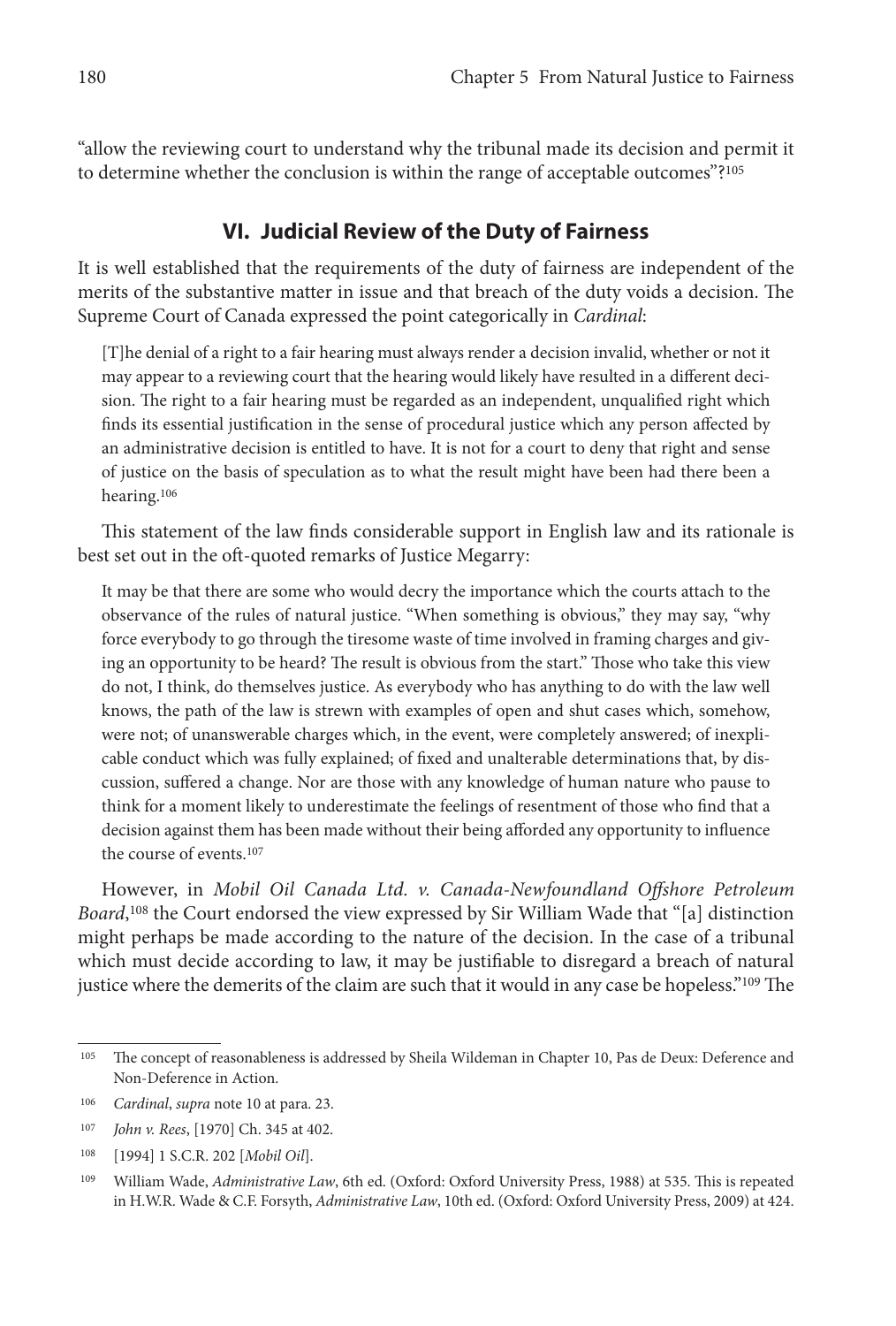Court refused to quash a decision in the face of a breach of procedural fairness in *Mobil Oil*, but did so on the basis that it would be "impractical" and "nonsensical" to do so, because, as a result of a cross-appeal, the tribunal would have no alternative but to reject the application in question. The Court described these circumstances as "exceptional," and reiterated that it "would not wish to apply it [the exception] broadly." Thus, *Cardinal* remains good law and the *Mobil Oil* exception should be rare.<sup>110</sup>

It is important to emphasize that although judicial review is concerned with deciding what the duty of fairness requires in the circumstances of a particular decision, the reviewing court's decision is made *after* the decision is made, and is made in the knowledge that a finding that the duty of fairness was breached will result in the relevant decision being quashed.

The retrospective nature of fairness determinations brings to mind Jeremy Bentham's complaint about the common law.111 The problem is mitigated by the sort of institutional knowledge that builds up over time. Still, there may be a tendency for risk-averse administrators to provide more than the duty of fairness might otherwise be held to require in order to ensure that their decisions can withstand judicial review.

Judicial review of a decision on procedural grounds must be differentiated from judicial review on substantive grounds. The Supreme Court of Canada subjects substantive decisions to review on either a correctness or a reasonableness standard, pursuant to which the Court may defer to the decisions of an administrative agency.<sup>112</sup> No similar approach is taken with regard to the duty of fairness. Historically, compliance with the duty of fairness has been regarded as a jurisdictional question and, as such, a question that must be answered correctly. If it is not, then jurisdiction will be lost, the relevant decision will be quashed, and the decision-maker will be required to make a fresh decision in accordance with the correct procedure.

<sup>&</sup>lt;sup>110</sup> Nevertheless, some courts appear to have assumed the existence of a broader discretion to refuse to quash a decision where the duty of fairness has been breached. In *Veillette v. International Association of Machinists and Aerospace Workers*, 2011 FCA 32 at para. 16, the Federal Court of Appeal put the point this way: "Even a breach of the principles of natural justice or procedural fairness does not automatically invalidate the decision." In addition to *Mobil Oil*, *supra* note 108, the Court cited *Canada (Minister of Human Resources Development) v. Hogervorst*, 2007 FCA 41; *Halifax Employers Ass. Inc. v. Council of ILA Locals for the Port of Halifax*, 2006 FCA 82; *Société des arrimeurs de Québec v. Canadian Union of Public Employees, Local 3810*, 2008 FCA 237; *Palonek v. Canada (Minister of National Revenue—M.N.R.)*, 2007 FCA 281; and *Cartier v. Canada (Attorney General)*, 2002 FCA 384. Cf. *Persaud v. Canada (Citizenship and Immigration)*, 2011 FC 31 at para. 19, in which Justice Hughes of the trial division reads the *Mobil Oil* exception much more narrowly: "The point being made by the Supreme Court is that where a breach of natural justice or procedural fairness has been found the Court cannot refuse to send it back because it supposes that the case would be found to be futile. A rare exception exists where the remedy sought would not be relevant in the context of the matter presently before the Court."

<sup>111</sup> Jeremy Bentham, *The Works of Jeremy Bentham*, ed. by John Bowring, vol. 5 (Edinburgh: W. Tait, 1843) at 235: "It is the judges (as we have seen) that make the common law. Do you know how they make it? Just as a man makes laws for his dog. When your dog does anything you want to break him of, you wait till he does it, and then beat him for it. This is the way you make laws for your dog: and this is the way the judges make law for you and me." (First published in 1792 as "Truth Versus Ashurst; or, Law as It Is, Contrasted with what It Is Said to Be.")

<sup>112</sup> *Dunsmuir*, *supra* note 9.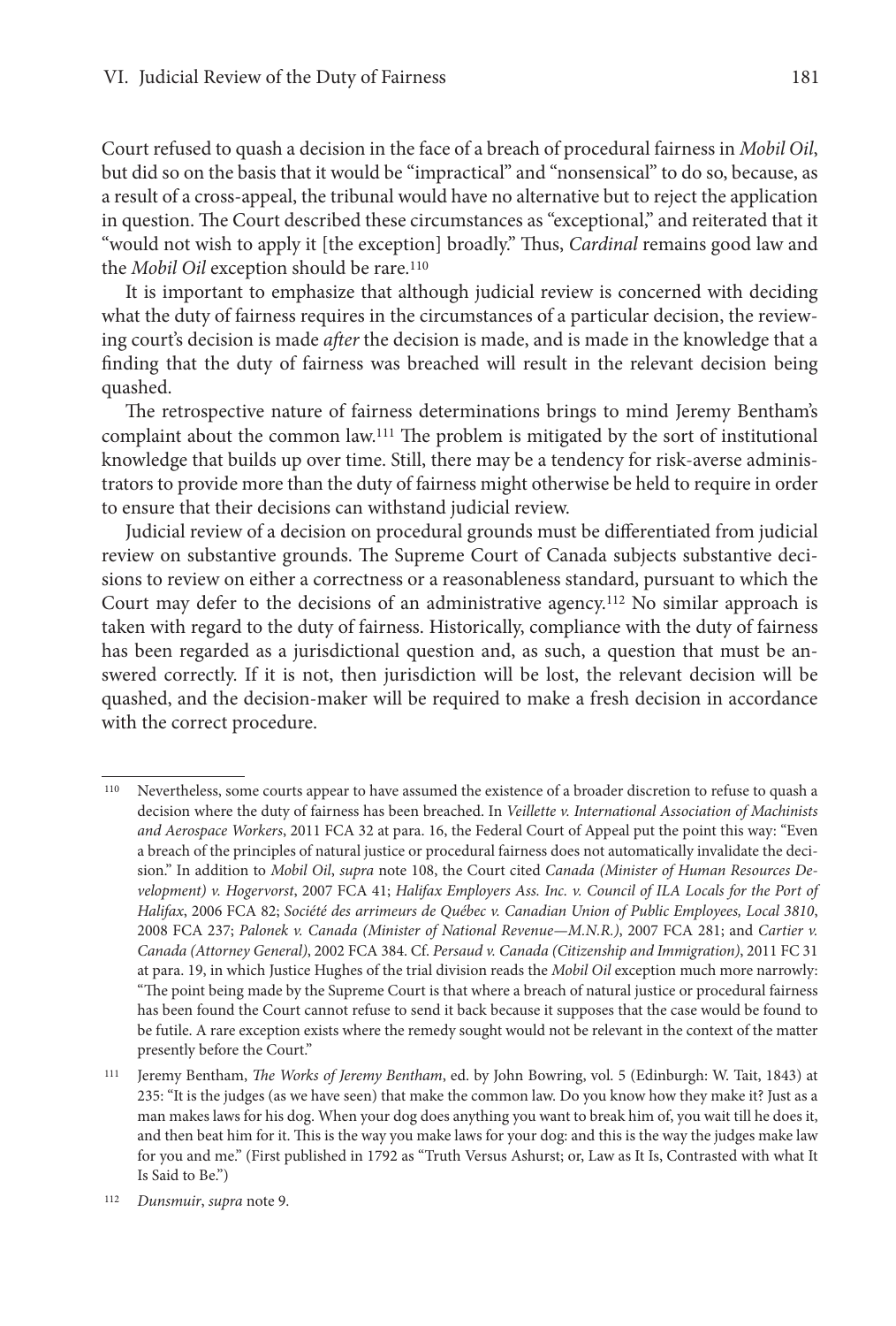<span id="page-35-0"></span>As we have seen, there is some room for deference when it comes to determining the content of the duty of fairness, because the procedural choices made by the decision-maker are one of the considerations courts must take into account. However, once the content of the duty in a particular context has been determined, the question for the court is simply whether the duty of fairness has been met on the facts of the case—a question that will yield a yes or no answer.

Violation of the duty of fairness will not result in the imposition of a substantive outcome by the court. The role of the court is to supervise the decision-making *process*—to ensure that the relevant decision has been made properly, not that the "proper" decision has been made. Although a successful application for judicial review on fairness grounds will result in an order quashing a decision and requiring it to be made anew, nothing necessarily prevents the decision-maker from reaching the same substantive decision. Nevertheless, as *Baker* demonstrates, a new hearing may well lead to a different outcome. Mavis Baker was subsequently granted the humanitarian and compassionate exception she sought and was allowed to stay in Canada.

Whether or not a different result obtains on a rehearing, the consequences of a breach of the duty of fairness may be significant. Administrative proceedings can take months—even years—and be hugely expensive for all those involved.113 An order quashing a decision may cause great inconvenience not only to those involved but also to the public interest, by requiring that proceedings be repeated, with all the associated cost and delay. Strict adherence to the automatic quashing remedy may result in problems from time to time. Moreover, the automatic nature of the remedy may turn out to be counterproductive to the protection of the right. It is possible that, in close cases, courts might err on the side of finding that the duty has been met, given the far-reaching consequences an order quashing a particular decision may have. As long as quashing is the usual remedy for a breach of fairness, courts may be circumspect in expanding the scope and content of the duty of fairness.

#### SUGGESTED ADDITIONAL READINGS

#### **BOOKS AND ARTICLES**

#### Canadian

Blake, Sara, *Administrative Law*, 5th ed. (Toronto: LexisNexis, 2011).

- Brown, Donald, & John M. Evans, *Judicial Review of Administrative Action in Canada*, looseleaf (Toronto: Canvasback, 1998).
- Huscroft, Grant, & Michael Taggart, eds., *Inside and Outside Canadian Administrative Law: Essays in Honour of David Mullan* (Toronto: University of Toronto Press, 2006).
- Jones, David P., & Anne S. de Villars, *Principles of Administrative Law*, 5th ed. (Toronto: Thomson Carswell, 2009).

<sup>113</sup> See e.g. *Canada (Attorney General) v. Canada (Commission of Inquiry on the Blood System)*, *supra* note 29 (judicial review of commission of inquiry [the Krever commission] that held hearings over a two-year period).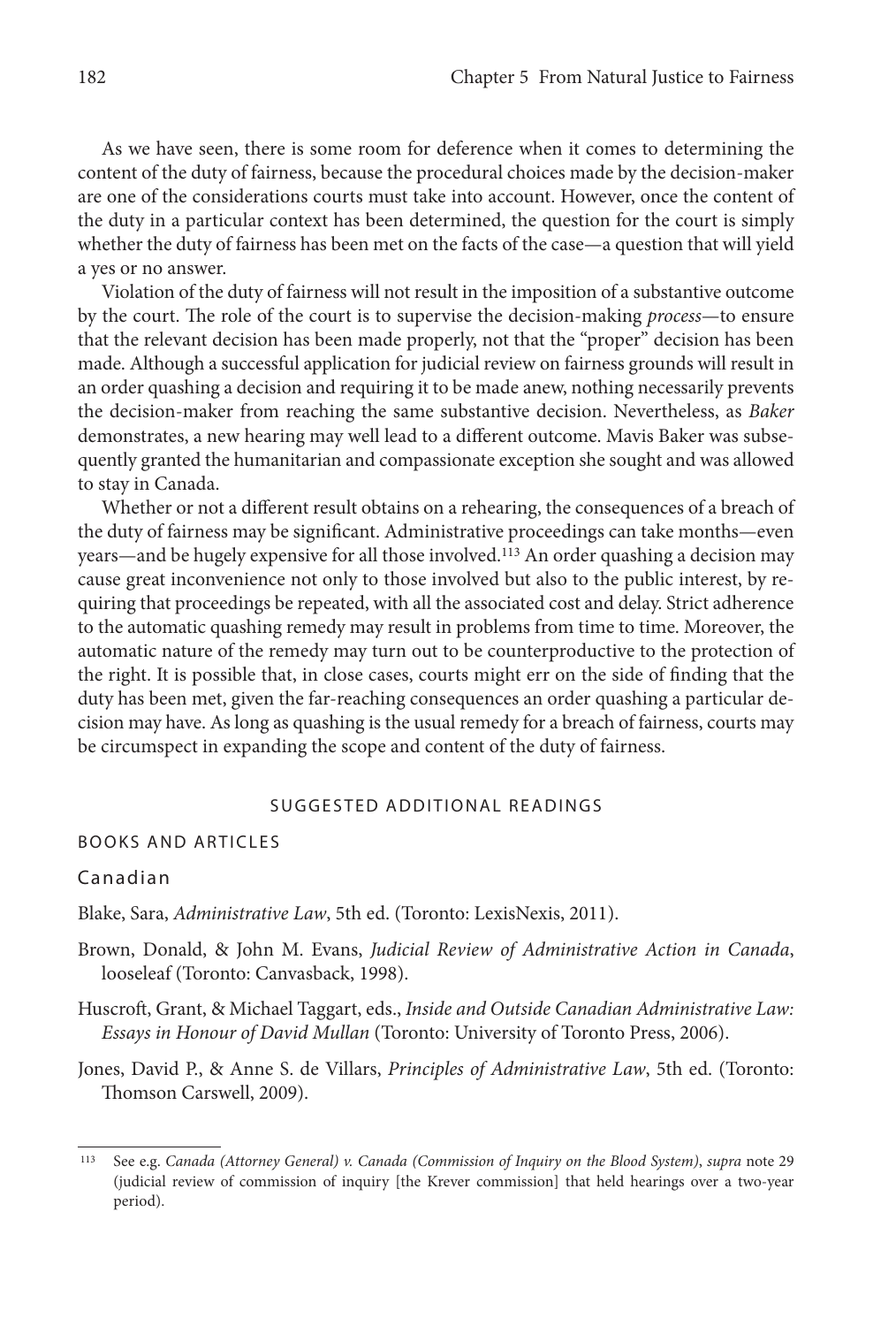- Kristjanson, Freya, "Procedural Fairness at the McLachlin Court" in Adam Dodek & David A. Wright, eds., *Public Law at the McLachlin Court: the First Decade* (Toronto: Irwin Law, 2011).
- Macaulay, Robert W., & James L.H. Sprague, *Hearings Before Administrative Tribunals*, 4th ed. (Toronto: Carswell, 2010).
- Mullan, David J., *Administrative Law* (Toronto: Irwin Law, 2001), chapter 8.
- Mullan, David J., Gus Van Harten, & Gerald Heckman, *Administrative Law: Cases, Text, and Materials*, 6th ed. (Toronto: Emond Montgomery, 2010).
- Régimbald, Guy, *Canadian Administrative Law* (Toronto: LexisNexis, 2008).
- Sossin, Lorne, "The Promise of Procedural Justice" in Adam Dodek & David A. Wright, eds., *Public Law at the McLachlin Court: the First Decade* (Toronto: Irwin Law, 2011).

#### International

- Aronson, Mark, Bruce D. Dyer, & Matthew Groves, *Judicial Review of Administrative Action*, 4th ed. (Thomson Reuters Australia, 2008).
- Craig, Paul, *Administrative Law*, 6th ed. (London: Sweet & Maxwell, 2008).
- Endicott, Timothy, *Administrative Law*, 2d ed. (Oxford: Oxford University Press, 2011).
- Joseph, Philip A., *Constitutional and Administrative Law in New Zealand*, 3d ed. (Wellington: Thomson-Brookers, 2007).
- Wade, William & Christopher Forsyth, *Administrative Law*, 10th ed. (Oxford: Oxford University Press 2009).
- Woolf, Rt. Hon. Lord, Jeffrey Jowell, Andrew Le Sueur, & Catherine M. Donnelly, *De Smith's Judicial Review*, 6th ed. (London: Sweet & Maxwell, 2007).

#### **CASES**

- *Alberta (Information and Privacy Commissioner) v. Alberta Teachers' Association*, 2011 SCC 61, [2011] 3 S.C.R. 654.
- *Att. Gen. of Can. v. Inuit Tapirisat et al.*, [1980] 2 S.C.R. 735.
- *Authorson v. Canada (Attorney General)*, 2003 SCC 39, [2003] 2 S.C.R. 40.
- *Baker v. Canada (Minister of Citizenship and Immigration)*, [1999] 2 S.C.R. 817.
- *Blencoe v. British Columbia (Human Rights Commission)*, 2000 SCC 44, [2000] 2 S.C.R. 307.
- *Canada (Attorney General) v. Canada (Commission of Inquiry on the Blood System)*, [1997] 3 S.C.R. 440 (Krever Commission).
- *Canada (Attorney General) v. Mavi*, 2011 SCC 30, [2011] 2 S.C.R. 504.
- *Cardinal v. Director of Kent Institution*, [1985] 2 S.C.R. 643.